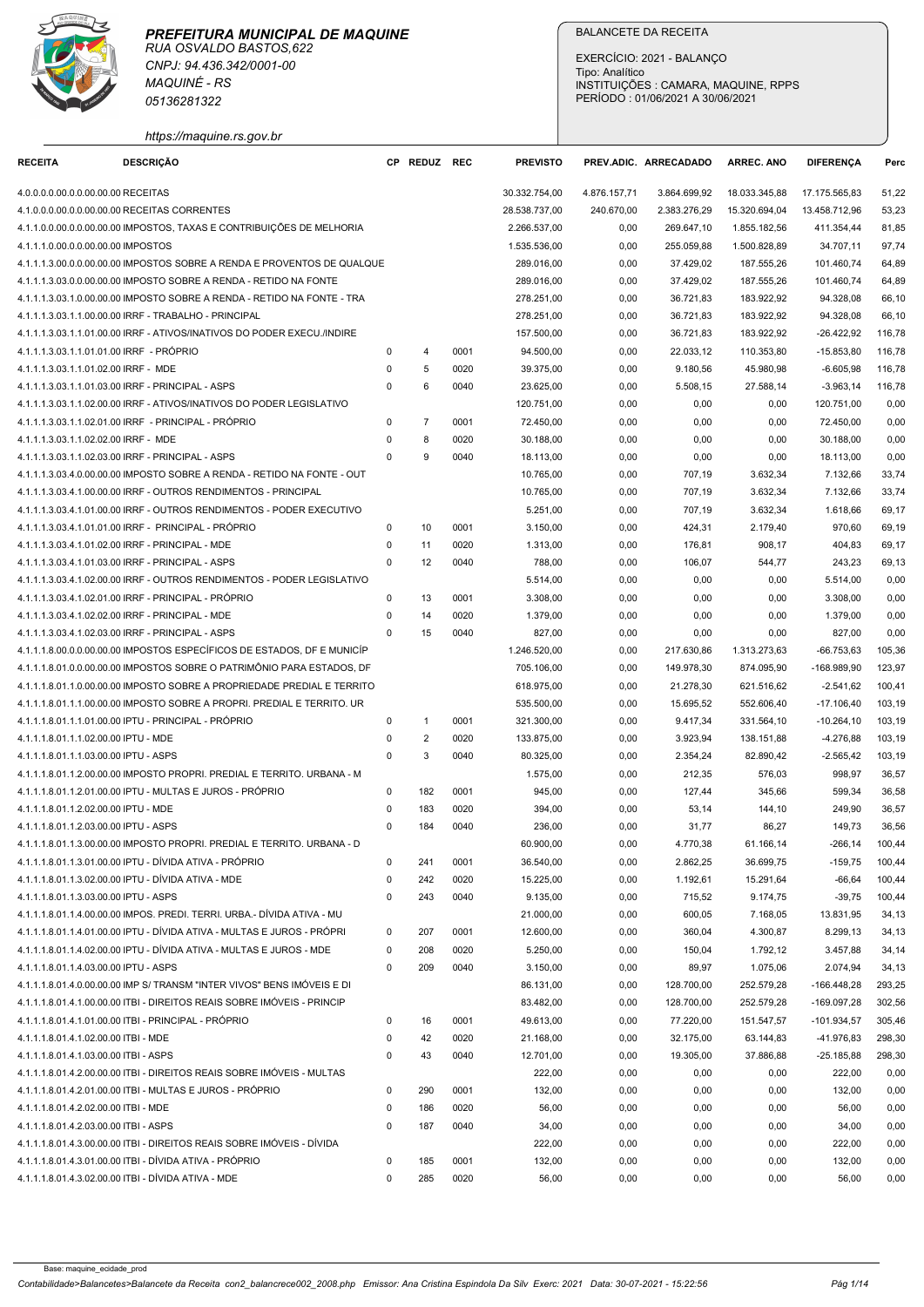

| <b>RECEITA</b>                                                              | 05136281322                                                                                                                                      |                            |              |              |                          | EXERCÍCIO: 2021 - BALANÇO<br>Tipo: Analítico<br>INSTITUIÇÕES : CAMARA, MAQUINE, RPPS<br>PERÍODO: 01/06/2021 A 30/06/2021 |                        |                          |                          |                  |
|-----------------------------------------------------------------------------|--------------------------------------------------------------------------------------------------------------------------------------------------|----------------------------|--------------|--------------|--------------------------|--------------------------------------------------------------------------------------------------------------------------|------------------------|--------------------------|--------------------------|------------------|
|                                                                             | https://maquine.rs.gov.br<br><b>DESCRIÇÃO</b>                                                                                                    |                            | CP REDUZ REC |              | <b>PREVISTO</b>          | PREV.ADIC. ARRECADADO                                                                                                    |                        | ARREC. ANO               | <b>DIFERENCA</b>         | Perc             |
| 4.1.1.1.8.01.4.3.03.00.00 ITBI - ASPS                                       |                                                                                                                                                  | $\Omega$                   | 286          | 0040         | 34,00                    |                                                                                                                          |                        | 0,00                     |                          |                  |
|                                                                             | 4.1.1.1.8.01.4.4.00.00.00 ITBI - DIREI. REAIS IMÓVEIS- DÍVIDA ATIVA - M                                                                          |                            |              |              | 2.205,00                 | 0,00<br>0,00                                                                                                             | 0,00<br>0,00           | 0,00                     | 34,00<br>2.205,00        | 0,00<br>0,00     |
|                                                                             | 4.1.1.1.8.01.4.4.01.00.00 ITBI - DÍVIDA ATIVA - MULTAS E JUROS - PRÓPRI                                                                          | $\Omega$                   | 287          | 0001         | 1.323,00                 | 0,00                                                                                                                     | 0,00                   | 0.00                     | 1.323,00                 | 0,00             |
|                                                                             | 4.1.1.1.8.01.4.4.02.00.00 ITBI - DÍVIDA ATIVA - MULTAS E JUROS - MDE                                                                             | $\Omega$                   | 288          | 0020         | 551,00                   | 0,00                                                                                                                     | 0,00                   | 0,00                     | 551,00                   | 0,00             |
| 4.1.1.1.8.01.4.4.03.00.00 ITBI - ASPS                                       | 4.1.1.1.8.02.0.0.00.00.00 IMPOSTOS PRODUÇÃO, CIRCULAÇÃO DE MERCADORIAS                                                                           | $\Omega$                   | 289          | 0040         | 331,00<br>541.414,00     | 0,00<br>0,00                                                                                                             | 0,00<br>67.652,56      | 0,00<br>439.177,73       | 331,00<br>102.236,27     | 0,00<br>81,12    |
|                                                                             | 4.1.1.1.8.02.3.0.00.00.00 IMPOSTO SOBRE SERVIÇOS DE QUALQUER NATUREZA                                                                            |                            |              |              | 541.414,00               | 0,00                                                                                                                     | 67.652,56              | 439.177,73               | 102.236,27               | 81,12            |
|                                                                             | 4.1.1.1.8.02.3.1.00.00.00 IMPOSTO SOBRE SERVIÇOS DE QUALQUER NATUREZA -                                                                          |                            |              |              | 525.000,00               | 0,00                                                                                                                     | 67.633,24              | 438.228,80               | 86.771,20                | 83,47            |
| 4.1.1.1.8.02.3.1.01.00.00 ISS - PRINCIPAL - PRÓPRIO                         |                                                                                                                                                  | $\Omega$                   | 17           | 0001         | 315.000,00               | 0,00                                                                                                                     | 40.579,96              | 262.937,51               | 52.062,49                | 83,47            |
| 4.1.1.1.8.02.3.1.02.00.00 ISS - MDE<br>4.1.1.1.8.02.3.1.03.00.00 ISS - ASPS |                                                                                                                                                  | 0<br>$\mathbf 0$           | 18<br>19     | 0020<br>0040 | 131.250,00<br>78.750,00  | 0,00<br>0,00                                                                                                             | 16.908,38<br>10.144,90 | 109.557,75<br>65.733,54  | 21.692,25<br>13.016,46   | 83,47<br>83,47   |
|                                                                             | 4.1.1.1.8.02.3.2.00.00.00 IMPOSTO SOBRE SERVIÇOS DE QUALQUER NATUREZA -                                                                          |                            |              |              | 663,00                   | 0,00                                                                                                                     | 19,32                  | 66,46                    | 596,54                   | 10,02            |
|                                                                             | 4.1.1.1.8.02.3.2.01.00.00 ISS - MULTAS E JUROS - PRÓPRIO                                                                                         | $\Omega$                   | 188          | 0001         | 397,00                   | 0,00                                                                                                                     | 11,59                  | 39,89                    | 357,11                   | 10,05            |
| 4.1.1.1.8.02.3.2.02.00.00 ISS - MDE<br>4.1.1.1.8.02.3.2.03.00.00 ISS - ASPS |                                                                                                                                                  | $\Omega$<br>$\Omega$       | 189<br>190   | 0020<br>0040 | 166,00<br>100,00         | 0,00<br>0,00                                                                                                             | 4,83<br>2,90           | 16,67<br>9,90            | 149,33<br>90,10          | 10,04<br>9,90    |
|                                                                             | 4.1.1.1.8.02.3.3.00.00.00 IMPOSTO SOBRE SERVIÇOS DE QUALQUER NATUREZA -                                                                          |                            |              |              | 10.500,00                | 0,00                                                                                                                     | 0,00                   | 773,96                   | 9.726,04                 | 7,37             |
|                                                                             | 4.1.1.1.8.02.3.3.01.00.00 ISS - DÍVIDA ATIVA - PRÓPRIO                                                                                           | 0                          | 244          | 0001         | 6.300,00                 | 0,00                                                                                                                     | 0,00                   | 464,39                   | 5.835,61                 | 7,37             |
| 4.1.1.1.8.02.3.3.02.00.00 ISS - DÍVIDA ATIVA - MDE                          |                                                                                                                                                  | 0                          | 245          | 0020         | 2.625,00                 | 0,00                                                                                                                     | 0,00                   | 193,49                   | 2.431,51                 | 7,37             |
| 4.1.1.1.8.02.3.3.03.00.00 ISS - ASPS                                        | 4.1.1.1.8.02.3.4.00.00.00 IMPOSTO SERVI. QUAL. NATU. - DÍVIDA ATIVA - M                                                                          | 0                          | 246          | 0040         | 1.575,00<br>5.251,00     | 0,00<br>0,00                                                                                                             | 0,00<br>0,00           | 116,08<br>108,51         | 1.458,92<br>5.142,49     | 7,37<br>2,07     |
|                                                                             | 4.1.1.1.8.02.3.4.01.00.00 ISS - DÍVIDA ATIVA -MULTAS E JUROS - PRÓPRIO                                                                           | 0                          | 210          | 0001         | 3.150,00                 | 0,00                                                                                                                     | 0,00                   | 65,12                    | 3.084,88                 | 2,07             |
|                                                                             | 4.1.1.1.8.02.3.4.02.00.00 ISS - DÍVIDA ATIVA -MULTAS E JUROS - MDE                                                                               | 0                          | 211          | 0020         | 1.313,00                 | 0,00                                                                                                                     | 0,00                   | 27,14                    | 1.285,86                 | 2,07             |
| 4.1.1.1.8.02.3.4.03.00.00 ISS - ASPS                                        |                                                                                                                                                  | $\Omega$                   | 212          | 0040         | 788,00                   | 0,00                                                                                                                     | 0,00                   | 16,25                    | 771,75                   | 2,06             |
| 4.1.1.2.0.00.0.0.00.00.00 TAXAS                                             | 4.1.1.2.8.00.0.0.00.00.00 TAXAS - ESPECÍFICAS DE ESTADOS, DF E MUNICÍPI                                                                          |                            |              |              | 724.498,00<br>724.498,00 | 0,00<br>0,00                                                                                                             | 14.587,22<br>14.587,22 | 354.353,67<br>354.353,67 | 370.144,33<br>370.144,33 | 48,91<br>48,91   |
|                                                                             | 4.1.1.2.8.01.0.0.00.00.00 TAXAS DE INSPEÇÃO, CONTROLE E FISCALIZAÇÃO                                                                             |                            |              |              | 117.881,00               | 0,00                                                                                                                     | 1.541,90               | 16.024,67                | 101.856,33               | 13,59            |
|                                                                             | 4.1.1.2.8.01.1.0.00.00.00 TAXA DE FISCALIZAÇÃO DE VIGILÂNCIA SANITÁRIA                                                                           |                            |              |              | 1.500,00                 | 0,00                                                                                                                     | 153,27                 | 1.428,65                 | 71,35                    | 95,24            |
|                                                                             | 4.1.1.2.8.01.1.1.00.00.00 TAXA DE FISCALIZAÇÃO DE VIGILÂNCIA SANITÁRIA                                                                           |                            |              |              | 1.000,00                 | 0,00                                                                                                                     | 153,27                 | 905,28                   | 94,72                    | 90,53            |
|                                                                             | 4.1.1.2.8.01.1.1.01.00.00 TAXAS DE FISCALIZAÇÃO E VIGILANCIA SANITARIA<br>4.1.1.2.8.01.1.2.00.00.00 TAXA DE FISCALIZAÇÃO DE VIGILÂNCIA SANITÁRIA | $\mathbf{0}$               | 20           | 4001         | 1.000,00<br>100,00       | 0,00<br>0,00                                                                                                             | 153,27<br>0,00         | 905,28<br>0,00           | 94,72<br>100,00          | 90,53<br>0,00    |
|                                                                             | 4.1.1.2.8.01.1.2.01.00.00 TAXAS DE FISCALIZAÇÃO E VIGILANCIA SANITARIA                                                                           | $\mathbf{0}$               | 295          | 4001         | 100,00                   | 0,00                                                                                                                     | 0,00                   | 0,00                     | 100,00                   | 0,00             |
|                                                                             | 4.1.1.2.8.01.1.3.00.00.00 TAXA DE FISCALIZAÇÃO DE VIGILÂNCIA SANITÁRIA                                                                           |                            |              |              | 300,00                   | 0,00                                                                                                                     | 0,00                   | 419,38                   | $-119,38$                | 139,79           |
|                                                                             | 4.1.1.2.8.01.1.3.01.00.00 TAXAS DE FISCALIZAÇÃO E VIGILANCIA SANITARIA                                                                           | $\mathbf{0}$               | 308          | 4001         | 300,00                   | 0,00                                                                                                                     | 0,00                   | 419,38                   | $-119,38$                | 139,79           |
|                                                                             | 4.1.1.2.8.01.1.4.00.00.00 TAXA DE FISCALIZAÇÃO DE VIGILÂNCIA SANITÁRIA<br>4.1.1.2.8.01.1.4.01.00.00 TAXAS DE FISCALIZAÇÃO E VIGILANCIA SANITARIA | $\mathbf 0$                | 318          | 4001         | 100,00<br>100,00         | 0,00<br>0,00                                                                                                             | 0,00<br>0,00           | 103,99<br>103,99         | $-3,99$<br>$-3,99$       | 103,99<br>103,99 |
|                                                                             | 4.1.1.2.8.01.9.0.00.00.00 TAXAS DE INSPEÇÃO, CONTROLE E FISCALIZAÇÃO -                                                                           |                            |              |              | 116.381,00               | 0,00                                                                                                                     | 1.388,63               | 14.596,02                | 101.784,98               | 12,54            |
|                                                                             | 4.1.1.2.8.01.9.1.00.00.00 TAXA INSPEÇÃO, CONTROLE E FISCALIZAÇÃO - OUTR                                                                          |                            |              |              | 27.480,00                | 0,00                                                                                                                     | 1.171,83               | 7.420,76                 | 20.059,24                | 27,00            |
|                                                                             | 4.1.1.2.8.01.9.1.01.00.00 TAXA DE EST. COMERCIAL, INSDUSTRIAL E PRESTAC<br>4.1.1.2.8.01.9.1.02.00.00 TAXA DE APREENSÃO E DEPOSITO                | $\mathbf 0$<br>$\mathbf 0$ | 22<br>23     | 0001<br>0001 | 10.500,00<br>2.205,00    | 0,00<br>0,00                                                                                                             | 923,06<br>0,00         | 6.405,85<br>0,00         | 4.094,15                 | 61,01<br>0,00    |
|                                                                             | 4.1.1.2.8.01.9.1.03.00.00 TAXA DE FUNC ESTAB EM HORARIO ESPECIAL                                                                                 | 0                          | 24           | 0001         | 2.205,00                 | 0,00                                                                                                                     | 0,00                   | 0,00                     | 2.205,00<br>2.205,00     | 0,00             |
|                                                                             | 4.1.1.2.8.01.9.1.04.00.00 TAXA DE LICENÇA PARA EXECUÇÃO DE OBRA                                                                                  | 0                          | 25           | 0001         | 2.205,00                 | 0,00                                                                                                                     | 248,77                 | 1.014,91                 | 1.190,09                 | 46,03            |
|                                                                             | 4.1.1.2.8.01.9.1.05.00.00 TAXA DE UTILIZAÇÃO DE AREA DE DOMINIO PUBLICO                                                                          | $\mathbf 0$                | 26           | 0001         | 2.205,00                 | 0,00                                                                                                                     | 0,00                   | 0,00                     | 2.205,00                 | 0,00             |
|                                                                             | 4.1.1.2.8.01.9.1.06.00.00 TAXA DE APROVAÇÃO DE PROJETO DE CONST CIVIL<br>4.1.1.2.8.01.9.1.07.00.00 TAXA DE ALINHAMENTO E NIVELAMENTO             | $\mathbf 0$<br>$\mathbf 0$ | 27<br>28     | 0001<br>0001 | 2.205,00<br>2.205,00     | 0,00<br>0,00                                                                                                             | 0,00<br>0,00           | 0,00<br>0,00             | 2.205,00<br>2.205,00     | 0,00<br>0,00     |
| 4.1.1.2.8.01.9.1.08.00.00 TAXA DE ZONEAMENTO                                |                                                                                                                                                  | $\mathbf 0$                | 29           | 0001         | 2.205,00                 | 0,00                                                                                                                     | 0,00                   | 0,00                     | 2.205,00                 | 0,00             |
|                                                                             | 4.1.1.2.8.01.9.1.09.00.00 OUTRAS TAXAS PELO EXERCICIO DE POLICIA.                                                                                | 0                          | 30           | 0001         | 1.103,00                 | 0,00                                                                                                                     | 0,00                   | 0,00                     | 1.103,00                 | 0,00             |
|                                                                             | 4.1.1.2.8.01.9.1.10.00.00 TAXA DE SERVIÇOS CADASTRAIS                                                                                            | 0                          | 398          | 0001         | 221,00                   | 0,00                                                                                                                     | 0,00                   | 0,00                     | 221,00                   | 0,00             |
|                                                                             | 4.1.1.2.8.01.9.1.11.00.00 TAXA DE CONTROLE E FISCALIZAÇÃO AMBIENTAL<br>4.1.1.2.8.01.9.2.00.00.00 TAXA INSPEÇÃO, CONTROLE E FISCALIZAÇÃO - OUTR   | $\mathbf 0$                | 401          | 0001         | 221,00<br>22.873,00      | 0,00<br>0,00                                                                                                             | 0,00<br>0,00           | 0,00<br>8,01             | 221,00<br>22.864,99      | 0,00<br>0,04     |
|                                                                             | 4.1.1.2.8.01.9.2.01.00.00 TAXA DE EST. COMERCIAL, INSDUSTRIAL E PRESTAC                                                                          |                            |              |              | 21.000,00                | 0,00                                                                                                                     | 0,00                   | 8,01                     | 20.991,99                | 0,04             |
|                                                                             | 4.1.1.2.8.01.9.2.01.01.00 TAXA DE LICENÇA FUNC. DE ESTAB. COMERCIAL                                                                              | $\mathbf 0$                | 335          | 0001         | 21.000,00                | 0,00                                                                                                                     | 0,00                   | 8,01                     | 20.991,99                | 0,04             |
|                                                                             | 4.1.1.2.8.01.9.2.02.00.00 TAXA DE APREENSÃO E DEPOSITO                                                                                           | $\mathbf 0$                | 297          | 0001         | 110,00                   | 0,00                                                                                                                     | 0,00                   | 0,00                     | 110,00                   | 0,00             |
|                                                                             | 4.1.1.2.8.01.9.2.03.00.00 TAXA DE FUNC ESTAB EM HORARIO COMERCIAL                                                                                | 0                          | 298          | 0001         | 110,00                   | 0,00                                                                                                                     | 0,00                   | 0,00                     | 110,00                   | 0,00             |
|                                                                             | 4.1.1.2.8.01.9.2.05.00.00 TAXA DE UTILIZAÇÃO DE AREA DE DOMINIO PUBLICO<br>4.1.1.2.8.01.9.2.06.00.00 TAXA DE APROVAÇÃO DE PROJETO DE CONST CIVIL | $\mathbf 0$<br>$\Omega$    | 300<br>302   | 0001<br>0001 | 110,00<br>110,00         | 0,00<br>0,00                                                                                                             | 0,00<br>0,00           | 0,00<br>0,00             | 110,00<br>110,00         | 0,00<br>0,00     |
|                                                                             | 4.1.1.2.8.01.9.2.07.00.00 TAXA DE ALINHAMENTO E NIVELAMENTO                                                                                      |                            | 304          | 0001         | 110,00                   | 0,00                                                                                                                     | 0,00                   | 0,00                     | 110,00                   | 0,00             |
|                                                                             | 4.1.1.2.8.01.9.2.08.00.00 TAXA DE ZONEAMENTO                                                                                                     |                            |              |              |                          |                                                                                                                          |                        |                          |                          |                  |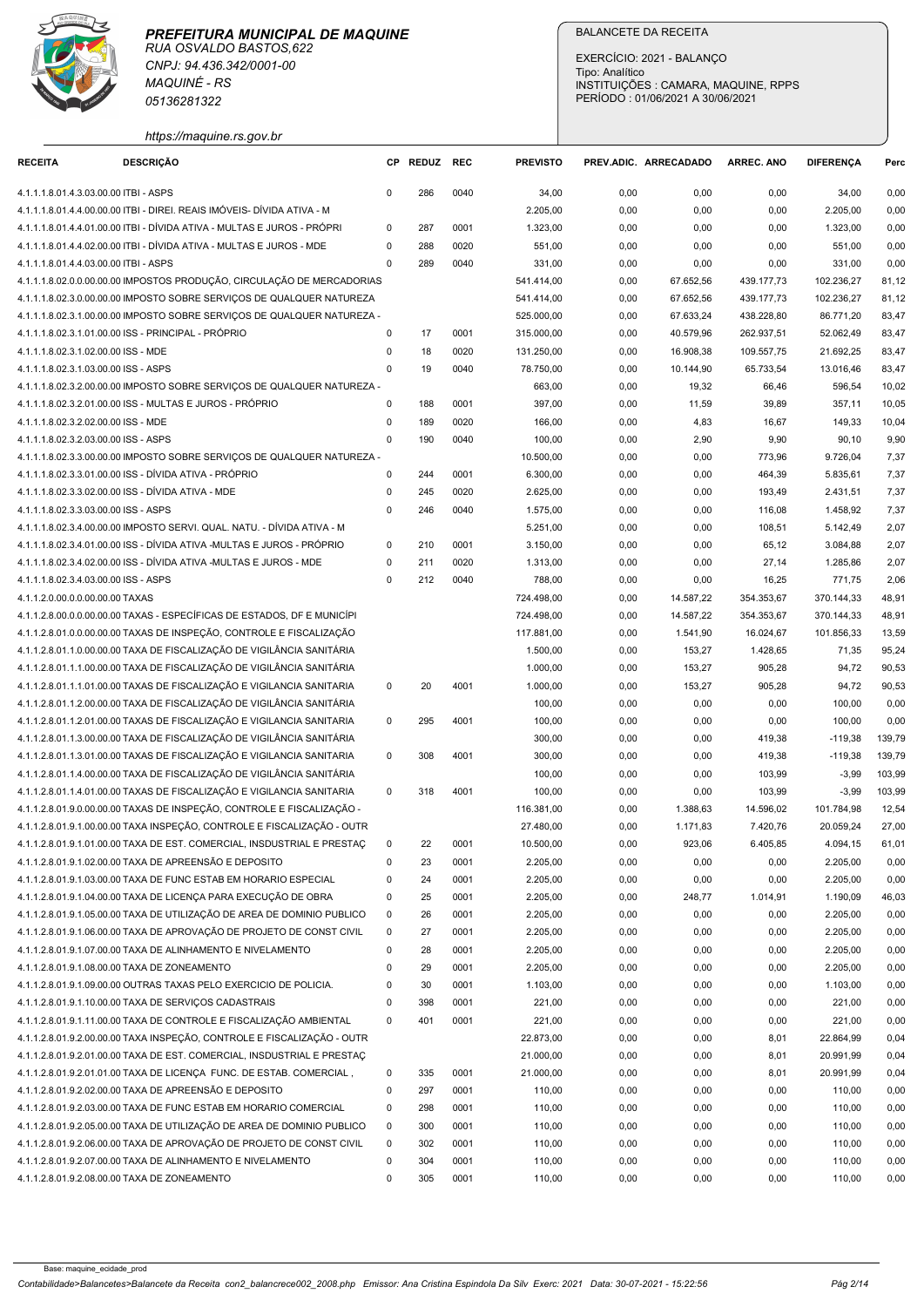

| https://maguine.rs.gov.bi |  |  |
|---------------------------|--|--|
|                           |  |  |

|                                              | <b>MAQUINÉ - RS</b><br>05136281322                                                                                                                 |                            |              |              |                       | EXERCÍCIO: 2021 - BALANÇO<br>Tipo: Analítico<br>INSTITUIÇÕES : CAMARA, MAQUINE, RPPS<br>PERÍODO: 01/06/2021 A 30/06/2021 |                   |                    |                          |                |
|----------------------------------------------|----------------------------------------------------------------------------------------------------------------------------------------------------|----------------------------|--------------|--------------|-----------------------|--------------------------------------------------------------------------------------------------------------------------|-------------------|--------------------|--------------------------|----------------|
| <b>RECEITA</b>                               | https://maquine.rs.gov.br<br><b>DESCRICÃO</b>                                                                                                      |                            | CP REDUZ REC |              | <b>PREVISTO</b>       | PREV.ADIC. ARRECADADO                                                                                                    |                   | <b>ARREC. ANO</b>  | <b>DIFERENCA</b>         | Perc           |
|                                              |                                                                                                                                                    |                            |              |              |                       |                                                                                                                          |                   |                    |                          |                |
|                                              | 4.1.1.2.8.01.9.2.09.00.00 OUTRAS TAXAS PELO EXERCICIO DE POLICIA.<br>4.1.1.2.8.01.9.2.10.00.00 TAXA DE SERVIÇOS CADASTRAIS                         | $\Omega$<br>$\mathbf{0}$   | 340<br>307   | 0001<br>0001 | 1.103,00<br>110,00    | 0,00<br>0,00                                                                                                             | 0,00<br>0,00      | 0,00<br>0,00       | 1.103,00<br>110,00       | 0,00<br>0,00   |
|                                              | 4.1.1.2.8.01.9.3.00.00.00 TAXA INSPEÇÃO, CONTROLE E FISCALIZAÇÃO - OUTR                                                                            |                            |              |              | 56.501,00             | 0,00                                                                                                                     | 193,02            | 6.266,74           | 50.234,26                | 11,09          |
|                                              | 4.1.1.2.8.01.9.3.01.00.00 TAXA DE EST. COMERCIAL, INSDUSTRIAL E PRESTAÇ                                                                            |                            |              |              | 21.000,00             | 0,00                                                                                                                     | 193,02            | 6.266,74           | 14.733,26                | 29,84          |
|                                              | 4.1.1.2.8.01.9.3.01.01.00 TAXA DE LICENÇA PARA FUNC DE ESTAB. COMERCIAL                                                                            | $\Omega$                   | 309          | 0001         | 21.000,00             | 0,00                                                                                                                     | 193,02            | 6.266,74           | 14.733,26                | 29,84          |
|                                              | 4.1.1.2.8.01.9.3.02.00.00 TAXA DE APREENSÃO E DEPOSITO<br>4.1.1.2.8.01.9.3.03.00.00 TAXA DE FUNC ESTAB EM HORARIO COMERCIAL                        | $\mathbf 0$<br>$\Omega$    | 310<br>311   | 0001<br>0001 | 4.410,00<br>4.410,00  | 0,00<br>0,00                                                                                                             | 0,00<br>0,00      | 0,00<br>0,00       | 4.410,00<br>4.410,00     | 0,00<br>0,00   |
|                                              | 4.1.1.2.8.01.9.3.04.00.00 TAXA DE LICENÇA PARA EXECUÇÃO DE OBRA                                                                                    | $\mathbf 0$                | 312          | 0001         | 4.410,00              | 0,00                                                                                                                     | 0,00              | 0,00               | 4.410,00                 | 0,00           |
|                                              | 4.1.1.2.8.01.9.3.05.00.00 TAXA DE UTILIZAÇÃO DE AREA DE DOMINIO PUBLICO                                                                            | $\mathbf 0$                | 313          | 0001         | 4.410,00              | 0,00                                                                                                                     | 0,00              | 0,00               | 4.410,00                 | 0,00           |
|                                              | 4.1.1.2.8.01.9.3.06.00.00 TAXA DE APROVAÇÃO DE PROJETO DE CONST CIVIL                                                                              | $\mathbf 0$                | 314          | 0001         | 4.410,00              | 0,00                                                                                                                     | 0,00              | 0,00               | 4.410,00                 | 0,00           |
|                                              | 4.1.1.2.8.01.9.3.07.00.00 TAXA DE ALINHAMENTO E NIVELAMENTO                                                                                        | $\mathbf 0$                | 315          | 0001         | 4.410,00              | 0,00                                                                                                                     | 0,00              | 0,00               | 4.410,00                 | 0,00           |
| 4.1.1.2.8.01.9.3.08.00.00 TAXA DE ZONEAMENTO | 4.1.1.2.8.01.9.3.09.00.00 OUTRAS TAXAS PELO EXERCICIO DE POLICIA.                                                                                  | 0<br>$\mathbf 0$           | 316<br>317   | 0001<br>0001 | 4.410,00<br>4.410,00  | 0,00<br>0,00                                                                                                             | 0,00<br>0,00      | 0,00<br>0,00       | 4.410,00<br>4.410,00     | 0,00<br>0,00   |
|                                              | 4.1.1.2.8.01.9.3.10.00.00 TAXA DE SERVIÇOS CADASTRAIS                                                                                              | $\Omega$                   | 399          | 0001         | 221,00                | 0,00                                                                                                                     | 0,00              | 0,00               | 221,00                   | 0,00           |
|                                              | 4.1.1.2.8.01.9.4.00.00.00 TAXA INSPEÇÃO, CONTROLE E FISCALIZAÇÃO - OUTR                                                                            |                            |              |              | 9.527,00              | 0,00                                                                                                                     | 23,78             | 900,51             | 8.626,49                 | 9,45           |
|                                              | 4.1.1.2.8.01.9.4.01.00.00 TAXA DE EST. COMERCIAL, INSDUSTRIAL E PRESTAC                                                                            |                            |              |              | 5.250,00              | 0,00                                                                                                                     | 23,78             | 900,51             | 4.349,49                 | 17,15          |
|                                              | 4.1.1.2.8.01.9.4.01.01.00 TAXA DE LICENÇA P FUNC DE ESTABL COMERCIAL, I                                                                            | $\mathbf 0$                | 319          | 0001         | 5.250,00              | 0,00                                                                                                                     | 23,78             | 900,51             | 4.349,49                 | 17,15          |
|                                              | 4.1.1.2.8.01.9.4.02.00.00 TAXA DE APREENSÃO E DEPOSITO                                                                                             | $\mathbf 0$                | 320          | 0001         | 507,00                | 0,00                                                                                                                     | 0,00              | 0,00               | 507,00                   | 0,00           |
|                                              | 4.1.1.2.8.01.9.4.03.00.00 TAXA DE FUNC ESTAB EM HORARIO COMERCIAL<br>4.1.1.2.8.01.9.4.04.00.00 TAXA DE LICENÇA PARA EXECUÇÃO DE OBRA               | $\mathbf 0$<br>$\mathbf 0$ | 321<br>322   | 0001<br>0001 | 507,00<br>507,00      | 0,00<br>0,00                                                                                                             | 0,00<br>0,00      | 0,00<br>0,00       | 507,00<br>507,00         | 0,00<br>0,00   |
|                                              | 4.1.1.2.8.01.9.4.05.00.00 TAXA DE UTILIZAÇÃO DE AREA DE DOMINIO PUBLICO                                                                            | 0                          | 323          | 0001         | 507,00                | 0,00                                                                                                                     | 0,00              | 0,00               | 507,00                   | 0,00           |
|                                              | 4.1.1.2.8.01.9.4.06.00.00 TAXA DE APROVAÇÃO DE PROJETO DE CONST CIVIL                                                                              | $\mathbf 0$                | 324          | 0001         | 507,00                | 0,00                                                                                                                     | 0,00              | 0,00               | 507,00                   | 0,00           |
|                                              | 4.1.1.2.8.01.9.4.07.00.00 TAXA DE ALINHAMENTO E NIVELAMENTO                                                                                        | $\mathbf 0$                | 325          | 0001         | 507,00                | 0,00                                                                                                                     | 0,00              | 0,00               | 507,00                   | 0,00           |
| 4.1.1.2.8.01.9.4.08.00.00 TAXA DE ZONEAMENTO |                                                                                                                                                    | $\mathbf 0$                | 326          | 0001         | 507,00                | 0,00                                                                                                                     | 0,00              | 0,00               | 507,00                   | 0,00           |
|                                              | 4.1.1.2.8.01.9.4.09.00.00 OUTRAS TAXAS PELO EXERCICIO DE POLICIA.                                                                                  | $\Omega$                   | 327          | 0001         | 507,00                | 0,00                                                                                                                     | 0,00              | 0,00               | 507,00                   | 0,00           |
|                                              | 4.1.1.2.8.01.9.4.10.00.00 TAXA DE SERVIÇOS CADASTRAIS<br>4.1.1.2.8.02.0.0.00.00.00 TAXAS PELA PRESTAÇÃO DE SERVIÇOS                                | $\mathbf{0}$               | 400          | 0001         | 221,00<br>606.617,00  | 0,00<br>0,00                                                                                                             | 0,00<br>13.045,32 | 0,00<br>338.329,00 | 221,00<br>268.288,00     | 0,00<br>55,77  |
|                                              | 4.1.1.2.8.02.9.0.00.00.00 TAXAS PELA PRESTAÇÃO DE SERVIÇOS                                                                                         |                            |              |              | 606.617,00            | 0,00                                                                                                                     | 13.045,32         | 338.329,00         | 268.288,00               | 55,77          |
|                                              | 4.1.1.2.8.02.9.1.00.00.00 TAXAS PELA PRESTAÇÃO DE SERVIÇOS - OUTRAS                                                                                |                            |              |              | 563.809,00            | 0,00                                                                                                                     | 8.152,95          | 295.792,28         | 268.016,72               | 52,46          |
| 4.1.1.2.8.02.9.1.02.00.00 TAXA DE EXPEDIENTE |                                                                                                                                                    | $\mathbf 0$                | 291          | 0001         | 22.050,00             | 0,00                                                                                                                     | 297,24            | 2.801,70           | 19.248,30                | 12,71          |
|                                              | 4.1.1.2.8.02.9.1.03.00.00 TAXA DE LIMPEZA PUBLICA                                                                                                  | $\Omega$                   | 33           | 0001         | 525.000,00            | 0,00                                                                                                                     | 7.277,38          | 291.886,83         | 233.113,17               | 55,60          |
|                                              | 4.1.1.2.8.02.9.1.04.00.00 TAXA DE EMISSAO DE CERTIDAO<br>4.1.1.2.8.02.9.1.05.00.00 TAXA DE SERVIÇOS CADASTRAIS                                     | $\mathbf 0$<br>$\mathbf 0$ | 34<br>352    | 0001<br>0001 | 16.538,00<br>221,00   | 0,00<br>0,00                                                                                                             | 578,33<br>0,00    | 1.103,75<br>0,00   | 15.434,25<br>221,00      | 6,67<br>0,00   |
|                                              | 4.1.1.2.8.02.9.2.00.00.00 TAXAS PELA PRESTAÇÃO DE SERVIÇOS - MULTA E JUR                                                                           |                            |              |              | 3.859,00              | 0,00                                                                                                                     | 184,62            | 426,37             | 3.432,63                 | 11,05          |
| 4.1.1.2.8.02.9.2.02.00.00 TAXA DE EXPEDIENTE |                                                                                                                                                    | $\Omega$                   | 292          | 0001         | 441,00                | 0,00                                                                                                                     | 0,00              | 3,00               | 438,00                   | 0,68           |
|                                              | 4.1.1.2.8.02.9.2.03.00.00 TAXA DE LIMPEZA PUBLICA                                                                                                  | $\mathbf 0$                | 296          | 0001         | 1.103,00              | 0,00                                                                                                                     | 184,62            | 423,37             | 679,63                   | 38,38          |
|                                              | 4.1.1.2.8.02.9.2.04.00.00 TAXA DE EMISSAO DE CERTIDAO                                                                                              | $\mathbf 0$                | 336          | 0001         | 110,00                | 0,00                                                                                                                     | 0,00              | 0,00               | 110,00                   | 0,00           |
|                                              | 4.1.1.2.8.02.9.2.05.00.00 TAXA DE SERVIÇOS CADASTRAIS                                                                                              | $\mathbf 0$                | 337          | 0001         | 2.205,00              | 0,00                                                                                                                     | 0,00              | 0,00               | 2.205,00                 | 0,00           |
| 4.1.1.2.8.02.9.3.02.00.00 TAXA DE EXPEDIENTE | 4.1.1.2.8.02.9.3.00.00.00 TAXAS PELA PRESTAÇÃO DE SERVIÇOS -DV ATV                                                                                 | $\mathbf 0$                | 293          | 0001         | 17.089,00<br>2.536,00 | 0,00<br>0,00                                                                                                             | 4.413,79<br>7,15  | 37.641,08<br>99,71 | $-20.552,08$<br>2.436,29 | 220,26<br>3,93 |
|                                              | 4.1.1.2.8.02.9.3.03.00.00 TAXA DE LIMPEZA PUBLICA                                                                                                  | $\mathbf 0$                | 299          | 0001         | 12.734,00             | 0,00                                                                                                                     | 4.406,64          | 37.541,37          | $-24.807,37$             | 294,81         |
|                                              | 4.1.1.2.8.02.9.3.04.00.00 TAXA DE EMISSAO DE CERTIDAO                                                                                              | $\Omega$                   | 301          | 0001         | 110,00                | 0,00                                                                                                                     | 0,00              | 0,00               | 110,00                   | 0,00           |
|                                              | 4.1.1.2.8.02.9.3.05.00.00 TAXA DE SERVIÇOS CADASTRAIS                                                                                              | $\mathbf 0$                | 338          | 0001         | 1.709,00              | 0,00                                                                                                                     | 0,00              | 0,00               | 1.709,00                 | 0,00           |
|                                              | 4.1.1.2.8.02.9.4.00.00.00 TAXAS PELA PRESTAÇÃO DE SERVIÇOS - M J DV ATV                                                                            |                            |              |              | 21.860,00             | 0,00                                                                                                                     | 293,96            | 4.469,27           | 17.390,73                | 20,44          |
| 4.1.1.2.8.02.9.4.02.00.00 TAXA DE EXPEDIENTE | 4.1.1.2.8.02.9.4.03.00.00 TAXA DE LIMPEZA PUBLICA                                                                                                  | $\mathbf 0$<br>$\mathbf 0$ | 294<br>306   | 0001<br>0001 | 5.513,00<br>14.438,00 | 0,00<br>0,00                                                                                                             | 0,12<br>293,84    | 14,57<br>4.454,70  | 5.498,43<br>9.983,30     | 0,26<br>30,85  |
|                                              | 4.1.1.2.8.02.9.4.04.00.00 TAXA DE EMISSAO DE CERTIDAO                                                                                              | $\Omega$                   | 303          | 0001         | 200,00                | 0,00                                                                                                                     | 0,00              | 0,00               | 200,00                   | 0,00           |
|                                              | 4.1.1.2.8.02.9.4.05.00.00 TAXA DE SERVIÇOS CADASTRAIS                                                                                              | $\Omega$                   | 339          | 0001         | 1.709,00              | 0,00                                                                                                                     | 0,00              | 0,00               | 1.709,00                 | 0,00           |
|                                              | 4.1.1.3.0.00.0.0.00.00.00 CONTRIBUIÇÃO DE MELHORIA                                                                                                 |                            |              |              | 6.503,00              | 0,00                                                                                                                     | 0,00              | 0,00               | 6.503,00                 | 0,00           |
|                                              | 4.1.1.3.8.00.0.0.00.00.00 CONTRIBUIÇÃO DE MELHORIA - ESPECÍFICA E/DF/M                                                                             |                            |              |              | 6.503,00              | 0,00                                                                                                                     | 0,00              | 0,00               | 6.503,00                 | 0,00           |
|                                              | 4.1.1.3.8.01.0.0.00.00.00 CONT MELHOR P/ EXPANSÃO REDE ÁGUA POTÁVEL E E<br>4.1.1.3.8.01.1.0.00.00.00 CONT MELHOR P/ EXPANSÃO REDE ÁGUA POTÁVEL E E |                            |              |              | 1.433,00<br>1.433,00  | 0,00<br>0,00                                                                                                             | 0,00<br>0,00      | 0,00<br>0,00       | 1.433,00<br>1.433,00     | 0,00<br>0,00   |
|                                              | 4.1.1.3.8.01.1.1.00.00.00 CM P/ EXPANSÃO REDE ÁGUA POTÁVEL E ESGOTO SAN 0                                                                          |                            | 35           | 0001         | 1.433,00              | 0,00                                                                                                                     | 0,00              | 0,00               | 1.433,00                 | 0,00           |
|                                              | 4.1.1.3.8.02.0.0.00.00.00 CONT MELHORIA P/ EXPANSÃO REDE ILUMINAÇÃO PÚB                                                                            |                            |              |              | 1.433,00              | 0,00                                                                                                                     | 0,00              | 0,00               | 1.433,00                 | 0,00           |
|                                              | 4.1.1.3.8.02.1.0.00.00.00 CONT MELHORIA P/ EXPANSÃO REDE ILUMINAÇÃO PÚB                                                                            |                            |              |              | 1.433,00              | 0,00                                                                                                                     | 0,00              | 0,00               | 1.433,00                 | 0,00           |
|                                              | 4.1.1.3.8.02.1.1.00.00.00 CM P/ EXPANSÃO REDE ILUMINAÇÃO PÚBLICA NA CID                                                                            | 0                          | 36           | 0001         | 1.433,00              | 0,00                                                                                                                     | 0,00              | 0,00               | 1.433,00                 | 0,00           |
|                                              | 4.1.1.3.8.03.0.0.00.00.00 CONT MELHORIA P/ EXPANSÃO REDE DE ILUMINAÇÃO                                                                             |                            |              |              | 1.433,00              |                                                                                                                          |                   |                    |                          | 0,00           |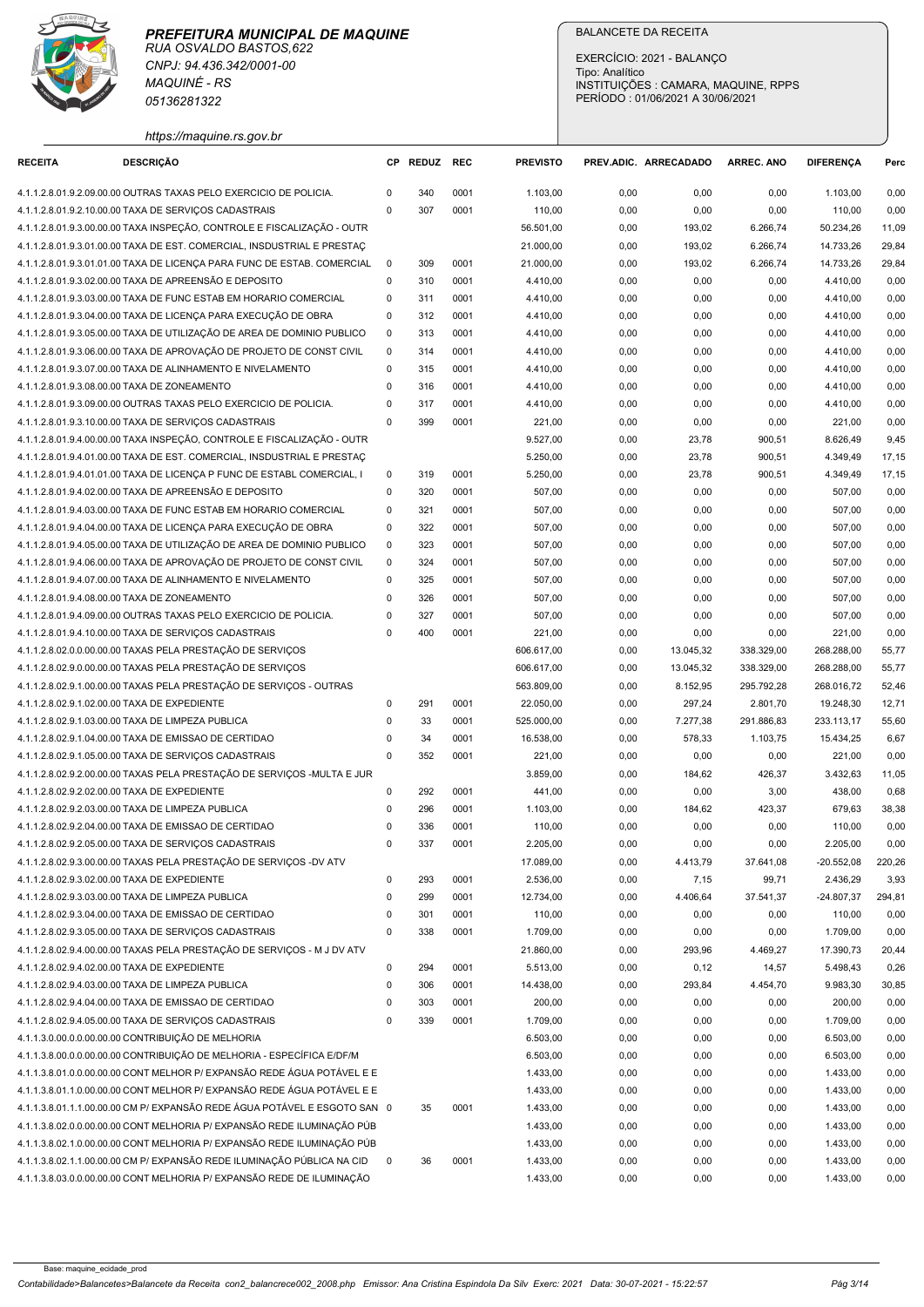

| <b>RECEITA</b><br>4.1.2.0.0.00.0.0.00.00.00 CONTRIBUIÇÕES | CNPJ: 94.436.342/0001-00<br><b>MAQUINÉ - RS</b><br>05136281322<br>https://maquine.rs.gov.br<br><b>DESCRIÇÃO</b><br>4.1.1.3.8.03.1.0.00.00.00 CONT MELHORIA P/ EXPANSÃO REDE DE ILUMINAÇÃO<br>4.1.1.3.8.03.1.1.00.00.00 CM P/ EXPANSÃO REDE DE ILUMINAÇÃO PÚBLICA RUR 0<br>4.1.1.3.8.04.0.0.00.00.00 CONT MELHORIA P/ PAVIMENTAÇÃO E OBRAS COMPLEM<br>4.1.1.3.8.04.1.0.00.00.00 CONT MELHORIA P/ PAVIMENTAÇÃO E OBRAS COMPLEM |                                        |              |              |                           | Tipo: Analítico                                                          |                         |                          |                           |                |
|-----------------------------------------------------------|------------------------------------------------------------------------------------------------------------------------------------------------------------------------------------------------------------------------------------------------------------------------------------------------------------------------------------------------------------------------------------------------------------------------------|----------------------------------------|--------------|--------------|---------------------------|--------------------------------------------------------------------------|-------------------------|--------------------------|---------------------------|----------------|
|                                                           |                                                                                                                                                                                                                                                                                                                                                                                                                              |                                        |              |              |                           | INSTITUIÇÕES : CAMARA, MAQUINE, RPPS<br>PERÍODO: 01/06/2021 A 30/06/2021 |                         |                          |                           |                |
|                                                           |                                                                                                                                                                                                                                                                                                                                                                                                                              |                                        | CP REDUZ REC |              | <b>PREVISTO</b>           | PREV.ADIC. ARRECADADO                                                    |                         | <b>ARREC. ANO</b>        | <b>DIFERENCA</b>          | Perc           |
|                                                           |                                                                                                                                                                                                                                                                                                                                                                                                                              |                                        |              |              | 1.433,00                  | 0,00                                                                     | 0,00                    | 0,00                     | 1.433,00                  | 0,00           |
|                                                           |                                                                                                                                                                                                                                                                                                                                                                                                                              |                                        | 37           | 0001         | 1.433,00                  | 0,00                                                                     | 0,00                    | 0,00                     | 1.433,00                  | 0,00           |
|                                                           |                                                                                                                                                                                                                                                                                                                                                                                                                              |                                        |              |              | 1.322,00                  | 0,00                                                                     | 0,00                    | 0,00                     | 1.322,00                  | 0,00           |
|                                                           |                                                                                                                                                                                                                                                                                                                                                                                                                              |                                        |              |              | 1.322,00                  | 0,00                                                                     | 0,00                    | 0,00                     | 1.322,00                  | 0,00           |
|                                                           | 4.1.1.3.8.04.1.1.00.00.00 CM P/ PAVIMENTAÇÃO E OBRAS COMPLEMENTARES - P 0<br>4.1.1.3.8.04.1.2.00.00.00 CM P/ PAVIMENTAÇÃO E OBRAS COMPLEMENTARES - M 0                                                                                                                                                                                                                                                                       |                                        | 402<br>191   | 0001<br>0001 | 551,00<br>110,00          | 0,00<br>0,00                                                             | 0,00<br>0,00            | 0,00<br>0,00             | 551,00<br>110,00          | 0,00<br>0,00   |
|                                                           | 4.1.1.3.8.04.1.3.00.00.00 CM P/ PAVIMENTAÇÃO E OBRAS COMPLEMENTARES - D 0                                                                                                                                                                                                                                                                                                                                                    |                                        | 250          | 0001         | 551,00                    | 0,00                                                                     | 0,00                    | 0,00                     | 551,00                    | 0,00           |
|                                                           | 4.1.1.3.8.04.1.4.00.00.00 CM P/ PAVIMENTAÇÃO E OBRAS COMPLEMENTARES - M 0                                                                                                                                                                                                                                                                                                                                                    |                                        | 403          | 0001         | 110,00                    | 0,00                                                                     | 0,00                    | 0,00                     | 110,00                    | 0,00           |
|                                                           | 4.1.1.3.8.99.0.0.00.00.00 OUTRAS CONTRIBUIÇÕES DE MELHORIA                                                                                                                                                                                                                                                                                                                                                                   |                                        |              |              | 882,00                    | 0,00                                                                     | 0,00                    | 0,00                     | 882,00                    | 0,00           |
|                                                           | 4.1.1.3.8.99.1.0.00.00.00 OUTRAS CONTRIBUIÇÕES DE MELHORIA                                                                                                                                                                                                                                                                                                                                                                   |                                        |              |              | 882,00                    | 0,00                                                                     | 0,00                    | 0,00                     | 882,00                    | 0,00           |
|                                                           | 4.1.1.3.8.99.1.1.00.00.00 OUTRAS CONTRI. DE MELHORIA - PRINCIPAL                                                                                                                                                                                                                                                                                                                                                             | $\Omega$                               | 39           | 0001         | 882,00<br>991.750,00      | 0,00<br>0,00                                                             | 0,00<br>86.847,26       | 0,00<br>475.767,51       | 882,00<br>515.982,49      | 0,00<br>47,97  |
| 4.1.2.1.0.00.0.0.00.00.00 CONTRIBUIÇÕES SOCIAIS           |                                                                                                                                                                                                                                                                                                                                                                                                                              |                                        |              |              | 675.750,00                | 0,00                                                                     | 64.463,31               | 329.943,90               | 345.806,10                | 48,83          |
|                                                           | 4.1.2.1.8.00.0.0.00.00.00 CONTRIBUIÇÕES SOCIAIS ESPECÍFICAS DE ESTADOS,                                                                                                                                                                                                                                                                                                                                                      |                                        |              |              | 665.250,00                | 0,00                                                                     | 64.463,31               | 329.943,90               | 335.306,10                | 49,60          |
|                                                           | 4.1.2.1.8.01.0.0.00.00.00 CONTRIB SERVIDOR CIVIL P/ PLANO DE SEGURIDADE                                                                                                                                                                                                                                                                                                                                                      |                                        |              |              | 665.250,00                | 0,00                                                                     | 64.463,31               | 329.943,90               | 335.306,10                | 49,60          |
|                                                           | 4.1.2.1.8.01.1.0.00.00.00 CONTRI. PREVIDENCIARIA PARA AMORTIZAÇÃO DO DÊ                                                                                                                                                                                                                                                                                                                                                      |                                        |              |              | 665.250,00                | 0,00                                                                     | 64.463,31               | 329.943,90               | 335.306,10                | 49,60          |
|                                                           | 4.1.2.1.8.01.1.1.00.00.00 CPSSS DO SERVIDOR CIVIL ATIVO - PRINCIPAL<br>4.1.2.1.8.01.1.2.00.00.00 AMORTI. DÉFICIT ATUARIAL - MULTAS E JUROS                                                                                                                                                                                                                                                                                   | 0<br>$\mathbf 0$                       | 260<br>265   | 0050<br>0050 | 660.000,00<br>5.250,00    | 0,00<br>0,00                                                             | 64.463,31<br>0,00       | 329.943,90<br>0,00       | 330.056,10<br>5.250,00    | 49,99<br>0,00  |
|                                                           | 4.1.2.1.9.00.0.0.00.00.00 OUTRAS CONTRIBUIÇÕES SOCIAIS                                                                                                                                                                                                                                                                                                                                                                       |                                        |              |              | 10.500,00                 | 0,00                                                                     | 0,00                    | 0,00                     | 10.500,00                 | 0,00           |
|                                                           | 4.1.2.1.9.99.0.0.00.00.00 DEMAIS CONTRIBUIÇÕES SOCIAIS                                                                                                                                                                                                                                                                                                                                                                       |                                        |              |              | 10.500,00                 | 0,00                                                                     | 0,00                    | 0,00                     | 10.500,00                 | 0,00           |
|                                                           | 4.1.2.1.9.99.1.0.00.00.00 DEMAIS CONTRIBUIÇÕES SOCIAIS                                                                                                                                                                                                                                                                                                                                                                       |                                        |              |              | 10.500,00                 | 0,00                                                                     | 0,00                    | 0,00                     | 10.500,00                 | 0,00           |
|                                                           | 4.1.2.1.9.99.1.1.00.00.00 DEMAIS CONTRIBUIÇÕES SOCIAIS - PRINCIPAL                                                                                                                                                                                                                                                                                                                                                           |                                        |              |              | 10.500,00                 | 0,00                                                                     | 0,00                    | 0,00                     | 10.500,00                 | 0,00           |
|                                                           | 4.1.2.1.9.99.1.1.01.00.00 COMPENSAÇÃO PREVIDENCIARIA A PREFE. MUNICIPAL 0<br>4.1.2.2.0.00.0.0.00.00.00 CONTRIBUIÇÕES ECONÔMICAS                                                                                                                                                                                                                                                                                              |                                        | 261          | 0050         | 10.500,00<br>1.000,00     | 0,00<br>0,00                                                             | 0,00<br>0,00            | 0,00<br>0,00             | 10.500,00                 | 0,00<br>0,00   |
|                                                           | 4.1.2.2.0.99.0.0.00.00.00 OUTRAS CONTRIBUIÇÕES ECONÔMICAS                                                                                                                                                                                                                                                                                                                                                                    |                                        |              |              | 1.000,00                  | 0,00                                                                     | 0,00                    | 0,00                     | 1.000,00<br>1.000,00      | 0,00           |
|                                                           | 4.1.2.2.0.99.1.0.00.00.00 OUTRAS CONTRIBUIÇÕES ECONÔMICAS                                                                                                                                                                                                                                                                                                                                                                    |                                        |              |              | 1.000,00                  | 0,00                                                                     | 0,00                    | 0,00                     | 1.000,00                  | 0,00           |
|                                                           | 4.1.2.2.0.99.1.1.00.00.00 OUTRAS CONTRIBUIÇÕES ECONÔMICAS - PRINCIPAL                                                                                                                                                                                                                                                                                                                                                        | $\mathbf 0$                            | 262          | 0050         | 1.000,00                  | 0,00                                                                     | 0,00                    | 0,00                     | 1.000,00                  | 0,00           |
|                                                           | 4.1.2.4.0.00.0.00.00.00 CONTRIBUIÇÃO PARA O CUSTEIO DO SERVIÇO DE ILU                                                                                                                                                                                                                                                                                                                                                        |                                        |              |              | 315.000,00                | 0,00                                                                     | 22.383,95               | 145.823,61               | 169.176,39                | 46,29          |
|                                                           | 4.1.2.4.0.00.1.0.00.00.00 CONTRIBUIÇÃO PARA O CUSTEIO DO SERVIÇO DE ILU                                                                                                                                                                                                                                                                                                                                                      | $\Omega$                               | 41           | 0001         | 315.000,00<br>315.000,00  | 0,00<br>0,00                                                             | 22.383,95<br>22.383,95  | 145.823,61<br>145.823,61 | 169.176,39<br>169.176,39  | 46,29          |
| 4.1.3.0.0.00.0.0.00.00.00 RECEITA PATRIMONIAL             | 4.1.2.4.0.00.1.1.00.00.00 CONTRIB P/ CUSTEIO SERVIÇO DE ILUMINAÇÃO PÚBL                                                                                                                                                                                                                                                                                                                                                      |                                        |              |              | 1.440.111,00              | 0,00                                                                     | $-6.478,20$             | 160.430,23               | 1.279.680,77              | 46,29<br>11,14 |
|                                                           | 4.1.3.1.0.00.0.00.00.00 EXPLORAÇÃO DO PATRIMÔNIO IMOBILIÁRIO DO ESTAD                                                                                                                                                                                                                                                                                                                                                        |                                        |              |              | 8.930,00                  | 0,00                                                                     | 0,00                    | 0,00                     | 8.930,00                  | 0,00           |
|                                                           | 4.1.3.1.0.01.0.0.00.00.00 ALUGUÉIS, ARRENDA., FOROS, LAUDÊMIOS, TARIFAS                                                                                                                                                                                                                                                                                                                                                      |                                        |              |              | 4.520,00                  | 0,00                                                                     | 0,00                    | 0,00                     | 4.520,00                  | 0,00           |
|                                                           | 4.1.3.1.0.01.1.0.00.00.00 ALUGUÉIS E ARRENDAMENTOS                                                                                                                                                                                                                                                                                                                                                                           |                                        |              |              | 4.520,00                  | 0,00                                                                     | 0,00                    | 0,00                     | 4.520,00                  | 0,00           |
|                                                           | 4.1.3.1.0.01.1.1.00.00.00 ALUGUÉIS E ARRENDAMENTOS - PRINCIPAL                                                                                                                                                                                                                                                                                                                                                               |                                        |              |              | 4.520,00                  | 0,00                                                                     | 0,00                    | 0,00                     | 4.520,00                  | 0,00           |
|                                                           | 4.1.3.1.0.01.1.1.01.00.00 ALUGUEL BALNEÁRIO MUNICIPAL<br>4.1.3.1.0.01.1.1.02.00.00 RECEITA ALUGUEL DE ESTANDES FESTA DA POLENTA                                                                                                                                                                                                                                                                                              | $\mathbf 0$<br>$\overline{\mathbf{0}}$ | 360<br>387   | 0001<br>0001 | 4.410,00<br>110,00        | 0,00<br>0,00                                                             | 0,00<br>0,00            | 0,00<br>0,00             | 4.410,00<br>110,00        | 0,00<br>0,00   |
|                                                           | 4.1.3.1.0.99.0.0.00.00.00 OUTRAS RECEITAS IMOBILIÁRIAS                                                                                                                                                                                                                                                                                                                                                                       |                                        |              |              | 4.410,00                  | 0,00                                                                     | 0,00                    | 0,00                     | 4.410,00                  | 0,00           |
|                                                           | 4.1.3.1.0.99.1.0.00.00.00 OUTRAS RECEITAS IMOBILIÁRIAS                                                                                                                                                                                                                                                                                                                                                                       |                                        |              |              | 4.410,00                  | 0,00                                                                     | 0,00                    | 0,00                     | 4.410,00                  | 0,00           |
|                                                           | 4.1.3.1.0.99.1.1.00.00.00 OUTRAS RECEITAS IMOBILIÁRIAS - PRINCIPAL                                                                                                                                                                                                                                                                                                                                                           | $\mathbf 0$                            | 44           | 0001         | 4.410,00                  | 0,00                                                                     | 0,00                    | 0,00                     | 4.410,00                  | 0,00           |
| 4.1.3.2.0.00.0.0.00.00.00 VALORES MOBILIÁRIOS             |                                                                                                                                                                                                                                                                                                                                                                                                                              |                                        |              |              | 1.431.181,00              | 0,00                                                                     | $-6.478,20$             | 160.430,23               | 1.270.750,77              | 11,21          |
|                                                           | 4.1.3.2.1.00.0.0.00.00.00 JUROS E CORREÇÕES MONETÁRIAS<br>4.1.3.2.1.00.1.0.00.00.00 REMUNERAÇÃO DE DEPÓSITOS BANCÁRIOS                                                                                                                                                                                                                                                                                                       |                                        |              |              | 1.431.181,00<br>31.181,00 | 0,00<br>0,00                                                             | $-6.478,20$<br>7.157,28 | 160.430,23<br>17.437,19  | 1.270.750,77<br>13.743,81 | 11,21<br>55,92 |
|                                                           | 4.1.3.2.1.00.1.1.00.00.00 REMU. DEPÓSITOS BANCÁRIOS - PRINCIPAL                                                                                                                                                                                                                                                                                                                                                              |                                        |              |              | 31.181,00                 | 0,00                                                                     | 7.157,28                | 17.437,19                | 13.743,81                 | 55,92          |
|                                                           | 4.1.3.2.1.00.1.1.01.00.00 REMUNERAÇÃO DE DEPÓSITOS DE RECURSOS VINCULAD                                                                                                                                                                                                                                                                                                                                                      |                                        |              |              | 22.781,00                 | 0,00                                                                     | 4.202,00                | 9.939,70                 | 12.841,30                 | 43,63          |
|                                                           | 4.1.3.2.1.00.1.1.01.02.00 REMU. DEPÓSITOS BANCÁ. RECURSOS VINCU. - FUND<br>$\overline{\phantom{0}}$                                                                                                                                                                                                                                                                                                                          |                                        | 45           | 0031         | 2.205,00                  | 0,00                                                                     | 835,65                  | 1.536,62                 | 668,38                    | 69,69          |
|                                                           | 4.1.3.2.1.00.1.1.01.03.00 REMU. DEPÓSI. BANCÁ RECUR. VINCU. FUNDO DE SA                                                                                                                                                                                                                                                                                                                                                      |                                        |              |              | 4.980,00                  | 0,00                                                                     | 900,81                  | 2.249,92                 | 2.730,08                  | 45,18          |
|                                                           | 4.1.3.2.1.00.1.1.01.03.01 REC DE REM POVOS INDIGENAS<br>4.1.3.2.1.00.1.1.01.03.02 REC REND SAUDE BUCAL PSF FED                                                                                                                                                                                                                                                                                                               | 0                                      | 72           | 4500         | 56,00                     | 0,00                                                                     | 3,96                    | 10,08                    | 45,92                     | 18,00          |
|                                                           | 4.1.3.2.1.00.1.1.01.03.03 REC DE REND FARMACIA BASICA FEDERAL                                                                                                                                                                                                                                                                                                                                                                | 0<br>$\mathbf 0$                       | 73<br>75     | 4500<br>4503 | 56,00<br>105,00           | 0,00<br>0,00                                                             | 0,00<br>0,00            | 0,00<br>327,51           | 56,00<br>$-222,51$        | 0,00<br>311,91 |
|                                                           | 4.1.3.2.1.00.1.1.01.03.04 REC REM MED DISPENSAÇÃO EXCEPCIONAL                                                                                                                                                                                                                                                                                                                                                                | $\mathbf 0$                            | 74           | 4503         | 56,00                     | 0,00                                                                     | 0,00                    | 0,01                     | 55,99                     | 0,02           |
| 4.1.3.2.1.00.1.1.01.03.05 REC REND PAB FIXO               |                                                                                                                                                                                                                                                                                                                                                                                                                              | $\mathbf 0$                            | 76           | 4500         | 1.050,00                  | 0,00                                                                     | 0,00                    | 0,00                     | 1.050,00                  | 0,00           |
| 4.1.3.2.1.00.1.1.01.03.06 REC REND SIA SUS                |                                                                                                                                                                                                                                                                                                                                                                                                                              | $\Omega$                               | 77           | 4501         | 221,00                    | 0,00                                                                     | 10,87                   | 43,11                    | 177,89                    | 19,51          |
| 4.1.3.2.1.00.1.1.01.03.07 REC VIG EPIDEM FEDERAL          |                                                                                                                                                                                                                                                                                                                                                                                                                              | $\Omega$                               | 78           | 4502         | 105,00                    | 0,00                                                                     | 0,00                    | 0,00                     | 105,00                    | 0,00           |
|                                                           | 4.1.3.2.1.00.1.1.01.03.08 REC REND VIG SANITARIA FEDERAL                                                                                                                                                                                                                                                                                                                                                                     | $\Omega$                               | 79           | 4502         | 110,00                    | 0,00                                                                     | 0,00                    | 0,00                     | 110,00                    | 0,00           |
| 4.1.3.2.1.00.1.1.01.03.09 REC REND PSF ESTADUAL           | 4.1.3.2.1.00.1.1.01.03.10 REC REND INC ATENÇÃO BASICA PIES                                                                                                                                                                                                                                                                                                                                                                   | $\Omega$                               | 88<br>89     | 4090<br>4011 | 105,00<br>105,00          | 0,00<br>0,00                                                             | 18,53<br>11,65          | 41,96<br>39,43           | 63,04<br>65,57            | 39,96<br>37,55 |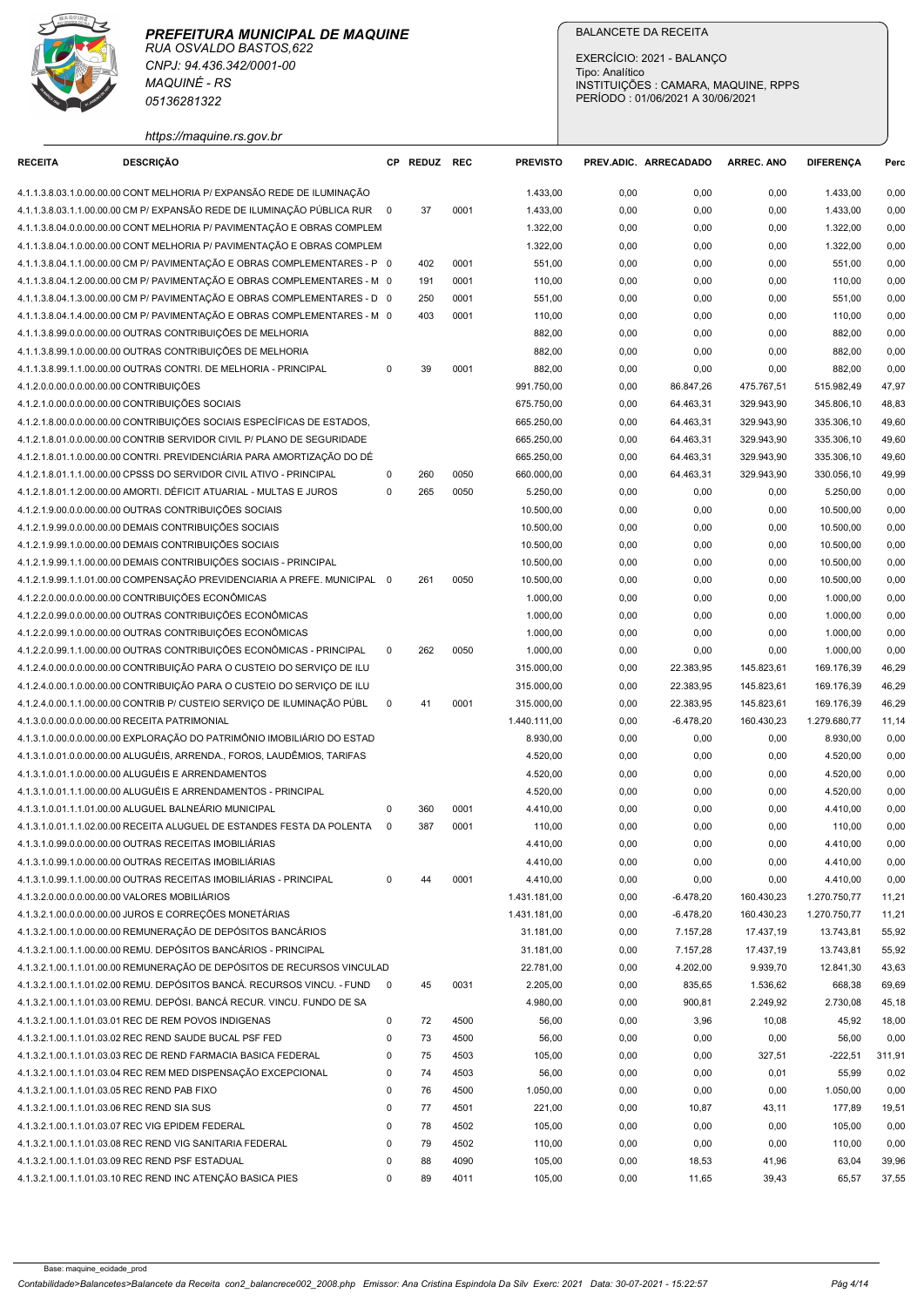

|                                                                                           | <b>MAQUINÉ - RS</b><br>05136281322                                                                                                  |                  |              |              |                    | EXERCÍCIO: 2021 - BALANÇO<br>Tipo: Analítico<br>INSTITUIÇÕES : CAMARA, MAQUINE, RPPS<br>PERÍODO: 01/06/2021 A 30/06/2021 |                  |                   |                      |                 |
|-------------------------------------------------------------------------------------------|-------------------------------------------------------------------------------------------------------------------------------------|------------------|--------------|--------------|--------------------|--------------------------------------------------------------------------------------------------------------------------|------------------|-------------------|----------------------|-----------------|
| <b>RECEITA</b>                                                                            | https://maquine.rs.gov.br<br><b>DESCRIÇÃO</b>                                                                                       |                  | CP REDUZ REC |              | <b>PREVISTO</b>    | PREV.ADIC. ARRECADADO                                                                                                    |                  | <b>ARREC. ANO</b> | <b>DIFERENCA</b>     | Perc            |
| 4.1.3.2.1.00.1.1.01.03.11 REC REND PSF FEDERAL                                            |                                                                                                                                     | $^{\circ}$       | 90           | 4500         | 1.103,00           | 0,00                                                                                                                     | 452,15           | 531,43            | 571,57               | 48,18           |
| 4.1.3.2.1.00.1.1.01.03.12 REC REND PACS FEDERAL                                           |                                                                                                                                     | 0                | 91           | 4500         | 105,00             | 0,00                                                                                                                     | 0,00             | 338,97            | $-233,97$            | 322,83          |
| 4.1.3.2.1.00.1.1.01.03.13 REC REND PMAQ                                                   |                                                                                                                                     | $\Omega$         | 99           | 4500         | 210,00             | 0,00                                                                                                                     | 0,00             | 0,00              | 210,00               | 0,00            |
|                                                                                           | 4.1.3.2.1.00.1.1.01.03.15 REC REND PSF INDIGENA ESTADUAL<br>4.1.3.2.1.00.1.1.01.03.17 REC REND CUSTEIO FARM QUALIFAR SUS            | 0<br>0           | 101<br>103   | 4090<br>4503 | 315,00<br>105,00   | 0,00<br>0,00                                                                                                             | 182,02<br>11,23  | 493,47<br>32,91   | $-178,47$<br>72,09   | 156,66<br>31,34 |
|                                                                                           | 4.1.3.2.1.00.1.1.01.03.18 REC REND PSF SAUDE NA ESCOLA                                                                              | $\mathbf 0$      | 104          | 4500         | 56,00              | 0,00                                                                                                                     | 0,00             | 0,00              | 56,00                | 0,00            |
|                                                                                           | 4.1.3.2.1.00.1.1.01.03.19 REC REND REEQ UBS - CONSTRUÇÃO                                                                            | $\mathbf 0$      | 105          | 4505         | 50,00              | 0,00                                                                                                                     | 4,14             | 113,08            | $-63,08$             | 226,16          |
|                                                                                           | 4.1.3.2.1.00.1.1.01.03.20 REC REND INCENTIVO ACS ESTADUAL                                                                           | 0                | 106          | 4090         | 110,00             | 0,00                                                                                                                     | 9,02             | 25,01             | 84,99                | 22,74           |
|                                                                                           | 4.1.3.2.1.00.1.1.01.03.22 REC REND TX ALVARA SANITARIO                                                                              | 0                | 108          | 4001         | 100,00             | 0,00                                                                                                                     | 2,42             | 8,08              | 91,92                | 8,08            |
|                                                                                           | 4.1.3.2.1.00.1.1.01.03.24 REC REND PSF QUILOMBOLA ESTADUAL<br>4.1.3.2.1.00.1.1.01.03.26 REC REND OFICINAS TERAPEUTICAS PPV CRACK    | 0<br>0           | 110<br>279   | 4090<br>4011 | 105,00<br>315,00   | 0,00<br>0,00                                                                                                             | 3,85<br>16,35    | 10,49<br>46,64    | 94,51<br>268,36      | 9,99<br>14,81   |
|                                                                                           | 4.1.3.2.1.00.1.1.01.03.27 REC REND FARM BASICA ESTADUAL                                                                             | 0                | 355          | 4050         | 166,00             | 0,00                                                                                                                     | 0,18             | 13,30             | 152,70               | 8,01            |
|                                                                                           | 4.1.3.2.1.00.1.1.01.03.31 REC REND INC PAB 36000174248201800                                                                        | 0                | 386          | 4500         | 166,00             | 0,00                                                                                                                     | 0,00             | 0,00              | 166,00               | 0,00            |
|                                                                                           | 4.1.3.2.1.00.1.1.01.03.33 REC REND EDUCAÇÃO E FORMAÇÃO EM SAUDE                                                                     | $^{\circ}$       | 408          | 4504         | 105,00             | 0,00                                                                                                                     | 0,00             | 0,00              | 105,00               | 0,00            |
|                                                                                           | 4.1.3.2.1.00.1.1.01.03.37 REC REMD EMENDAS PARLAMENTARES<br>4.1.3.2.1.00.1.1.01.04.00 REMU. DEPÓSITOS BANCÁ. DE RECURSOS VINCU. MDE | 0<br>- 0         | 1538<br>46   | 4505         | 0,00               | 0,00                                                                                                                     | 174,44           | 174,44            | $-174,44$            | 0,00            |
|                                                                                           | 4.1.3.2.1.00.1.1.01.05.00 REMU. DEPÓSITOS BANCÁ. RECURSOS VINCU. ASPS                                                               | - 0              | 47           | 0020<br>0040 | 105,00<br>1.103,00 | 0,00<br>0,00                                                                                                             | 11,75<br>32,12   | 62,20<br>294,17   | 42,80<br>808,83      | 59,24<br>26,67  |
|                                                                                           | 4.1.3.2.1.00.1.1.01.06.00 REMU. DEPÓSITOS BANCÁ. RECURSOS VINCULADOS CI 0                                                           |                  | 48           | 1039         | 105,00             | 0,00                                                                                                                     | 9,70             | 23,96             | 81,04                | 22,82           |
|                                                                                           | 4.1.3.2.1.00.1.1.01.07.00 REMU. DEPÓSITOS BANCÁ. DE RECURSOS VINCU. FN                                                              |                  |              |              | 1.104,00           | 0,00                                                                                                                     | 214,57           | 580,93            | 523,07               | 52,62           |
|                                                                                           | 4.1.3.2.1.00.1.1.01.07.01 REC REM DO BOLSA FAMILIA                                                                                  | 0                | 122          | 1040         | 105,00             | 0,00                                                                                                                     | 46,94            | 112,26            | $-7,26$              | 106,91          |
| 4.1.3.2.1.00.1.1.01.07.02 REC DE REM BL PSB<br>4.1.3.2.1.00.1.1.01.07.03 REC REM IGD SUAS |                                                                                                                                     | $\mathbf 0$<br>0 | 123<br>124   | 1005<br>1070 | 315,00             | 0,00                                                                                                                     | 118,13           | 336,34            | $-21,34$             | 106,77          |
| 4.1.3.2.1.00.1.1.01.07.04 REC REM OASF                                                    |                                                                                                                                     | 0                | 158          | 1026         | 525,00<br>53,00    | 0,00<br>0,00                                                                                                             | 19,29<br>26,33   | 49,46<br>73,01    | 475,54<br>$-20,01$   | 9,42<br>137,75  |
|                                                                                           | 4.1.3.2.1.00.1.1.01.07.05 REC REM OASF QUILOMBOLA                                                                                   | $\Omega$         | 159          | 1068         | 53,00              | 0,00                                                                                                                     | 0,00             | 0,00              | 53,00                | 0,00            |
|                                                                                           | 4.1.3.2.1.00.1.1.01.07.06 REC REM COVID AÇÕES FNAS                                                                                  | 0                | 1466         | 1103         | 53,00              | 0,00                                                                                                                     | 3,88             | 9,86              | 43,14                | 18,60           |
|                                                                                           | 4.1.3.2.1.00.1.1.01.08.00 REMU. DEPÓSITOS BANCÁ. DE RECURSOS VINCU. FND                                                             |                  |              |              | 3.311,00           | 0,00                                                                                                                     | 582,13           | 2.029,31          | 1.281,69             | 61,29           |
| 4.1.3.2.1.00.1.1.01.08.01 REC REM PNAE                                                    |                                                                                                                                     | 0                | 141          | 1008         | 315,00             | 0,00                                                                                                                     | 71,48            | 212,81            | 102,19               | 67,56           |
| 4.1.3.2.1.00.1.1.01.08.02 REC REM PNAC CRECHE                                             | 4.1.3.2.1.00.1.1.01.08.03 REC REM PNAQ QUILOMBOLA                                                                                   | $\mathbf 0$<br>0 | 142<br>143   | 1010<br>1011 | 53,00<br>53,00     | 0,00<br>0,00                                                                                                             | 0,00<br>0,00     | 0,00<br>0,00      | 53,00<br>53,00       | 0,00<br>0,00    |
|                                                                                           | 4.1.3.2.1.00.1.1.01.08.04 REC REM TRANSP ESCOLAR ESTADUAL                                                                           | 0                | 144          | 1023         | 1.050,00           | 0,00                                                                                                                     | 344,67           | 848,99            | 201,01               | 80,86           |
|                                                                                           | 4.1.3.2.1.00.1.1.01.08.05 REC REM SALARIO EDUCAÇÃO FEDERAL                                                                          | 0                | 145          | 1006         | 1.103,00           | 0,00                                                                                                                     | 13,32            | 543,54            | 559,46               | 49,28           |
|                                                                                           | 4.1.3.2.1.00.1.1.01.08.06 REC REM TRANSP ESCOLAR FEDERAL                                                                            | 0                | 146          | 1009         | 315,00             | 0,00                                                                                                                     | 148,78           | 387,66            | -72,66               | 123,07          |
| 4.1.3.2.1.00.1.1.01.08.07 REC REM PDDE                                                    |                                                                                                                                     | 0                | 147          | 1007         | 105,00             | 0,00                                                                                                                     | 0,06             | 0,15              | 104,85               | 0,14            |
|                                                                                           | 4.1.3.2.1.00.1.1.01.08.09 REC REM APOIO A CRECHES<br>4.1.3.2.1.00.1.1.01.08.10 REC REM BRASIL CARINHOSO                             | 0<br>0           | 149<br>150   | 1073<br>1080 | 53,00<br>53,00     | 0,00<br>0,00                                                                                                             | 1,78<br>1,98     | 4,51<br>5,05      | 48,49<br>47,95       | 8,51<br>9,53    |
|                                                                                           | 4.1.3.2.1.00.1.1.01.08.11 REC REM PNAPE PRE ESCOLA                                                                                  | 0                | 151          | 1060         | 53,00              | 0,00                                                                                                                     | 0,00             | 0,00              | 53,00                | 0,00            |
| 4.1.3.2.1.00.1.1.01.08.12 REC REM PNAE AEE                                                |                                                                                                                                     | $\mathbf 0$      | 152          | 1083         | 53,00              | 0,00                                                                                                                     | 0,00             | 0,00              | 53,00                | 0,00            |
|                                                                                           | 4.1.3.2.1.00.1.1.01.08.13 REC REM AUXILIO TEMPORAL                                                                                  | 0                | 166          | 1054         | 0,00               | 0,00                                                                                                                     | 0,05             | 0,13              | $-0,13$              | 0,00            |
|                                                                                           | 4.1.3.2.1.00.1.1.01.08.15 REC REM INC FINANC MP815/2017                                                                             | $\Omega$         | 378          | 0020         | 105,00             | 0,00                                                                                                                     | 0,00             | 0,00              | 105,00               | 0,00            |
|                                                                                           | 4.1.3.2.1.00.1.1.01.08.16 REC REMD FNDE PAR ESCOLAR<br>4.1.3.2.1.00.1.1.01.99.00 REMU. OUTROS DEPÓSITOS BANCÁ. RECURSOS VINCU       | 0                | 1525         | 1088         | 0,00<br>9.868,00   | 0,00<br>0,00                                                                                                             | 0,01<br>1.615,27 | 26,47<br>3.162,59 | $-26,47$<br>6.705,41 | 0,00<br>32,05   |
|                                                                                           | 4.1.3.2.1.00.1.1.01.99.01 REC REM CFM PROD MINERAL                                                                                  | $\mathbf 0$      | 163          | 1001         | 551,00             | 0,00                                                                                                                     | 67,35            | 157,51            | 393,49               | 28,59           |
| 4.1.3.2.1.00.1.1.01.99.02 REC REM FUNASA                                                  |                                                                                                                                     | $^{\circ}$       | 164          | 1066         | 5.513,00           | 0,00                                                                                                                     | 413,13           | 1.049,84          | 4.463,16             | 19,04           |
|                                                                                           | 4.1.3.2.1.00.1.1.01.99.03 REC REM PATRULHA AGRICOLA                                                                                 | 0                | 165          | 1047         | 166,00             | 0,00                                                                                                                     | 6,86             | 36,24             | 129,76               | 21,83           |
|                                                                                           | 4.1.3.2.1.00.1.1.01.99.04 REC REM FUNDO MEIO AMBIENTE                                                                               | 0                | 356          | 1074         | 551,00             | 0,00                                                                                                                     | 143,32           | 382,40            | 168,60               | 69,40           |
|                                                                                           | 4.1.3.2.1.00.1.1.01.99.06 REC REM CONS POPULAR CICLOVIA<br>4.1.3.2.1.00.1.1.01.99.07 REC REM PROJETO VITALIZAÇÃO CICLOVIA           | 0<br>0           | 364<br>365   | 1084<br>1084 | 166,00<br>551,00   | 0,00<br>0,00                                                                                                             | 8,48<br>70,73    | 23,54<br>258,00   | 142,46<br>293,00     | 14,18<br>46,82  |
|                                                                                           | 4.1.3.2.1.00.1.1.01.99.09 REC REM PROVISAO 13 SALARIO                                                                               | $\mathbf 0$      | 394          | 1099         | 2.100,00           | 0,00                                                                                                                     | 0,00             | 0, 10             | 2.099,90             | 0,00            |
|                                                                                           | 4.1.3.2.1.00.1.1.01.99.10 REC REND PONTE RIO MAQUINE                                                                                | 0                | 406          | 1087         | 110,00             | 0,00                                                                                                                     | 0,00             | 0,00              | 110,00               | 0,00            |
| 4.1.3.2.1.00.1.1.01.99.12 REC REND ASEF                                                   |                                                                                                                                     | 0                | 1433         | 1045         | 50,00              | 0,00                                                                                                                     | 0, 16            | 0,40              | 49,60                | 0,80            |
| 4.1.3.2.1.00.1.1.01.99.13 REC REND FMDC                                                   |                                                                                                                                     | 0                | 1471         | 1076         | 110,00             | 0,00                                                                                                                     | 0,00             | 0,00              | 110,00               | 0,00            |
|                                                                                           | 4.1.3.2.1.00.1.1.01.99.14 REC REND LEI ALDIR BLANC                                                                                  | 0                | 1476         | 0940         | 0,00               | 0,00                                                                                                                     | 0,03             | 0,25              | $-0,25$              | 0,00            |
| 4.1.3.2.1.00.1.1.01.99.16 REC REM PERF POÇOS                                              | 4.1.3.2.1.00.1.1.01.99.17 REC REM DESN EC QUILOMBOLAS                                                                               | $^{\circ}$<br>0  | 1505<br>1506 | 1089<br>1091 | 0,00<br>0,00       | 0,00<br>0,00                                                                                                             | 117,43<br>104,92 | 301,92<br>269,42  | -301,92<br>$-269,42$ | 0,00<br>0,00    |
|                                                                                           | 4.1.3.2.1.00.1.1.01.99.18 REC REMD SOLIDARIEDADE MAQUINE                                                                            | $^{\circ}$       | 1529         | 0900         | 0,00               | 0,00                                                                                                                     | 0,20             | 0,31              | $-0,31$              | 0,00            |
| 4.1.3.2.1.00.1.1.01.99.19 REC REM PAV 484                                                 |                                                                                                                                     | $\mathbf 0$      | 1539         | 1104         | 0,00               | 0,00                                                                                                                     | 682,66           | 682,66            | $-682,66$            | 0,00            |
|                                                                                           | 4.1.3.2.1.00.1.1.02.00.00 REMU. DEPÓSITOS DE RECURSOS NÃO VINCULADOS -                                                              |                  |              |              | 8.400,00           | 0,00                                                                                                                     | 2.955,28         | 7.497,49          | 902,51               | 89,26           |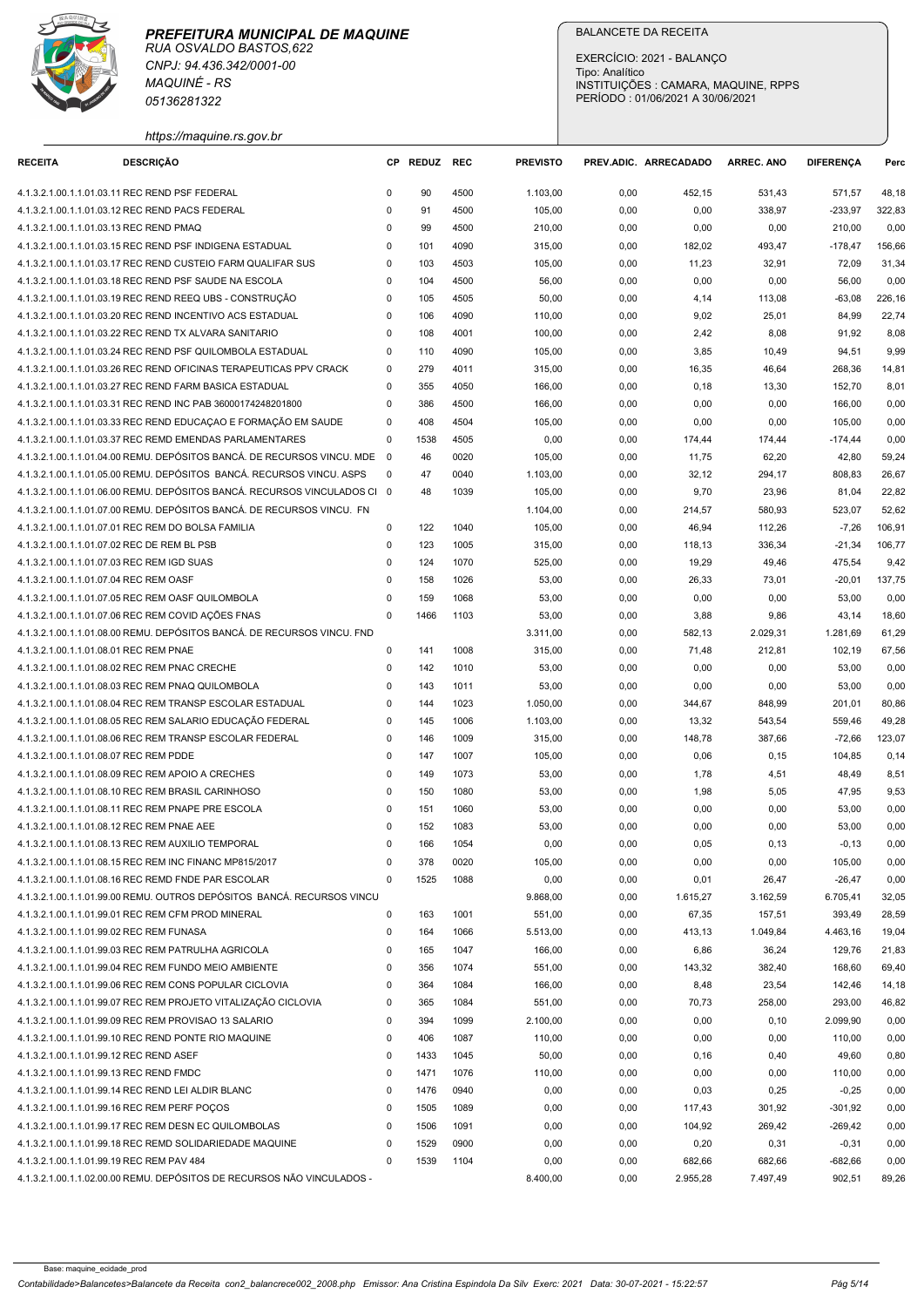# PREFEITURA MUNICIPAL DE MAQUINE

|                                               | <b>MAQUINÉ - RS</b><br>05136281322                                                                                                                |                            |              |              |                          | EXERCÍCIO: 2021 - BALANCO<br>Tipo: Analítico<br>INSTITUIÇÕES : CAMARA, MAQUINE, RPPS<br>PERÍODO: 01/06/2021 A 30/06/2021 |                        |                          |                                |                |
|-----------------------------------------------|---------------------------------------------------------------------------------------------------------------------------------------------------|----------------------------|--------------|--------------|--------------------------|--------------------------------------------------------------------------------------------------------------------------|------------------------|--------------------------|--------------------------------|----------------|
| <b>RECEITA</b>                                | https://maquine.rs.gov.br<br><b>DESCRIÇÃO</b>                                                                                                     |                            | CP REDUZ REC |              | <b>PREVISTO</b>          | PREV.ADIC. ARRECADADO                                                                                                    |                        | <b>ARREC. ANO</b>        | <b>DIFERENCA</b>               | Perc           |
|                                               | 4.1.3.2.1.00.1.1.02.01.00 REMU. DEPÓSI. RECUR. NÃO VINCU.- DEPÓSI. POUP                                                                           | $\Omega$                   | 354          | 0001         | 8.400,00                 | 0,00                                                                                                                     | 2.955,28               | 7.497,49                 | 902,51                         | 89,26          |
|                                               | 4.1.3.2.1.00.4.0.00.00.00 REMUNERAÇÃO DOS RECURSOS DO RPPS                                                                                        |                            |              |              | 1.400.000,00             | 0,00                                                                                                                     | $-13.635,48$           | 142.993,04               | 1.257.006,96                   | 10,21          |
|                                               | 4.1.3.2.1.00.4.1.00.00.00 REMU. DOS RECURSOS DO RPPS - PRINCIPAL                                                                                  | 0                          | 264          | 0050         | 1.400.000,00             | 0,00                                                                                                                     | $-13.635,48$           | 142.993,04               | 1.257.006,96                   | 10,21          |
| 4.1.6.0.0.00.0.0.00.00.00 RECEITA DE SERVIÇOS |                                                                                                                                                   |                            |              |              | 569.824,00               | 0,00                                                                                                                     | 41.443,00              | 308.529,28               | 261.294,72                     | 54,14          |
|                                               | 4.1.6.1.0.00.0.00.00.00.00 SERVIÇOS ADMINISTRATIVOS E COMERCIAIS GERAIS<br>4.1.6.1.0.01.0.0.00.00.00 SERVIÇOS ADMINISTRATIVOS E COMERCIAIS GERAIS |                            |              |              | 569.273,00<br>567.173,00 | 0,00<br>0,00                                                                                                             | 41.443,00<br>41.443,00 | 308.529,28<br>308.529,28 | 260.743,72<br>258.643,72       | 54,20<br>54,40 |
|                                               | 4.1.6.1.0.01.1.0.00.00.00 SERVIÇOS ADMINISTRATIVOS E COMERCIAIS GERAIS                                                                            |                            |              |              | 567.173,00               | 0,00                                                                                                                     | 41.443,00              | 308.529,28               | 258.643,72                     | 54,40          |
|                                               | 4.1.6.1.0.01.1.1.00.00.00 SERVIÇOS ADMINISTRATIVOS E COMERCIAIS GERAIS                                                                            |                            |              |              | 488.118,00               | 0,00                                                                                                                     | 37.464,47              | 257.920,71               | 230.197,29                     | 52,84          |
|                                               | 4.1.6.1.0.01.1.1.01.00.00 EMOLUMENTOS E CUSTAS PROCESSUAIS ADM.                                                                                   | 0                          | 31           | 0001         | 1.433,00                 | 0,00                                                                                                                     | 44,48                  | 154,29                   | 1.278,71                       | 10,77          |
|                                               | 4.1.6.1.0.01.1.1.02.00.00 SERVIÇOS DE VENDA DE EDITAIS<br>4.1.6.1.0.01.1.1.03.00.00 SERVIÇOS DE FOTOCOPIA E/OU COPIAS HELIOGRAFIC                 | 0<br>$\overline{0}$        | 51<br>52     | 0001<br>0001 | 2.205,00<br>105,00       | 0,00<br>0,00                                                                                                             | 0,00<br>22,00          | 0,00<br>223,00           | 2.205,00<br>$-118,00$          | 0,00<br>212,38 |
|                                               | 4.1.6.1.0.01.1.1.04.00.00 OUTROS SERVIÇOS ADMINISTRATIVOS                                                                                         | 0                          | 53           | 0001         | 1.103,00                 | 0,00                                                                                                                     | 0,00                   | 0,00                     | 1.103,00                       | 0,00           |
|                                               | 4.1.6.1.0.01.1.1.05.00.00 SERVIÇOS DE FORNECIMENTO DE AGUA                                                                                        | $\mathbf 0$                | 54           | 0001         | 364.442,00               | 0,00                                                                                                                     | 21.636,00              | 190.709,40               | 173.732,60                     | 52,33          |
|                                               | 4.1.6.1.0.01.1.1.06.00.00 SERVIÇO DE PREPARAÇÃO DA TERRA -PROP PARTICUL 0                                                                         |                            | 55           | 1047         | 31.500,00                | 0,00                                                                                                                     | 6.058,58               | 37.552,31                | $-6.052,31$                    | 119,21         |
| 4.1.6.1.0.01.1.1.07.00.00 SERVIÇOS DE MAQUINA | 4.1.6.1.0.01.1.1.08.00.00 SERV RELATIVOS A EVENTOS EDUCACIONAIS                                                                                   | 0<br>0                     | 56<br>57     | 0001<br>0001 | 9.923,00<br>1.103,00     | 0,00<br>0,00                                                                                                             | 0,00                   | 2.692,26<br>0,00         | 7.230,74                       | 27,13          |
|                                               | 4.1.6.1.0.01.1.1.09.00.00 SERV PROG PATRULHA AGRICOLA                                                                                             | $\mathbf 0$                | 58           | 1047         | 22.050,00                | 0,00                                                                                                                     | 0,00<br>0,00           | 0,00                     | 1.103,00<br>22.050,00          | 0,00<br>0,00   |
|                                               | 4.1.6.1.0.01.1.1.10.00.00 SERICO DE SECAGEM DE GRAOS                                                                                              | 0                          | 59           | 0001         | 1.103,00                 | 0,00                                                                                                                     | 0,00                   | 0,00                     | 1.103,00                       | 0,00           |
|                                               | 4.1.6.1.0.01.1.1.11.00.00 SERV DE RETRO - PATRULHA AGRICOLA                                                                                       | 0                          | 60           | 1047         | 1.050,00                 | 0,00                                                                                                                     | 0,00                   | 0,00                     | 1.050,00                       | 0,00           |
|                                               | 4.1.6.1.0.01.1.1.12.00.00 TAXA DE LICENÇA AMBIENTAL -PORTE MINIMO ENQ                                                                             | $\mathbf 0$                | 61           | 1074         | 1.575,00                 | 0,00                                                                                                                     | 0,00                   | 0,00                     | 1.575,00                       | 0,00           |
|                                               | 4.1.6.1.0.01.1.1.13.00.00 TAXA DE LIC AMB -PORTE PEQ. ENQ<br>4.1.6.1.0.01.1.1.14.00.00 TAXA DE LIC AMB -PORTE MEDIO .ENQ                          | 0<br>$\mathbf 0$           | 62<br>63     | 1074<br>1074 | 1.654,00<br>1.654,00     | 0,00<br>0,00                                                                                                             | 0,00<br>0,00           | 0,00<br>0,00             | 1.654,00<br>1.654,00           | 0,00<br>0,00   |
|                                               | 4.1.6.1.0.01.1.1.15.00.00 TAXA DE LIC AMB.-PORTE GRANDE ENQ                                                                                       | $\mathbf 0$                | 64           | 1074         | 1.654,00                 | 0,00                                                                                                                     | 0,00                   | 0,00                     | 1.654,00                       | 0,00           |
|                                               | 4.1.6.1.0.01.1.1.16.00.00 TAXA DE DECLARAÇÃO GERAL                                                                                                | $\mathbf 0$                | 65           | 1074         | 22.050,00                | 0,00                                                                                                                     | 4.340,72               | 13.808,74                | 8.241,26                       | 62,62          |
|                                               | 4.1.6.1.0.01.1.1.17.00.00 TAXA DE AUTORIZAÇÃO GERAL                                                                                               | $\mathbf 0$                | 66           | 1074         | 662,00                   | 0,00                                                                                                                     | 0,00                   | 0,00                     | 662,00                         | 0,00           |
|                                               | 4.1.6.1.0.01.1.1.18.00.00 TAXA DE MANIFESTO TRANSP DE RESIDUOS                                                                                    | $\mathbf 0$                | 67           | 1074         | 662,00                   | 0,00                                                                                                                     | 0,00                   | 0,00                     | 662,00                         | 0,00           |
|                                               | 4.1.6.1.0.01.1.1.19.00.00 TAXA DE VISTORIA SUPLEMENTAR<br>4.1.6.1.0.01.1.1.20.00.00 TAXA DE EMISSÃO DE PARECER TECNICO                            | $\mathbf 0$<br>0           | 68<br>69     | 1074<br>1074 | 662,00<br>662,00         | 0,00<br>0,00                                                                                                             | 0,00<br>0,00           | 0,00<br>0,00             | 662,00<br>662,00               | 0,00<br>0,00   |
|                                               | 4.1.6.1.0.01.1.1.21.00.00 TAXA DE REAVALIAÇÃO DE PROJETOS ARQUIVAD                                                                                | 0                          | 70           | 1074         | 551,00                   | 0,00                                                                                                                     | 0,00                   | 0,00                     | 551,00                         | 0,00           |
|                                               | 4.1.6.1.0.01.1.1.22.00.00 TAC-TERMO DE AJUSTAMENTO DE CONDUTA                                                                                     | $\mathbf 0$                | 71           | 1074         | 662,00                   | 0,00                                                                                                                     | 0,00                   | 0,00                     | 662,00                         | 0,00           |
|                                               | 4.1.6.1.0.01.1.1.23.00.00 REC DE REGISTRO DE MARCA E GADO                                                                                         | $\mathbf 0$                | 80           | 0001         | 221,00                   | 0,00                                                                                                                     | 0,00                   | 84,63                    | 136,37                         | 38,29          |
|                                               | 4.1.6.1.0.01.1.1.24.00.00 REC PROG MUN DE VACINAÇÃO BRUCELOSE BOVINA                                                                              | $\overline{\mathbf{0}}$    | 81           | 0001         | 5.513,00                 | 0,00                                                                                                                     | 0,00                   | 0,00                     | 5.513,00                       | 0,00           |
|                                               | 4.1.6.1.0.01.1.1.25.00.00 SERVIÇO DE SECAGEM DE GRAOS<br>4.1.6.1.0.01.1.1.26.00.00 TAXA DE LICEN. AMBIENTAL -PORTE GRANDE                         | $\mathbf 0$<br>$\mathbf 0$ | 82<br>83     | 1047<br>1074 | 10.500,00<br>221,00      | 0,00<br>0,00                                                                                                             | 1.190,00<br>0,00       | 2.065,00<br>0,00         | 8.435,00<br>221,00             | 19,67<br>0,00  |
|                                               | 4.1.6.1.0.01.1.1.27.00.00 TAXA DE DECLARAÇÃO GERAL                                                                                                | $\mathbf 0$                | 84           | 1074         | 221,00                   | 0,00                                                                                                                     | 0,00                   | 0,00                     | 221,00                         | 0,00           |
|                                               | 4.1.6.1.0.01.1.1.28.00.00 TAXA DE AUTORIZAÇÃO GERAL                                                                                               | 0                          | 85           | 1074         | 221,00                   | 0,00                                                                                                                     | 0,00                   | 0,00                     | 221,00                         | 0,00           |
|                                               | 4.1.6.1.0.01.1.1.29.00.00 TAXA DE MANIFESTO DE TRANSP DE RESIDUOS                                                                                 | $\mathbf 0$                | 86           | 1074         | 221,00                   | 0,00                                                                                                                     | 0,00                   | 0,00                     | 221,00                         | 0,00           |
|                                               | 4.1.6.1.0.01.1.1.30.00.00 TAXA DE VISTORIA SUPLEMENTAR                                                                                            | $\mathbf 0$                | 87           | 1074         | 110,00                   | 0,00                                                                                                                     | 0,00                   | 0,00                     | 110,00                         | 0,00           |
|                                               | 4.1.6.1.0.01.1.1.31.00.00 TAXA DE EMISSÃO DE PARECER TECNICO                                                                                      | $\mathbf 0$                | 92           | 1074         | 221,00                   | 0,00                                                                                                                     | 0,00                   | 0,00                     | 221,00                         | 0,00           |
|                                               | 4.1.6.1.0.01.1.1.32.00.00 TAXA DE REAVALIAÇÃO DE PROJ.ARQUIVADOS<br>4.1.6.1.0.01.1.1.33.00.00 TAXA DE COLETA DE LIXO ESP. ENT. E DETRI            | $\mathbf 0$<br>$\mathbf 0$ | 93<br>94     | 1074<br>0001 | 110,00<br>1.000,00       | 0,00<br>0,00                                                                                                             | 0,00<br>111,20         | 0,00<br>523,92           | 110,00<br>476,08               | 0,00<br>52,39  |
|                                               | 4.1.6.1.0.01.1.1.34.00.00 TAC-TERMO DE AJUSTE DE CONDUTA                                                                                          | 0                          | 95           | 1074         | 221,00                   | 0,00                                                                                                                     | 0,00                   | 0,00                     | 221,00                         | 0,00           |
|                                               | 4.1.6.1.0.01.1.1.35.00.00 TAXA DE LIC.AMBIENTAL -PORTE PEQ.                                                                                       | $\mathbf 0$                | 96           | 1074         | 221,00                   | 0,00                                                                                                                     | 0,00                   | 0,00                     | 221,00                         | 0,00           |
|                                               | 4.1.6.1.0.01.1.1.36.00.00 TAXA DE LIC AMBIENTAL - PORTE MINIMO                                                                                    | $\mathbf 0$                | 97           | 1074         | 221,00                   | 0,00                                                                                                                     | 0,00                   | 0,00                     | 221,00                         | 0,00           |
|                                               | 4.1.6.1.0.01.1.1.37.00.00 TAXA DE LIC AMBIENTAL -PORTE MEDIO                                                                                      | $\mathbf 0$                | 98           | 1074         | 221,00                   | 0,00                                                                                                                     | 0,00                   | 0,00                     | 221,00                         | 0,00           |
|                                               | 4.1.6.1.0.01.1.1.38.00.00 SERV PROG PATRULHA AGRICOLA<br>4.1.6.1.0.01.1.2.00.00.00 SERVIÇOS ADMIN. E COMER. GERAIS - MULTAS E JU                  | $\mathbf 0$                | 347          | 0001         | 210,00<br>3.395,00       | 0,00<br>0,00                                                                                                             | 4.061,49<br>252,60     | 10.107,16<br>1.169,74    | -9.897,16 4.812,93<br>2.225,26 | 34,45          |
|                                               | 4.1.6.1.0.01.1.2.01.00.00 MULTA E JURO EMOLUMENTOS E CUSTAS PROCESSUAIS0                                                                          |                            | 1448         | 0001         | 575,00                   | 0,00                                                                                                                     | 0,00                   | 0,00                     | 575,00                         | 0,00           |
|                                               | 4.1.6.1.0.01.1.2.03.00.00 MULTA E JURO REC PATRULHA AGRICOLA                                                                                      | 0                          | 276          | 1047         | 105,00                   | 0,00                                                                                                                     | 0,00                   | 14,24                    | 90,76                          | 13,56          |
|                                               | 4.1.6.1.0.01.1.2.05.00.00 SERVIÇOS DE FORNECIMENTO DE AGUA                                                                                        | $\mathbf 0$                | 344          | 0001         | 2.205,00                 | 0,00                                                                                                                     | 252,60                 | 1.155,50                 | 1.049,50                       | 52,40          |
|                                               | 4.1.6.1.0.01.1.2.07.00.00 M J SERVIÇOS DE MAQUINA                                                                                                 | $\mathbf 0$                | 1445         | 0001         | 100,00                   | 0,00                                                                                                                     | 0,00                   | 0,00                     | 100,00                         | 0,00           |
|                                               | 4.1.6.1.0.01.1.2.09.00.00 SERV PROG PATRULHA AGRICOLA                                                                                             | $\mathbf 0$                | 348          | 0001         | 110,00                   | 0,00                                                                                                                     | 0,00                   | 0,00                     | 110,00                         | 0,00           |
|                                               | 4.1.6.1.0.01.1.2.16.00.00 MULTA DE JUROS TAXA DE DECLARAÇÃO GERAL<br>4.1.6.1.0.01.1.2.24.00.00 M J REC PROG MUN DE VACINAÇÃO BRUCELOSE BOVIN 0    | $\mathbf 0$                | 1436<br>1439 | 0001<br>0001 | 100,00<br>100,00         | 0,00<br>0,00                                                                                                             | 0,00<br>0,00           | 0,00<br>0,00             | 100,00<br>100,00               | 0,00<br>0,00   |
|                                               | 4.1.6.1.0.01.1.2.33.00.00 M JTAXA DE COLETA DE LIXO ESP. ENT. E DETRI                                                                             | $\Omega$                   | 1442         | 0001         | 100,00                   | 0,00                                                                                                                     | 0,00                   | 0,00                     | 100,00                         | 0,00           |
|                                               | 4.1.6.1.0.01.1.3.00.00.00 SERVIÇOS ADMIN. E COMER. GERAIS - DÍVIDA ATIV                                                                           |                            |              |              | 42.710,00                | 0,00                                                                                                                     | 3.432,28               | 44.683,59                | $-1.973,59$                    | 104,62         |
|                                               | 4.1.6.1.0.01.1.3.01.00.00 DV ATV EMOLUMENTOS E CUSTAS PROCESSUAIS ADM. 0                                                                          |                            | 1449         | 0001         | 100,00                   | 0,00                                                                                                                     | 0,00                   | 0,00                     | 100,00                         | 0,00           |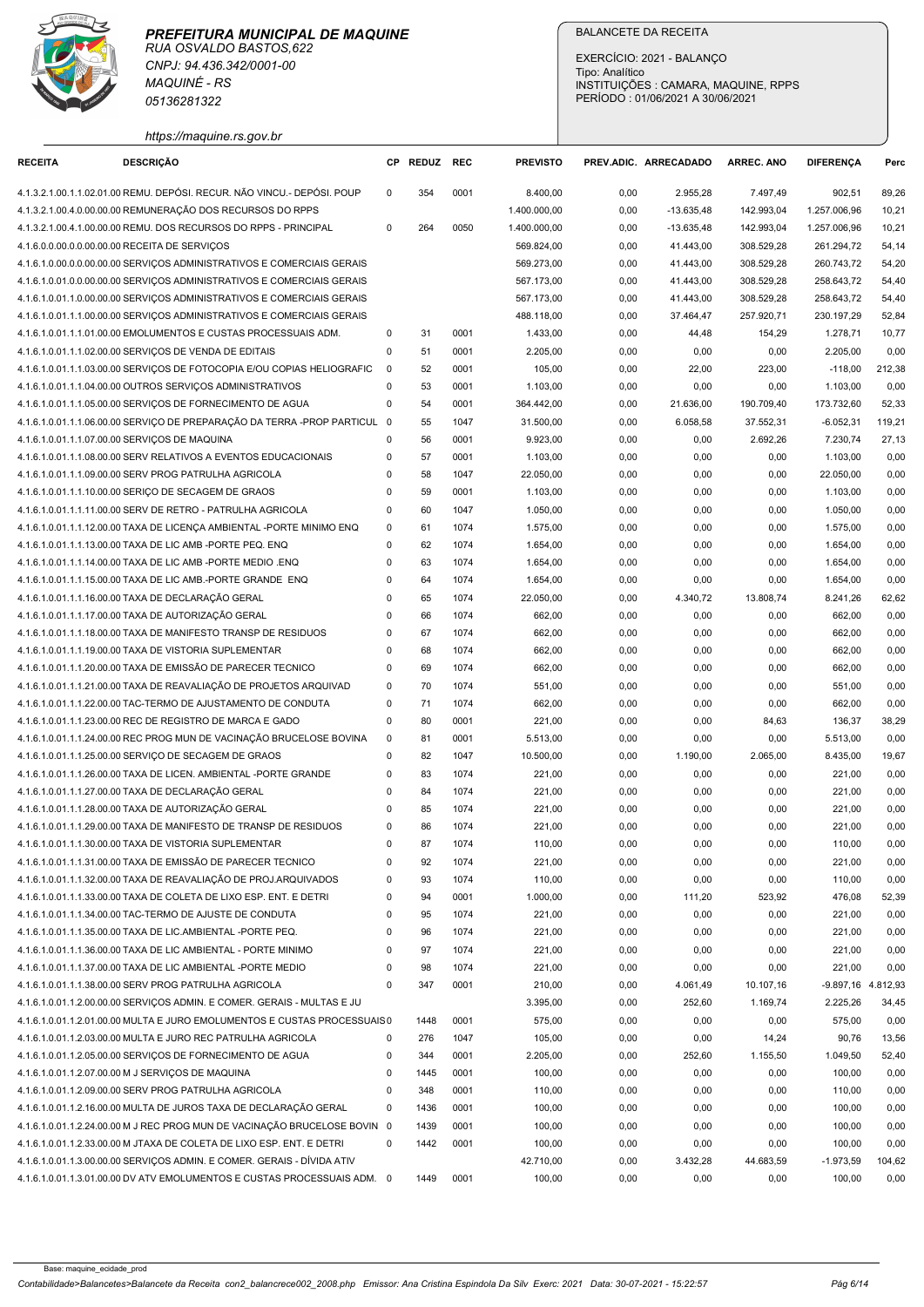

| https://maguine.rs.gov.b |  |
|--------------------------|--|

|                                               | <b>MAQUINÉ - RS</b><br>05136281322                                                                                                                     |                            |              |              |                                | EXERCÍCIO: 2021 - BALANÇO<br>Tipo: Analítico<br>INSTITUIÇÕES : CAMARA, MAQUINE, RPPS<br>PERÍODO: 01/06/2021 A 30/06/2021 |                          |                              |                              |                |  |  |
|-----------------------------------------------|--------------------------------------------------------------------------------------------------------------------------------------------------------|----------------------------|--------------|--------------|--------------------------------|--------------------------------------------------------------------------------------------------------------------------|--------------------------|------------------------------|------------------------------|----------------|--|--|
| <b>RECEITA</b>                                | https://maquine.rs.gov.br<br><b>DESCRIÇÃO</b>                                                                                                          | CP.                        | REDUZ REC    |              | <b>PREVISTO</b>                |                                                                                                                          | PREV.ADIC. ARRECADADO    | <b>ARREC. ANO</b>            | <b>DIFERENCA</b>             | Perc           |  |  |
|                                               | 4.1.6.1.0.01.1.3.02.00.00 PATRULHA AGRICOLA - REC DIV ATIVA                                                                                            | $\Omega$                   | 252          | 1047         | 105,00                         | 0,00                                                                                                                     | 0,00                     | 0,00                         | 105,00                       | 0,00           |  |  |
|                                               | 4.1.6.1.0.01.1.3.05.00.00 SERVIÇOS DE FORNECIMENTO DE AGUA                                                                                             | $\Omega$                   | 345          | 0001         | 42.000,00                      | 0,00                                                                                                                     | 2.960,23                 | 41.889,02                    | 110,98                       | 99,74          |  |  |
| 4.1.6.1.0.01.1.3.07.00.00 SERVIÇOS DE MAQUINA |                                                                                                                                                        | $\mathbf 0$                | 1446         | 0001         | 100,00                         | 0,00                                                                                                                     | 0,00                     | 0,00                         | 100,00                       | 0,00           |  |  |
|                                               | 4.1.6.1.0.01.1.3.09.00.00 SERV PROG PATRULHA AGRICOLA                                                                                                  | $\mathbf 0$                | 349          | 0001         | 105,00                         | 0,00                                                                                                                     | 472,05                   | 2.794,57                     | -2.689,57 2.661,50           |                |  |  |
|                                               | 4.1.6.1.0.01.1.3.16.00.00 DIV ATIVA TAXA DE DECLARAÇÃO GERAL<br>4.1.6.1.0.01.1.3.24.00.00 DV AT REC PROG MUN DE VACINAÇÃO BRUCELOSE BOV 0              | $\mathbf 0$                | 1437<br>1440 | 0001<br>0001 | 100,00<br>100,00               | 0,00<br>0,00                                                                                                             | 0,00<br>0,00             | 0,00<br>0,00                 | 100,00<br>100,00             | 0,00<br>0,00   |  |  |
|                                               | 4.1.6.1.0.01.1.3.33.00.00 DV ATV TAXA DE COLETA DE LIXO ESP. ENT. E DET                                                                                | $\Omega$                   | 1443         | 0001         | 100,00                         | 0,00                                                                                                                     | 0,00                     | 0,00                         | 100,00                       | 0,00           |  |  |
|                                               | 4.1.6.1.0.01.1.4.00.00.00 SERVIÇOS ADMIN. COMER. GERAIS- DÍVIDA ATIVA -                                                                                |                            |              |              | 32.950,00                      | 0,00                                                                                                                     | 293,65                   | 4.755,24                     | 28.194,76                    | 14,43          |  |  |
|                                               | 4.1.6.1.0.01.1.4.01.00.00 M E J DE MORA DIVIDA ATIVA EMOLUMENTOS E CUST                                                                                | $\Omega$                   | 258          | 1047<br>0001 | 105,00                         | 0,00                                                                                                                     | 0,00                     | 0,00                         | 105,00                       | 0,00           |  |  |
|                                               | 4.1.6.1.0.01.1.4.02.00.00 M J DIVIDA ATIVA FORNEC AGUA<br>4.1.6.1.0.01.1.4.03.00.00 M J DIVIDA ATIVA COLETA DE LIXO                                    | $\mathbf 0$<br>$\mathbf 0$ | 271<br>272   | 0001         | 315,00<br>525,00               | 0,00<br>0,00                                                                                                             | 0,00<br>0,00             | 0,00<br>0,00                 | 315,00<br>525,00             | 0,00<br>0,00   |  |  |
|                                               | 4.1.6.1.0.01.1.4.05.00.00 SERVIÇOS DE FORNECIMENTO DE AGUA                                                                                             | $\mathbf 0$                | 346          | 0001         | 31.500,00                      | 0,00                                                                                                                     | 289,22                   | 4.694,02                     | 26.805,98                    | 14,90          |  |  |
| 4.1.6.1.0.01.1.4.07.00.00 SERVIÇOS DE MAQUINA |                                                                                                                                                        | $\mathbf 0$                | 1447         | 0001         | 100,00                         | 0,00                                                                                                                     | 0,00                     | 0,00                         | 100,00                       | 0,00           |  |  |
|                                               | 4.1.6.1.0.01.1.4.09.00.00 SERV PROG PATRULHA AGRICOLA                                                                                                  | $\Omega$                   | 350          | 0001         | 105,00                         | 0,00                                                                                                                     | 4,43                     | 61,22                        | 43,78                        | 58,30          |  |  |
|                                               | 4.1.6.1.0.01.1.4.16.00.00 MULTA E JUROS DV ATIVA TAXA DE DECLARAÇÃO GER 0<br>4.1.6.1.0.01.1.4.24.00.00 MJ DV REC PROG MUN DE VACINAÇÃO BRUCELOSE BOV 0 |                            | 1438<br>1441 | 0001<br>0001 | 100,00<br>100,00               | 0,00<br>0,00                                                                                                             | 0,00<br>0,00             | 0,00<br>0,00                 | 100,00<br>100,00             | 0,00<br>0,00   |  |  |
|                                               | 4.1.6.1.0.01.1.4.33.00.00 MJ DV AT TAXA DE COLETA DE LIXO ESP. ENT. E D                                                                                | $^{\circ}$                 | 1444         | 0001         | 100,00                         | 0,00                                                                                                                     | 0,00                     | 0,00                         | 100,00                       | 0,00           |  |  |
|                                               | 4.1.6.1.0.02.0.0.00.00.00 INSCRICÃO EM CONCURSOS E PROCESSOS SELETIVOS                                                                                 |                            |              |              | 2.100,00                       | 0,00                                                                                                                     | 0,00                     | 0,00                         | 2.100,00                     | 0,00           |  |  |
|                                               | 4.1.6.1.0.02.1.0.00.00.00 INSCRIÇÃO EM CONCURSOS E PROCESSOS SELETIVOS                                                                                 |                            |              |              | 2.100,00                       | 0,00                                                                                                                     | 0,00                     | 0,00                         | 2.100,00                     | 0,00           |  |  |
|                                               | 4.1.6.1.0.02.1.1.00.00.00 INSCRIÇÃO EM CONCURSOS - PRINCIPAL                                                                                           | $\mathbf 0$                | 50           | 0001         | 2.100,00                       | 0,00                                                                                                                     | 0,00                     | 0,00                         | 2.100,00                     | 0,00           |  |  |
|                                               | 4.1.6.2.0.00.0.0.00.00.00 SERVIÇOS E ATIVIDADES REFERENTES À NAVEGAÇÃO<br>4.1.6.2.0.02.0.0.00.00.00 SERVICOS DE TRANSPORTE                             |                            |              |              | 551,00<br>551,00               | 0,00<br>0,00                                                                                                             | 0,00<br>0,00             | 0,00<br>0,00                 | 551,00<br>551,00             | 0,00<br>0,00   |  |  |
|                                               | 4.1.6.2.0.02.1.0.00.00.00 SERVICOS DE TRANSPORTE                                                                                                       |                            |              |              | 551,00                         | 0,00                                                                                                                     | 0,00                     | 0,00                         | 551,00                       | 0,00           |  |  |
|                                               | 4.1.6.2.0.02.1.1.00.00.00 SERVIÇOS DE TRANSPORTE - PRINCIPAL                                                                                           |                            |              |              | 551,00                         | 0,00                                                                                                                     | 0,00                     | 0,00                         | 551,00                       | 0,00           |  |  |
|                                               | 4.1.6.2.0.02.1.1.01.00.00 OUTROS SERVIÇOS DE TRANSPORTE                                                                                                | $\Omega$                   | 49           | 1047         | 551,00                         | 0,00                                                                                                                     | 0,00                     | 0,00                         | 551,00                       | 0,00           |  |  |
|                                               | 4.1.7.0.0.00.0.0.00.00.00 TRANSFERÊNCIAS CORRENTES                                                                                                     |                            |              |              | 23.000.066,00                  | 240.670,00                                                                                                               | 1.986.695,32             | 12.489.002,84                | 10.751.733,16                | 53,74          |  |  |
|                                               | 4.1.7.1.0.00.0.0.00.00.00 TRANSFERÊNCIAS DA UNIÃO E DE SUAS ENTIDADES<br>4.1.7.1.8.00.0.0.0.00.00 TRANSFERÊNCIAS DA UNIÃO - ESPECÍFICA E/DF/M          |                            |              |              | 11.879.291,00<br>11.879.291,00 | 240.670,00<br>240.670,00                                                                                                 | 959.180,62<br>959.180,62 | 6.199.064,36<br>6.199.064,36 | 5.920.896,64<br>5.920.896,64 | 51,15<br>51,15 |  |  |
|                                               | 4.1.7.1.8.01.0.0.00.00.00 PARTICIPAÇÃO NA RECEITA DA UNIÃO                                                                                             |                            |              |              | 9.776.750,00                   | 0,00                                                                                                                     | 808.382,01               | 5.224.004,87                 | 4.552.745,13                 | 53,43          |  |  |
|                                               | 4.1.7.1.8.01.2.0.00.00.00 COTA-PARTE DO FPM - COTA MENSAL                                                                                              |                            |              |              | 9.000.000,00                   | 0,00                                                                                                                     | 808.271,52               | 5.220.663,63                 | 3.779.336,37                 | 58,01          |  |  |
|                                               | 4.1.7.1.8.01.2.1.00.00.00 COTA-PARTE DO FPM - COTA MENSAL - PRINCIPAL                                                                                  |                            |              |              | 9.000.000,00                   | 0,00                                                                                                                     | 808.271,52               | 5.220.663,63                 | 3.779.336,37                 | 58,01          |  |  |
|                                               | 4.1.7.1.8.01.2.1.01.00.00 COTA-PARTE DO FPM - COTA MENSAL - PRINCIPAL -                                                                                | $\mathbf 0$                | 111          | 0001         | 5.400.000,00                   | 0,00                                                                                                                     | 484.962,93               | 3.132.398,44                 | 2.267.601,56                 | 58,01          |  |  |
|                                               | 4.1.7.1.8.01.2.1.02.00.00 COTA-PARTE DO FPM - COTA MENSAL - PRINCIPAL -<br>4.1.7.1.8.01.2.1.03.00.00 COTA-PARTE DO FPM - COTA MENSAL - PRINCIPAL -     | $\mathbf 0$<br>$\mathbf 0$ | 112<br>113   | 0020<br>0040 | 450.000,00<br>1.350.000,00     | 0,00<br>0,00                                                                                                             | 40.413,58<br>121.240,72  | 261.033,21<br>783.099,40     | 188.966,79<br>566.900,60     | 58,01<br>58,01 |  |  |
|                                               | 4.1.7.1.8.01.2.1.04.00.00 COTA-PARTE DO FPM - COTA MENSAL - PRINCIPAL -                                                                                | $\Omega$                   | 114          | 0031         | 1.800.000,00                   | 0,00                                                                                                                     | 161.654,29               | 1.044.132,58                 | 755.867,42                   | 58,01          |  |  |
|                                               | 4.1.7.1.8.01.3.0.00.00.00 COTA-PARTE DO FPM - 1% COTA ENTREGUE NO MÊS D                                                                                |                            |              |              | 385.875,00                     | 0,00                                                                                                                     | 0,00                     | 0,00                         | 385.875,00                   | 0,00           |  |  |
|                                               | 4.1.7.1.8.01.3.1.00.00.00 COTA-PARTE DO FPM - 1% COTA ENTREGUE EM DEZEM                                                                                |                            |              |              | 385.875,00                     | 0,00                                                                                                                     | 0,00                     | 0,00                         | 385.875,00                   | 0,00           |  |  |
|                                               | 4.1.7.1.8.01.3.1.01.00.00 COTA-PARTE DO FPM - 1% COTA DEZEMBRO - PRINCI                                                                                | $\mathbf{0}$               | 395          | 0001         | 231.525,00                     | 0,00                                                                                                                     | 0,00                     | 0,00                         | 231.525,00                   | 0,00           |  |  |
|                                               | 4.1.7.1.8.01.3.1.02.00.00 COTA-PARTE DO FPM - 1% COTA DEZEMBRO - PRINCI<br>4.1.7.1.8.01.3.1.03.00.00 COTA-PARTE DO FPM - 1% COTA DEZEMBRO - PRINCI     | $\mathbf 0$<br>$\mathbf 0$ | 396<br>397   | 0020<br>0040 | 96.469,00<br>57.881,00         | 0,00<br>0,00                                                                                                             | 0,00<br>0,00             | 0,00<br>0,00                 | 96.469,00<br>57.881,00       | 0,00<br>0,00   |  |  |
|                                               | 4.1.7.1.8.01.4.0.00.00.00 COTA-PARTE DO FPM - 1% COTA ENTREGUE NO MÊS D                                                                                |                            |              |              | 385.875,00                     | 0,00                                                                                                                     | 0,00                     | 0,00                         | 385.875,00                   | 0,00           |  |  |
|                                               | 4.1.7.1.8.01.4.1.00.00.00 COTA-PARTE DO FPM - 1% COTA ENTREGUE EM JULHO                                                                                |                            |              |              | 385.875,00                     | 0,00                                                                                                                     | 0,00                     | 0,00                         | 385.875,00                   | 0,00           |  |  |
|                                               | 4.1.7.1.8.01.4.1.01.00.00 COTA-PARTE DO FPM - 1% COTA JULHO - PRINCIPAL                                                                                | $^{\circ}$                 | 389          | 0001         | 231.525,00                     | 0,00                                                                                                                     | 0,00                     | 0,00                         | 231.525,00                   | 0,00           |  |  |
|                                               | 4.1.7.1.8.01.4.1.02.00.00 COTA-PARTE DO FPM - 1% COTA JULHO - PRINCIPAL                                                                                | $\Omega$                   | 390          | 0020         | 96.469,00                      | 0,00                                                                                                                     | 0,00                     | 0,00                         | 96.469,00                    | 0,00           |  |  |
|                                               | 4.1.7.1.8.01.4.1.03.00.00 COTA-PARTE DO FPM - 1% COTA JULHO - PRINCIPAL<br>4.1.7.1.8.01.5.0.00.00.00 COTA-PARTE DO IMPOSTO SOBRE A PROPRIEDADE TER     | $\overline{0}$             | 391          | 0040         | 57.881,00<br>5.000,00          | 0,00<br>0,00                                                                                                             | 0,00<br>110,49           | 0,00<br>3.341,24             | 57.881,00<br>1.658,76        | 0,00<br>66,82  |  |  |
|                                               | 4.1.7.1.8.01.5.1.00.00.00 COTA-PARTE DO ITR - PRINCIPAL                                                                                                |                            |              |              | 5.000,00                       | 0,00                                                                                                                     | 110,49                   | 3.341,24                     | 1.658,76                     | 66,82          |  |  |
|                                               | 4.1.7.1.8.01.5.1.01.00.00 COTA-PARTE DO ITR - PRINCIPAL - PRÓPRIO                                                                                      | $\Omega$                   | 115          | 0001         | 3.000,00                       | 0,00                                                                                                                     | 66,31                    | 2.004,86                     | 995,14                       | 66,83          |  |  |
|                                               | 4.1.7.1.8.01.5.1.02.00.00 COTA-PARTE DO ITR - PRINCIPAL - MDE                                                                                          | $\Omega$                   | 116          | 0020         | 250,00                         | 0,00                                                                                                                     | 5,52                     | 167,08                       | 82,92                        | 66,83          |  |  |
|                                               | 4.1.7.1.8.01.5.1.03.00.00 COTA-PARTE DO ITR - PRINCIPAL - ASPS                                                                                         | $\mathbf 0$                | 117          | 0040         | 750,00                         | 0,00                                                                                                                     | 16,57                    | 501,12                       | 248,88                       | 66,82          |  |  |
|                                               | 4.1.7.1.8.01.5.1.04.00.00 COTA-PARTE DO ITR - PRINCIPAL - FUNDEB                                                                                       | $\mathbf 0$                | 118          | 0031         | 1.000,00                       | 0,00                                                                                                                     | 22,09                    | 668,18                       | 331,82                       | 66,82          |  |  |
|                                               | 4.1.7.1.8.02.0.0.00.00.00 TRANSF DA COMPENSAÇÃO FINANC PELA EXPLORAÇÃO<br>4.1.7.1.8.02.2.0.00.00.00 COTA-PARTE COMPEN. FINANCEIRA DE RECURSOS MIN      |                            |              |              | 155.505,00<br>21.000,00        | 0,00<br>0,00                                                                                                             | 20.747,75<br>3.718,38    | 102.651,29<br>17.837,50      | 52.853,71<br>3.162,50        | 66,01<br>84,94 |  |  |
|                                               | 4.1.7.1.8.02.2.1.00.00.00 COTA-PARTE COMPENSACÃO FINANC REC MINERAL - C 0                                                                              |                            | 119          | 1001         | 21.000,00                      | 0,00                                                                                                                     | 3.718,38                 | 17.837,50                    | 3.162,50                     | 84,94          |  |  |
|                                               | 4.1.7.1.8.02.3.0.00.00.00 COTA-PARTE ROYALTIES - COMP FINANC PROD PETRÓ                                                                                |                            |              |              | 2.205,00                       | 0,00                                                                                                                     | 0,00                     | 0,00                         | 2.205,00                     | 0,00           |  |  |
|                                               | 4.1.7.1.8.02.3.1.00.00.00 COTA-PARTE ROYALTIES - PETRÓLEO - LEI 7.990/8                                                                                | $\Omega$                   | 120          | 0001         | 2.205,00                       | 0,00                                                                                                                     | 0,00                     | 0,00<br>84.813,79            | 2.205,00                     | 0,00           |  |  |
|                                               | 4.1.7.1.8.02.6.0.00.00.00 COTA-PARTE DO FUNDO ESPECIAL DO PETRÓLEO - FE                                                                                |                            |              |              |                                |                                                                                                                          |                          |                              |                              |                |  |  |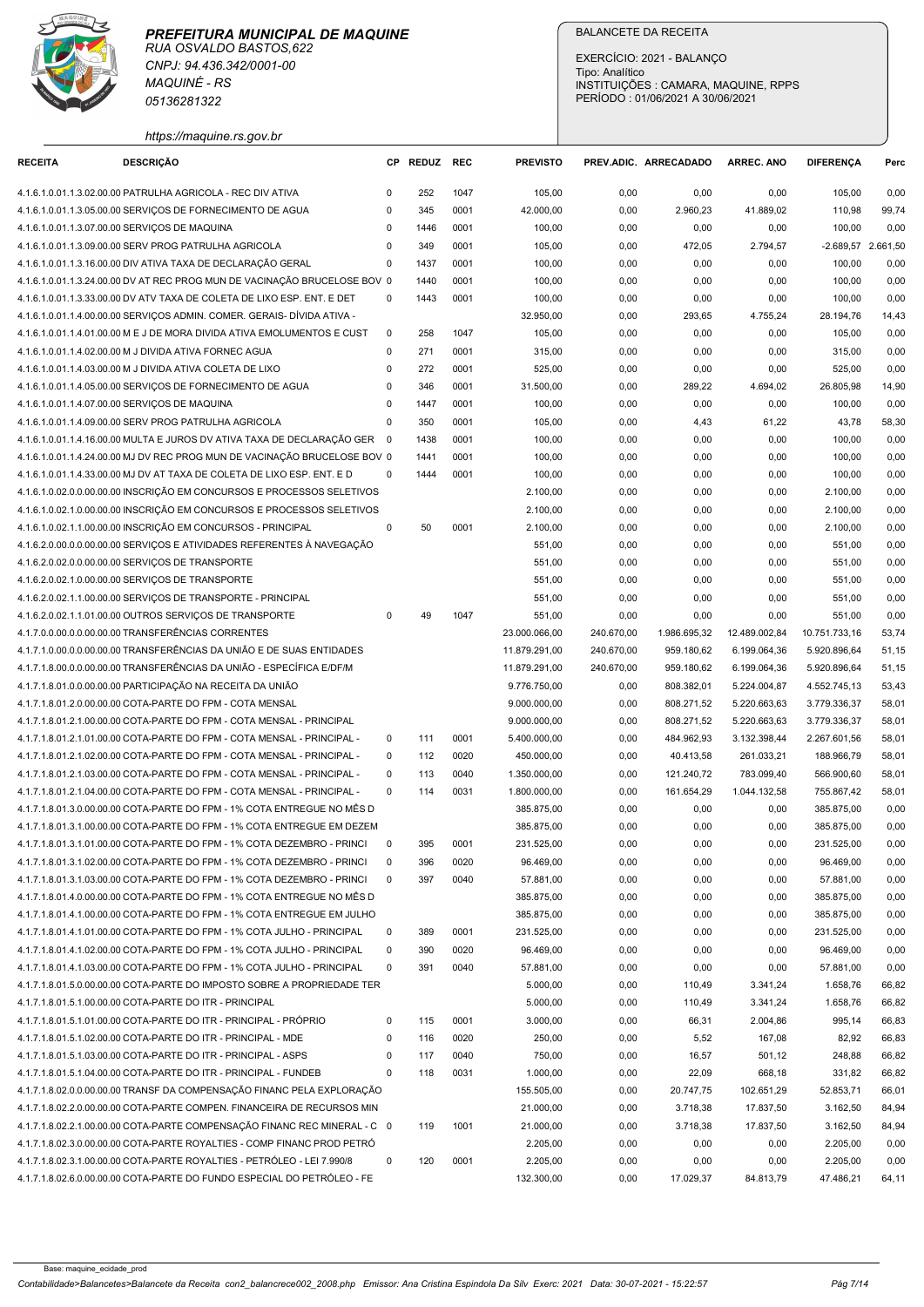

| https://maquine.rs.gov.br<br><b>DESCRIÇÃO</b><br>REDUZ REC<br><b>PREVISTO</b><br><b>RECEITA</b><br><b>CP</b><br>PREV.ADIC. ARRECADADO<br><b>ARREC. ANO</b><br><b>DIFERENCA</b><br>Perc<br>4.1.7.1.8.02.6.1.00.00.00 COTA-PARTE DO FEP - PRINCIPAL<br>0001<br>17.029,37<br>47.486,21<br>$\Omega$<br>121<br>132.300,00<br>0,00<br>84.813,79<br>64,11<br>4.1.7.1.8.03.0.0.00.00.00 TRANSF RECURSO DO SUS - BLOCO CUSTEIO AÇÕES E<br>1.138.210,00<br>0,00<br>90.317,19<br>615.342,29<br>522.867,71<br>54,06<br>4.1.7.1.8.03.1.0.00.00.00 TRANSFERÊNCIA DE RECURSOS DO SUS - ATENÇÃO BÁ<br>825.400,00<br>60.521,70<br>397.286,62<br>48,13<br>0,00<br>428.113,38<br>4.1.7.1.8.03.1.1.00.00.00 TRANS. SUS FUNDO A FUNDO - PRINCIPAL<br>825.400,00<br>0,00<br>60.521,70<br>397.286,62<br>428.113,38<br>48,13<br>4500<br>200,00<br>4.1.7.1.8.03.1.1.04.00.00 REC SAUDE NA ESCOLA - ESF<br>$\Omega$<br>129<br>0,00<br>0,00<br>0,00<br>200,00<br>0,00<br>84.000,00<br>4.1.7.1.8.03.1.1.19.00.00 AGENTES COMUNITARIOS DE SAUDE<br>156<br>4500<br>6.200,00<br>41.100,00<br>42.900,00<br>48,93<br>$\mathbf 0$<br>0,00<br>4.1.7.1.8.03.1.1.21.00.00 FATOR INCENTIVO ATENÇÃO BASICA -POVOS INDIGEN<br>160<br>4500<br>500,00<br>0,00<br>0,00<br>0,00<br>$\overline{\phantom{0}}$<br>0,00<br>500,00<br>42.200,00<br>137,56<br>4.1.7.1.8.03.1.1.23.00.00 PMAQ - PROG MELHORIAS ACESSO E DA QUALIDADE<br>162<br>4500<br>0,00<br>9.675,00<br>58.050,00<br>$-15.850,00$<br>$\overline{0}$<br>4.1.7.1.8.03.1.1.29.00.00 RECEITA PERCAPTA TRANSIÇÃO<br>1454<br>4500<br>40.000,00<br>0,00<br>0,00<br>6.658,05<br>33.341,95<br>16,65<br>$\mathbf 0$<br>4.1.7.1.8.03.1.1.30.00.00 CAPTAÇÃO PONDERADA<br>1455<br>4500<br>543.100,00<br>0,00<br>36.446,70<br>240.878,57<br>302.221,43<br>44,35<br>0<br>4.1.7.1.8.03.1.1.31.00.00 AÇÕES ESTRATEGICAS<br>4500<br>67.200,00<br>36.600,00<br>1456<br>0,00<br>6.200,00<br>30.600,00<br>54,46<br>0<br>4.1.7.1.8.03.1.1.32.00.00 INFORMATIZAÇÃO DE APS<br>$\Omega$<br>1458<br>4500<br>48.200,00<br>0,00<br>2.000,00<br>14.000,00<br>34.200,00<br>29,05<br>4.1.7.1.8.03.2.0.00.00.00 TRANSF DO SUS - ATENÇÃO DE MÉDIA E ALTA COMPL<br>200.100,00<br>22.346,35<br>121.320,38<br>60,63<br>0,00<br>78.779,62<br>4.1.7.1.8.03.2.1.00.00.00 TRANSF SUS - ATENÇÃO MÉDIA E ALTA COMPLEX AMB<br>200.100,00<br>22.346,35<br>121.320,38<br>60,63<br>0,00<br>78.779,62<br>4.1.7.1.8.03.2.1.01.00.00 TRANSF FNS - SIA/SUS<br>4501<br>200.000,00<br>22.346,35<br>121.320,38<br>$\Omega$<br>154<br>0,00<br>78.679,62<br>60,66<br>1383<br>4501<br>0,00<br>4.1.7.1.8.03.2.1.02.00.00 REC TETO MUN REDE CEGONHA<br>$\mathbf{0}$<br>100,00<br>0,00<br>0,00<br>100,00<br>0,00<br>4.1.7.1.8.03.3.0.00.00.00 TRANSFERÊNCIA DE RECURSOS DO SUS - VIGILÂNCIA<br>43.160,00<br>0,00<br>3.655,02<br>67.970,57<br>$-24.810,57$<br>157,49<br>4.1.7.1.8.03.3.1.00.00.00 TRANSF RECURSOS DO SUS - VIGILÂNCIA EM SAÚDE<br>43.160,00<br>0,00<br>3.655,02<br>67.970,57<br>$-24.810,57$<br>157,49<br>4.1.7.1.8.03.3.1.01.00.00 REC INCENT DAS QUALIF DE AÇOES DE DENGUE<br>128<br>4502<br>100,00<br>0,00<br>0,00<br>$\mathbf 0$<br>0,00<br>100,00<br>0,00<br>136<br>4502<br>4.1.7.1.8.03.3.1.02.00.00 REC ASSIST FINANC COMP AG COMBATE ENDEMIAS<br>$\mathbf 0$<br>16.800,00<br>0,00<br>1.550,00<br>9.150,00<br>7.650,00<br>54,46<br>4.1.7.1.8.03.3.1.03.00.00 REC INC FINANC AOS EST MUN - DESPESAS DIVERSA<br>137<br>4502<br>13.260,00<br>5.524,86<br>58,33<br>$\overline{0}$<br>0,00<br>1.105,02<br>7.735,14<br>4502<br>4.1.7.1.8.03.3.1.04.00.00 REC INC FINANC AOS EST MUN AÇOES VIG SANITARI<br>363<br>12.000,00<br>0,00<br>1.000,00<br>6.000,00<br>50,00<br>0<br>6.000,00<br>4.1.7.1.8.03.3.1.06.00.00 RECEITA COVID19 FNS<br>$\mathbf 0$<br>1462<br>4511<br>1.000,00<br>0,00<br>45.085,43<br>-44.085,43 4.508,54<br>0,00<br>4.1.7.1.8.03.4.0.00.00.00 TRANSFERÊNCIA DE RECURSOS DO SUS - ASSISTÊNCI<br>69.550,00<br>28.764,72<br>40.785,28<br>41,36<br>0,00<br>3.794,12<br>4.1.7.1.8.03.4.1.00.00.00 TRANSFERÊCIAS DO SUS - ASSISTÊNCIA FARMACÊUTI<br>69.550,00<br>0,00<br>3.794,12<br>28.764,72<br>40.785,28<br>41,36<br>4.1.7.1.8.03.4.1.01.00.00 COMPONENTE BASICO ASSIST FARMACEUTICA<br>161<br>4503<br>45.550,00<br>$\Omega$<br>0,00<br>3.794,12<br>22.764,72<br>22.785,28<br>49,98<br>4.1.7.1.8.03.4.1.04.00.00 REC CUSTEIO ORG SERV ASSIST FARMACEUTICA<br>$\mathbf 0$<br>410<br>4503<br>24.000,00<br>0,00<br>0,00<br>6.000,00<br>18.000,00<br>25,00<br>4.1.7.1.8.05.0.0.00.00.00 TRANSF RECURSOS FUNDO NACIONAL DESENV DA EDUC<br>403.043,00<br>1.920,00<br>23.915,22<br>194.558,17<br>210.404,83<br>48,04<br>4.1.7.1.8.05.1.0.00.00.00 TRANSFERÊNCIAS DO SALÁRIO-EDUCAÇÃO<br>203.963,00<br>0,00<br>16.478,82<br>110.774,45<br>93.188,55<br>54,31<br>4.1.7.1.8.05.1.1.00.00.00 TRANSFE. DO SALÁRIO-EDUCAÇÃO - PRINCIPAL<br>171<br>1006<br>203.963,00<br>0,00<br>16.478,82<br>110.774,45<br>93.188,55<br>54,31<br>$\mathbf 0$<br>0,00<br>4.1.7.1.8.05.2.0.00.00.00 TRANSF DIRETAS FNDE PROGRAMA DINHEIRO DIRETO<br>7.195,00<br>0,00<br>0,00<br>7.195,00<br>0,00<br>4.1.7.1.8.05.2.1.00.00.00 PROGRAMA DINHEIRO DIRETO NA ESCOLA - PDDE - P<br>172<br>1007<br>7.195,00<br>0,00<br>0,00<br>0,00<br>0,00<br>$\overline{0}$<br>7.195,00<br>4.1.7.1.8.05.3.0.00.00.00 TRANSF DIRETA FNDE PROGR NACIONAL ALIMENTAÇÃO<br>68.485,00<br>1.920,00<br>44.618,40<br>63,37<br>7.436,40<br>25.786,60<br>68.485,00<br>4.1.7.1.8.05.3.1.00.00.00 PROGRAMA NACIONAL DE ALIMENTAÇÃO ESCOLAR - PN<br>1.920,00<br>7.436,40<br>44.618,40<br>25.786,60<br>63,37<br>4.1.7.1.8.05.3.1.01.00.00 PROG ALIMENTAÇÃO ESCOLAR AREA QUILOMBOLA<br>174<br>30.260,00<br>1011<br>3.253,20<br>19.519,20<br>64,50<br>$\mathbf 0$<br>0,00<br>10.740,80<br>1060<br>9.500,00<br>4.1.7.1.8.05.3.1.02.00.00 PROG ALIMENTAÇÃO ESCOLAR PRE ESCOLA<br>175<br>0,00<br>1.085,80<br>6.514,80<br>2.985,20<br>68,58<br>$\mathbf 0$<br>4.1.7.1.8.05.3.1.03.00.00 PROG ALIMENTAÇÃO ESCOLAR ENS FUNDAMENTAL<br>176<br>1008<br>6.800,00<br>4.017,60<br>59,08<br>0<br>0,00<br>669,60<br>2.782,40<br>4.1.7.1.8.05.3.1.04.00.00 PROG ALIMENTAÇÃO ESCOLAR PNAEC CRECHES<br>177<br>1010<br>21.400,00<br>0,00<br>2.182,80<br>13.096,80<br>8.303,20<br>$\mathbf 0$<br>61,20<br>4.1.7.1.8.05.3.1.05.00.00 PROG ALIMENTAÇÃO ESCOLAR AEE<br>178<br>1083<br>525,00<br>53,00<br>318,00<br>60,57<br>$\mathbf 0$<br>0,00<br>207,00<br>4.1.7.1.8.05.3.1.06.00.00 PROGRAMA ALIMENTAÇÃO ESCOLAR INDIGENA<br>1502<br>1090<br>1.920,00<br>192,00<br>1.152,00<br>768,00<br>60,00<br>0,00<br>0<br>4.1.7.1.8.05.4.0.00.00.00 TRANSF DIRETA FNDE PROGR NACION APOIO TRANSP<br>120.000,00<br>0,00<br>0,00<br>39.165,32<br>80.834,68<br>32,64<br>120.000,00<br>4.1.7.1.8.05.4.1.00.00.00 PROGRAMA NACIONAL APOIO TRANSPORTE ESCOLAR - 0<br>173<br>1009<br>0,00<br>0,00<br>39.165,32<br>80.834,68<br>32,64<br>4.1.7.1.8.05.9.0.00.00.00 OUTRAS TRANSF DO FUNDO NACIONAL DO DESENV DA<br>3.400,00<br>0,00<br>0,00<br>3.400,00<br>0,00<br>0,00<br>3.400,00<br>4.1.7.1.8.05.9.1.00.00.00 OUTRAS TRANSFE, DIRETAS FNDE - PRINCIPAL<br>0,00<br>0,00<br>0,00<br>3.400,00<br>0,00<br>4.1.7.1.8.05.9.1.02.00.00 REC MANUT EDUC INFANTIL APOIO A CRECHES<br>180<br>1073<br>1.200,00<br>0,00<br>0,00<br>0,00<br>1.200,00<br>0,00<br>$\Omega$<br>4.1.7.1.8.05.9.1.03.00.00 REC BRASIL CARINHOSO<br>181<br>1080<br>1.200,00<br>0,00<br>0,00<br>0,00<br>1.200,00<br>0,00<br>$\mathbf 0$<br>4.1.7.1.8.05.9.1.06.00.00 PAR ONIBUS ESCOLAR<br>1470<br>1088<br>1.000,00<br>0,00<br>0,00<br>0,00<br>1.000,00<br>0,00<br>$\Omega$<br>4.1.7.1.8.06.0.0.00.00.00 TRANSFE. FINANCEIRA DO ICMS - DESONERAÇÃO - L<br>65.311,00<br>0,00<br>0,00<br>0,00<br>0,00<br>65.311,00<br>4.1.7.1.8.06.1.0.00.00.00 TRANSFE. FINANCEIRA DO ICMS - DESONERAÇÃO - L<br>65.311,00<br>0,00<br>0,00<br>0,00<br>0,00<br>65.311,00<br>4.1.7.1.8.06.1.1.00.00.00 TRANSF FINANCEIRA ICMS DESONERAÇÃO L.C. N 87/<br>65.311,00<br>0,00<br>0,00<br>0,00<br>65.311,00<br>0,00<br>0001<br>4.1.7.1.8.06.1.1.01.00.00 TRANSFE. FINAN. DO ICMS - DESONERAÇÃO - PRINC<br>224<br>39.182,00<br>0,00<br>0,00<br>$\mathbf 0$<br>0,00<br>39.182,00<br>0,00<br>4.1.7.1.8.06.1.1.02.00.00 TRANSFE. FINAN. DO ICMS - DESONERAÇÃO - PRINC<br>225<br>0020<br>3.267,00<br>0,00<br>0,00<br>0,00<br>3.267,00<br>0,00<br>$\mathbf 0$<br>9.800,00<br>4.1.7.1.8.06.1.1.03.00.00 TRANSFE. FINAN. DO ICMS - DESONERAÇÃO - PRINC<br>226<br>0,00<br>$\mathbf 0$<br>0040<br>0,00<br>0,00<br>9.800,00<br>0,00<br>4.1.7.1.8.06.1.1.04.00.00 TRANSFE. FINAN. DO ICMS - DESONERAÇÃO - PRINC<br>227<br>0031<br>13.062,00<br>0,00<br>0,00<br>0,00<br>13.062,00<br>0<br>0,00<br>4.1.7.1.8.08.0.0.00.00.00 TRANSFERÊNCIAS ADVINDAS DE EMENDAS PARLAMENTA<br>1.000,00<br>0,00<br>0,00<br>0,00<br>1.000,00<br>0,00<br>4.1.7.1.8.08.1.0.00.00.00 TRANSFERÊNCIAS ADVINDAS DE EMENDAS PARLAMENTA<br>1.000,00<br>0,00<br>0,00<br>0,00<br>1.000,00<br>0,00<br>4.1.7.1.8.08.1.1.00.00.00 TRANSFE, PARLA, INDIVIDUAIS - PRINCIPAL | <b>MAQUINÉ - RS</b><br>05136281322 |  |          | EXERCÍCIO: 2021 - BALANÇO<br>Tipo: Analítico<br>PERÍODO: 01/06/2021 A 30/06/2021 |      | INSTITUIÇÕES : CAMARA, MAQUINE, RPPS |          |      |
|-------------------------------------------------------------------------------------------------------------------------------------------------------------------------------------------------------------------------------------------------------------------------------------------------------------------------------------------------------------------------------------------------------------------------------------------------------------------------------------------------------------------------------------------------------------------------------------------------------------------------------------------------------------------------------------------------------------------------------------------------------------------------------------------------------------------------------------------------------------------------------------------------------------------------------------------------------------------------------------------------------------------------------------------------------------------------------------------------------------------------------------------------------------------------------------------------------------------------------------------------------------------------------------------------------------------------------------------------------------------------------------------------------------------------------------------------------------------------------------------------------------------------------------------------------------------------------------------------------------------------------------------------------------------------------------------------------------------------------------------------------------------------------------------------------------------------------------------------------------------------------------------------------------------------------------------------------------------------------------------------------------------------------------------------------------------------------------------------------------------------------------------------------------------------------------------------------------------------------------------------------------------------------------------------------------------------------------------------------------------------------------------------------------------------------------------------------------------------------------------------------------------------------------------------------------------------------------------------------------------------------------------------------------------------------------------------------------------------------------------------------------------------------------------------------------------------------------------------------------------------------------------------------------------------------------------------------------------------------------------------------------------------------------------------------------------------------------------------------------------------------------------------------------------------------------------------------------------------------------------------------------------------------------------------------------------------------------------------------------------------------------------------------------------------------------------------------------------------------------------------------------------------------------------------------------------------------------------------------------------------------------------------------------------------------------------------------------------------------------------------------------------------------------------------------------------------------------------------------------------------------------------------------------------------------------------------------------------------------------------------------------------------------------------------------------------------------------------------------------------------------------------------------------------------------------------------------------------------------------------------------------------------------------------------------------------------------------------------------------------------------------------------------------------------------------------------------------------------------------------------------------------------------------------------------------------------------------------------------------------------------------------------------------------------------------------------------------------------------------------------------------------------------------------------------------------------------------------------------------------------------------------------------------------------------------------------------------------------------------------------------------------------------------------------------------------------------------------------------------------------------------------------------------------------------------------------------------------------------------------------------------------------------------------------------------------------------------------------------------------------------------------------------------------------------------------------------------------------------------------------------------------------------------------------------------------------------------------------------------------------------------------------------------------------------------------------------------------------------------------------------------------------------------------------------------------------------------------------------------------------------------------------------------------------------------------------------------------------------------------------------------------------------------------------------------------------------------------------------------------------------------------------------------------------------------------------------------------------------------------------------------------------------------------------------------------------------------------------------------------------------------------------------------------------------------------------------------------------------------------------------------------------------------------------------------------------------------------------------------------------------------------------------------------------------------------------------------------------------------------------------------------------------------------------------------------------------------------------------------------------------------------------------------------------------------------------------------------------------------------------------------------------------------------------------------------------------------------------------------------------------------------------------------------------------------------------------------------------------------------------------------------------------------------------------------------------------------------------------------------------------------------------------------------------------------------------------------------------------------------------------------------------------------------------------------------------------------------------------------------------------------------------------------------------------------------------------------------------------------------------------------------------------------------------------------------------------------------------------------------------------------------------------------------------------------------------------------------------------------------------------------------------------------------------------------------------------------------------------------------------------------------------------------------------------------------------------------------------------------------------------------------------------------------------------------------------------------------------------------------------------------------------------------------------------------------------------------------------------------------------------------------------------------------------------------------------------------------------------------------------------------------------------------------------------------------------------------------------------------------------------------------------------------------------------------------------------------------------------------------------------------------------------------------------------------------------|------------------------------------|--|----------|----------------------------------------------------------------------------------|------|--------------------------------------|----------|------|
|                                                                                                                                                                                                                                                                                                                                                                                                                                                                                                                                                                                                                                                                                                                                                                                                                                                                                                                                                                                                                                                                                                                                                                                                                                                                                                                                                                                                                                                                                                                                                                                                                                                                                                                                                                                                                                                                                                                                                                                                                                                                                                                                                                                                                                                                                                                                                                                                                                                                                                                                                                                                                                                                                                                                                                                                                                                                                                                                                                                                                                                                                                                                                                                                                                                                                                                                                                                                                                                                                                                                                                                                                                                                                                                                                                                                                                                                                                                                                                                                                                                                                                                                                                                                                                                                                                                                                                                                                                                                                                                                                                                                                                                                                                                                                                                                                                                                                                                                                                                                                                                                                                                                                                                                                                                                                                                                                                                                                                                                                                                                                                                                                                                                                                                                                                                                                                                                                                                                                                                                                                                                                                                                                                                                                                                                                                                                                                                                                                                                                                                                                                                                                                                                                                                                                                                                                                                                                                                                                                                                                                                                                                                                                                                                                                                                                                                                                                                                                                                                                                                                                                                                                                                                                                                                                                                                                                                                                                                                                                                                                                                                                                                                                                                                                                                                                                                                                                                                                                                                                                                                                                                                                                                                                                                                                                                                                                                                                                                                                 |                                    |  |          |                                                                                  |      |                                      |          |      |
|                                                                                                                                                                                                                                                                                                                                                                                                                                                                                                                                                                                                                                                                                                                                                                                                                                                                                                                                                                                                                                                                                                                                                                                                                                                                                                                                                                                                                                                                                                                                                                                                                                                                                                                                                                                                                                                                                                                                                                                                                                                                                                                                                                                                                                                                                                                                                                                                                                                                                                                                                                                                                                                                                                                                                                                                                                                                                                                                                                                                                                                                                                                                                                                                                                                                                                                                                                                                                                                                                                                                                                                                                                                                                                                                                                                                                                                                                                                                                                                                                                                                                                                                                                                                                                                                                                                                                                                                                                                                                                                                                                                                                                                                                                                                                                                                                                                                                                                                                                                                                                                                                                                                                                                                                                                                                                                                                                                                                                                                                                                                                                                                                                                                                                                                                                                                                                                                                                                                                                                                                                                                                                                                                                                                                                                                                                                                                                                                                                                                                                                                                                                                                                                                                                                                                                                                                                                                                                                                                                                                                                                                                                                                                                                                                                                                                                                                                                                                                                                                                                                                                                                                                                                                                                                                                                                                                                                                                                                                                                                                                                                                                                                                                                                                                                                                                                                                                                                                                                                                                                                                                                                                                                                                                                                                                                                                                                                                                                                                                 |                                    |  |          |                                                                                  |      |                                      |          |      |
|                                                                                                                                                                                                                                                                                                                                                                                                                                                                                                                                                                                                                                                                                                                                                                                                                                                                                                                                                                                                                                                                                                                                                                                                                                                                                                                                                                                                                                                                                                                                                                                                                                                                                                                                                                                                                                                                                                                                                                                                                                                                                                                                                                                                                                                                                                                                                                                                                                                                                                                                                                                                                                                                                                                                                                                                                                                                                                                                                                                                                                                                                                                                                                                                                                                                                                                                                                                                                                                                                                                                                                                                                                                                                                                                                                                                                                                                                                                                                                                                                                                                                                                                                                                                                                                                                                                                                                                                                                                                                                                                                                                                                                                                                                                                                                                                                                                                                                                                                                                                                                                                                                                                                                                                                                                                                                                                                                                                                                                                                                                                                                                                                                                                                                                                                                                                                                                                                                                                                                                                                                                                                                                                                                                                                                                                                                                                                                                                                                                                                                                                                                                                                                                                                                                                                                                                                                                                                                                                                                                                                                                                                                                                                                                                                                                                                                                                                                                                                                                                                                                                                                                                                                                                                                                                                                                                                                                                                                                                                                                                                                                                                                                                                                                                                                                                                                                                                                                                                                                                                                                                                                                                                                                                                                                                                                                                                                                                                                                                                 |                                    |  |          |                                                                                  |      |                                      |          |      |
|                                                                                                                                                                                                                                                                                                                                                                                                                                                                                                                                                                                                                                                                                                                                                                                                                                                                                                                                                                                                                                                                                                                                                                                                                                                                                                                                                                                                                                                                                                                                                                                                                                                                                                                                                                                                                                                                                                                                                                                                                                                                                                                                                                                                                                                                                                                                                                                                                                                                                                                                                                                                                                                                                                                                                                                                                                                                                                                                                                                                                                                                                                                                                                                                                                                                                                                                                                                                                                                                                                                                                                                                                                                                                                                                                                                                                                                                                                                                                                                                                                                                                                                                                                                                                                                                                                                                                                                                                                                                                                                                                                                                                                                                                                                                                                                                                                                                                                                                                                                                                                                                                                                                                                                                                                                                                                                                                                                                                                                                                                                                                                                                                                                                                                                                                                                                                                                                                                                                                                                                                                                                                                                                                                                                                                                                                                                                                                                                                                                                                                                                                                                                                                                                                                                                                                                                                                                                                                                                                                                                                                                                                                                                                                                                                                                                                                                                                                                                                                                                                                                                                                                                                                                                                                                                                                                                                                                                                                                                                                                                                                                                                                                                                                                                                                                                                                                                                                                                                                                                                                                                                                                                                                                                                                                                                                                                                                                                                                                                                 |                                    |  |          |                                                                                  |      |                                      |          |      |
|                                                                                                                                                                                                                                                                                                                                                                                                                                                                                                                                                                                                                                                                                                                                                                                                                                                                                                                                                                                                                                                                                                                                                                                                                                                                                                                                                                                                                                                                                                                                                                                                                                                                                                                                                                                                                                                                                                                                                                                                                                                                                                                                                                                                                                                                                                                                                                                                                                                                                                                                                                                                                                                                                                                                                                                                                                                                                                                                                                                                                                                                                                                                                                                                                                                                                                                                                                                                                                                                                                                                                                                                                                                                                                                                                                                                                                                                                                                                                                                                                                                                                                                                                                                                                                                                                                                                                                                                                                                                                                                                                                                                                                                                                                                                                                                                                                                                                                                                                                                                                                                                                                                                                                                                                                                                                                                                                                                                                                                                                                                                                                                                                                                                                                                                                                                                                                                                                                                                                                                                                                                                                                                                                                                                                                                                                                                                                                                                                                                                                                                                                                                                                                                                                                                                                                                                                                                                                                                                                                                                                                                                                                                                                                                                                                                                                                                                                                                                                                                                                                                                                                                                                                                                                                                                                                                                                                                                                                                                                                                                                                                                                                                                                                                                                                                                                                                                                                                                                                                                                                                                                                                                                                                                                                                                                                                                                                                                                                                                                 |                                    |  |          |                                                                                  |      |                                      |          |      |
|                                                                                                                                                                                                                                                                                                                                                                                                                                                                                                                                                                                                                                                                                                                                                                                                                                                                                                                                                                                                                                                                                                                                                                                                                                                                                                                                                                                                                                                                                                                                                                                                                                                                                                                                                                                                                                                                                                                                                                                                                                                                                                                                                                                                                                                                                                                                                                                                                                                                                                                                                                                                                                                                                                                                                                                                                                                                                                                                                                                                                                                                                                                                                                                                                                                                                                                                                                                                                                                                                                                                                                                                                                                                                                                                                                                                                                                                                                                                                                                                                                                                                                                                                                                                                                                                                                                                                                                                                                                                                                                                                                                                                                                                                                                                                                                                                                                                                                                                                                                                                                                                                                                                                                                                                                                                                                                                                                                                                                                                                                                                                                                                                                                                                                                                                                                                                                                                                                                                                                                                                                                                                                                                                                                                                                                                                                                                                                                                                                                                                                                                                                                                                                                                                                                                                                                                                                                                                                                                                                                                                                                                                                                                                                                                                                                                                                                                                                                                                                                                                                                                                                                                                                                                                                                                                                                                                                                                                                                                                                                                                                                                                                                                                                                                                                                                                                                                                                                                                                                                                                                                                                                                                                                                                                                                                                                                                                                                                                                                                 |                                    |  |          |                                                                                  |      |                                      |          |      |
|                                                                                                                                                                                                                                                                                                                                                                                                                                                                                                                                                                                                                                                                                                                                                                                                                                                                                                                                                                                                                                                                                                                                                                                                                                                                                                                                                                                                                                                                                                                                                                                                                                                                                                                                                                                                                                                                                                                                                                                                                                                                                                                                                                                                                                                                                                                                                                                                                                                                                                                                                                                                                                                                                                                                                                                                                                                                                                                                                                                                                                                                                                                                                                                                                                                                                                                                                                                                                                                                                                                                                                                                                                                                                                                                                                                                                                                                                                                                                                                                                                                                                                                                                                                                                                                                                                                                                                                                                                                                                                                                                                                                                                                                                                                                                                                                                                                                                                                                                                                                                                                                                                                                                                                                                                                                                                                                                                                                                                                                                                                                                                                                                                                                                                                                                                                                                                                                                                                                                                                                                                                                                                                                                                                                                                                                                                                                                                                                                                                                                                                                                                                                                                                                                                                                                                                                                                                                                                                                                                                                                                                                                                                                                                                                                                                                                                                                                                                                                                                                                                                                                                                                                                                                                                                                                                                                                                                                                                                                                                                                                                                                                                                                                                                                                                                                                                                                                                                                                                                                                                                                                                                                                                                                                                                                                                                                                                                                                                                                                 |                                    |  |          |                                                                                  |      |                                      |          |      |
|                                                                                                                                                                                                                                                                                                                                                                                                                                                                                                                                                                                                                                                                                                                                                                                                                                                                                                                                                                                                                                                                                                                                                                                                                                                                                                                                                                                                                                                                                                                                                                                                                                                                                                                                                                                                                                                                                                                                                                                                                                                                                                                                                                                                                                                                                                                                                                                                                                                                                                                                                                                                                                                                                                                                                                                                                                                                                                                                                                                                                                                                                                                                                                                                                                                                                                                                                                                                                                                                                                                                                                                                                                                                                                                                                                                                                                                                                                                                                                                                                                                                                                                                                                                                                                                                                                                                                                                                                                                                                                                                                                                                                                                                                                                                                                                                                                                                                                                                                                                                                                                                                                                                                                                                                                                                                                                                                                                                                                                                                                                                                                                                                                                                                                                                                                                                                                                                                                                                                                                                                                                                                                                                                                                                                                                                                                                                                                                                                                                                                                                                                                                                                                                                                                                                                                                                                                                                                                                                                                                                                                                                                                                                                                                                                                                                                                                                                                                                                                                                                                                                                                                                                                                                                                                                                                                                                                                                                                                                                                                                                                                                                                                                                                                                                                                                                                                                                                                                                                                                                                                                                                                                                                                                                                                                                                                                                                                                                                                                                 |                                    |  |          |                                                                                  |      |                                      |          |      |
|                                                                                                                                                                                                                                                                                                                                                                                                                                                                                                                                                                                                                                                                                                                                                                                                                                                                                                                                                                                                                                                                                                                                                                                                                                                                                                                                                                                                                                                                                                                                                                                                                                                                                                                                                                                                                                                                                                                                                                                                                                                                                                                                                                                                                                                                                                                                                                                                                                                                                                                                                                                                                                                                                                                                                                                                                                                                                                                                                                                                                                                                                                                                                                                                                                                                                                                                                                                                                                                                                                                                                                                                                                                                                                                                                                                                                                                                                                                                                                                                                                                                                                                                                                                                                                                                                                                                                                                                                                                                                                                                                                                                                                                                                                                                                                                                                                                                                                                                                                                                                                                                                                                                                                                                                                                                                                                                                                                                                                                                                                                                                                                                                                                                                                                                                                                                                                                                                                                                                                                                                                                                                                                                                                                                                                                                                                                                                                                                                                                                                                                                                                                                                                                                                                                                                                                                                                                                                                                                                                                                                                                                                                                                                                                                                                                                                                                                                                                                                                                                                                                                                                                                                                                                                                                                                                                                                                                                                                                                                                                                                                                                                                                                                                                                                                                                                                                                                                                                                                                                                                                                                                                                                                                                                                                                                                                                                                                                                                                                                 |                                    |  |          |                                                                                  |      |                                      |          |      |
|                                                                                                                                                                                                                                                                                                                                                                                                                                                                                                                                                                                                                                                                                                                                                                                                                                                                                                                                                                                                                                                                                                                                                                                                                                                                                                                                                                                                                                                                                                                                                                                                                                                                                                                                                                                                                                                                                                                                                                                                                                                                                                                                                                                                                                                                                                                                                                                                                                                                                                                                                                                                                                                                                                                                                                                                                                                                                                                                                                                                                                                                                                                                                                                                                                                                                                                                                                                                                                                                                                                                                                                                                                                                                                                                                                                                                                                                                                                                                                                                                                                                                                                                                                                                                                                                                                                                                                                                                                                                                                                                                                                                                                                                                                                                                                                                                                                                                                                                                                                                                                                                                                                                                                                                                                                                                                                                                                                                                                                                                                                                                                                                                                                                                                                                                                                                                                                                                                                                                                                                                                                                                                                                                                                                                                                                                                                                                                                                                                                                                                                                                                                                                                                                                                                                                                                                                                                                                                                                                                                                                                                                                                                                                                                                                                                                                                                                                                                                                                                                                                                                                                                                                                                                                                                                                                                                                                                                                                                                                                                                                                                                                                                                                                                                                                                                                                                                                                                                                                                                                                                                                                                                                                                                                                                                                                                                                                                                                                                                                 |                                    |  |          |                                                                                  |      |                                      |          |      |
|                                                                                                                                                                                                                                                                                                                                                                                                                                                                                                                                                                                                                                                                                                                                                                                                                                                                                                                                                                                                                                                                                                                                                                                                                                                                                                                                                                                                                                                                                                                                                                                                                                                                                                                                                                                                                                                                                                                                                                                                                                                                                                                                                                                                                                                                                                                                                                                                                                                                                                                                                                                                                                                                                                                                                                                                                                                                                                                                                                                                                                                                                                                                                                                                                                                                                                                                                                                                                                                                                                                                                                                                                                                                                                                                                                                                                                                                                                                                                                                                                                                                                                                                                                                                                                                                                                                                                                                                                                                                                                                                                                                                                                                                                                                                                                                                                                                                                                                                                                                                                                                                                                                                                                                                                                                                                                                                                                                                                                                                                                                                                                                                                                                                                                                                                                                                                                                                                                                                                                                                                                                                                                                                                                                                                                                                                                                                                                                                                                                                                                                                                                                                                                                                                                                                                                                                                                                                                                                                                                                                                                                                                                                                                                                                                                                                                                                                                                                                                                                                                                                                                                                                                                                                                                                                                                                                                                                                                                                                                                                                                                                                                                                                                                                                                                                                                                                                                                                                                                                                                                                                                                                                                                                                                                                                                                                                                                                                                                                                                 |                                    |  |          |                                                                                  |      |                                      |          |      |
|                                                                                                                                                                                                                                                                                                                                                                                                                                                                                                                                                                                                                                                                                                                                                                                                                                                                                                                                                                                                                                                                                                                                                                                                                                                                                                                                                                                                                                                                                                                                                                                                                                                                                                                                                                                                                                                                                                                                                                                                                                                                                                                                                                                                                                                                                                                                                                                                                                                                                                                                                                                                                                                                                                                                                                                                                                                                                                                                                                                                                                                                                                                                                                                                                                                                                                                                                                                                                                                                                                                                                                                                                                                                                                                                                                                                                                                                                                                                                                                                                                                                                                                                                                                                                                                                                                                                                                                                                                                                                                                                                                                                                                                                                                                                                                                                                                                                                                                                                                                                                                                                                                                                                                                                                                                                                                                                                                                                                                                                                                                                                                                                                                                                                                                                                                                                                                                                                                                                                                                                                                                                                                                                                                                                                                                                                                                                                                                                                                                                                                                                                                                                                                                                                                                                                                                                                                                                                                                                                                                                                                                                                                                                                                                                                                                                                                                                                                                                                                                                                                                                                                                                                                                                                                                                                                                                                                                                                                                                                                                                                                                                                                                                                                                                                                                                                                                                                                                                                                                                                                                                                                                                                                                                                                                                                                                                                                                                                                                                                 |                                    |  |          |                                                                                  |      |                                      |          |      |
|                                                                                                                                                                                                                                                                                                                                                                                                                                                                                                                                                                                                                                                                                                                                                                                                                                                                                                                                                                                                                                                                                                                                                                                                                                                                                                                                                                                                                                                                                                                                                                                                                                                                                                                                                                                                                                                                                                                                                                                                                                                                                                                                                                                                                                                                                                                                                                                                                                                                                                                                                                                                                                                                                                                                                                                                                                                                                                                                                                                                                                                                                                                                                                                                                                                                                                                                                                                                                                                                                                                                                                                                                                                                                                                                                                                                                                                                                                                                                                                                                                                                                                                                                                                                                                                                                                                                                                                                                                                                                                                                                                                                                                                                                                                                                                                                                                                                                                                                                                                                                                                                                                                                                                                                                                                                                                                                                                                                                                                                                                                                                                                                                                                                                                                                                                                                                                                                                                                                                                                                                                                                                                                                                                                                                                                                                                                                                                                                                                                                                                                                                                                                                                                                                                                                                                                                                                                                                                                                                                                                                                                                                                                                                                                                                                                                                                                                                                                                                                                                                                                                                                                                                                                                                                                                                                                                                                                                                                                                                                                                                                                                                                                                                                                                                                                                                                                                                                                                                                                                                                                                                                                                                                                                                                                                                                                                                                                                                                                                                 |                                    |  |          |                                                                                  |      |                                      |          |      |
|                                                                                                                                                                                                                                                                                                                                                                                                                                                                                                                                                                                                                                                                                                                                                                                                                                                                                                                                                                                                                                                                                                                                                                                                                                                                                                                                                                                                                                                                                                                                                                                                                                                                                                                                                                                                                                                                                                                                                                                                                                                                                                                                                                                                                                                                                                                                                                                                                                                                                                                                                                                                                                                                                                                                                                                                                                                                                                                                                                                                                                                                                                                                                                                                                                                                                                                                                                                                                                                                                                                                                                                                                                                                                                                                                                                                                                                                                                                                                                                                                                                                                                                                                                                                                                                                                                                                                                                                                                                                                                                                                                                                                                                                                                                                                                                                                                                                                                                                                                                                                                                                                                                                                                                                                                                                                                                                                                                                                                                                                                                                                                                                                                                                                                                                                                                                                                                                                                                                                                                                                                                                                                                                                                                                                                                                                                                                                                                                                                                                                                                                                                                                                                                                                                                                                                                                                                                                                                                                                                                                                                                                                                                                                                                                                                                                                                                                                                                                                                                                                                                                                                                                                                                                                                                                                                                                                                                                                                                                                                                                                                                                                                                                                                                                                                                                                                                                                                                                                                                                                                                                                                                                                                                                                                                                                                                                                                                                                                                                                 |                                    |  |          |                                                                                  |      |                                      |          |      |
|                                                                                                                                                                                                                                                                                                                                                                                                                                                                                                                                                                                                                                                                                                                                                                                                                                                                                                                                                                                                                                                                                                                                                                                                                                                                                                                                                                                                                                                                                                                                                                                                                                                                                                                                                                                                                                                                                                                                                                                                                                                                                                                                                                                                                                                                                                                                                                                                                                                                                                                                                                                                                                                                                                                                                                                                                                                                                                                                                                                                                                                                                                                                                                                                                                                                                                                                                                                                                                                                                                                                                                                                                                                                                                                                                                                                                                                                                                                                                                                                                                                                                                                                                                                                                                                                                                                                                                                                                                                                                                                                                                                                                                                                                                                                                                                                                                                                                                                                                                                                                                                                                                                                                                                                                                                                                                                                                                                                                                                                                                                                                                                                                                                                                                                                                                                                                                                                                                                                                                                                                                                                                                                                                                                                                                                                                                                                                                                                                                                                                                                                                                                                                                                                                                                                                                                                                                                                                                                                                                                                                                                                                                                                                                                                                                                                                                                                                                                                                                                                                                                                                                                                                                                                                                                                                                                                                                                                                                                                                                                                                                                                                                                                                                                                                                                                                                                                                                                                                                                                                                                                                                                                                                                                                                                                                                                                                                                                                                                                                 |                                    |  |          |                                                                                  |      |                                      |          |      |
|                                                                                                                                                                                                                                                                                                                                                                                                                                                                                                                                                                                                                                                                                                                                                                                                                                                                                                                                                                                                                                                                                                                                                                                                                                                                                                                                                                                                                                                                                                                                                                                                                                                                                                                                                                                                                                                                                                                                                                                                                                                                                                                                                                                                                                                                                                                                                                                                                                                                                                                                                                                                                                                                                                                                                                                                                                                                                                                                                                                                                                                                                                                                                                                                                                                                                                                                                                                                                                                                                                                                                                                                                                                                                                                                                                                                                                                                                                                                                                                                                                                                                                                                                                                                                                                                                                                                                                                                                                                                                                                                                                                                                                                                                                                                                                                                                                                                                                                                                                                                                                                                                                                                                                                                                                                                                                                                                                                                                                                                                                                                                                                                                                                                                                                                                                                                                                                                                                                                                                                                                                                                                                                                                                                                                                                                                                                                                                                                                                                                                                                                                                                                                                                                                                                                                                                                                                                                                                                                                                                                                                                                                                                                                                                                                                                                                                                                                                                                                                                                                                                                                                                                                                                                                                                                                                                                                                                                                                                                                                                                                                                                                                                                                                                                                                                                                                                                                                                                                                                                                                                                                                                                                                                                                                                                                                                                                                                                                                                                                 |                                    |  |          |                                                                                  |      |                                      |          |      |
|                                                                                                                                                                                                                                                                                                                                                                                                                                                                                                                                                                                                                                                                                                                                                                                                                                                                                                                                                                                                                                                                                                                                                                                                                                                                                                                                                                                                                                                                                                                                                                                                                                                                                                                                                                                                                                                                                                                                                                                                                                                                                                                                                                                                                                                                                                                                                                                                                                                                                                                                                                                                                                                                                                                                                                                                                                                                                                                                                                                                                                                                                                                                                                                                                                                                                                                                                                                                                                                                                                                                                                                                                                                                                                                                                                                                                                                                                                                                                                                                                                                                                                                                                                                                                                                                                                                                                                                                                                                                                                                                                                                                                                                                                                                                                                                                                                                                                                                                                                                                                                                                                                                                                                                                                                                                                                                                                                                                                                                                                                                                                                                                                                                                                                                                                                                                                                                                                                                                                                                                                                                                                                                                                                                                                                                                                                                                                                                                                                                                                                                                                                                                                                                                                                                                                                                                                                                                                                                                                                                                                                                                                                                                                                                                                                                                                                                                                                                                                                                                                                                                                                                                                                                                                                                                                                                                                                                                                                                                                                                                                                                                                                                                                                                                                                                                                                                                                                                                                                                                                                                                                                                                                                                                                                                                                                                                                                                                                                                                                 |                                    |  |          |                                                                                  |      |                                      |          |      |
|                                                                                                                                                                                                                                                                                                                                                                                                                                                                                                                                                                                                                                                                                                                                                                                                                                                                                                                                                                                                                                                                                                                                                                                                                                                                                                                                                                                                                                                                                                                                                                                                                                                                                                                                                                                                                                                                                                                                                                                                                                                                                                                                                                                                                                                                                                                                                                                                                                                                                                                                                                                                                                                                                                                                                                                                                                                                                                                                                                                                                                                                                                                                                                                                                                                                                                                                                                                                                                                                                                                                                                                                                                                                                                                                                                                                                                                                                                                                                                                                                                                                                                                                                                                                                                                                                                                                                                                                                                                                                                                                                                                                                                                                                                                                                                                                                                                                                                                                                                                                                                                                                                                                                                                                                                                                                                                                                                                                                                                                                                                                                                                                                                                                                                                                                                                                                                                                                                                                                                                                                                                                                                                                                                                                                                                                                                                                                                                                                                                                                                                                                                                                                                                                                                                                                                                                                                                                                                                                                                                                                                                                                                                                                                                                                                                                                                                                                                                                                                                                                                                                                                                                                                                                                                                                                                                                                                                                                                                                                                                                                                                                                                                                                                                                                                                                                                                                                                                                                                                                                                                                                                                                                                                                                                                                                                                                                                                                                                                                                 |                                    |  |          |                                                                                  |      |                                      |          |      |
|                                                                                                                                                                                                                                                                                                                                                                                                                                                                                                                                                                                                                                                                                                                                                                                                                                                                                                                                                                                                                                                                                                                                                                                                                                                                                                                                                                                                                                                                                                                                                                                                                                                                                                                                                                                                                                                                                                                                                                                                                                                                                                                                                                                                                                                                                                                                                                                                                                                                                                                                                                                                                                                                                                                                                                                                                                                                                                                                                                                                                                                                                                                                                                                                                                                                                                                                                                                                                                                                                                                                                                                                                                                                                                                                                                                                                                                                                                                                                                                                                                                                                                                                                                                                                                                                                                                                                                                                                                                                                                                                                                                                                                                                                                                                                                                                                                                                                                                                                                                                                                                                                                                                                                                                                                                                                                                                                                                                                                                                                                                                                                                                                                                                                                                                                                                                                                                                                                                                                                                                                                                                                                                                                                                                                                                                                                                                                                                                                                                                                                                                                                                                                                                                                                                                                                                                                                                                                                                                                                                                                                                                                                                                                                                                                                                                                                                                                                                                                                                                                                                                                                                                                                                                                                                                                                                                                                                                                                                                                                                                                                                                                                                                                                                                                                                                                                                                                                                                                                                                                                                                                                                                                                                                                                                                                                                                                                                                                                                                                 |                                    |  |          |                                                                                  |      |                                      |          |      |
|                                                                                                                                                                                                                                                                                                                                                                                                                                                                                                                                                                                                                                                                                                                                                                                                                                                                                                                                                                                                                                                                                                                                                                                                                                                                                                                                                                                                                                                                                                                                                                                                                                                                                                                                                                                                                                                                                                                                                                                                                                                                                                                                                                                                                                                                                                                                                                                                                                                                                                                                                                                                                                                                                                                                                                                                                                                                                                                                                                                                                                                                                                                                                                                                                                                                                                                                                                                                                                                                                                                                                                                                                                                                                                                                                                                                                                                                                                                                                                                                                                                                                                                                                                                                                                                                                                                                                                                                                                                                                                                                                                                                                                                                                                                                                                                                                                                                                                                                                                                                                                                                                                                                                                                                                                                                                                                                                                                                                                                                                                                                                                                                                                                                                                                                                                                                                                                                                                                                                                                                                                                                                                                                                                                                                                                                                                                                                                                                                                                                                                                                                                                                                                                                                                                                                                                                                                                                                                                                                                                                                                                                                                                                                                                                                                                                                                                                                                                                                                                                                                                                                                                                                                                                                                                                                                                                                                                                                                                                                                                                                                                                                                                                                                                                                                                                                                                                                                                                                                                                                                                                                                                                                                                                                                                                                                                                                                                                                                                                                 |                                    |  |          |                                                                                  |      |                                      |          |      |
|                                                                                                                                                                                                                                                                                                                                                                                                                                                                                                                                                                                                                                                                                                                                                                                                                                                                                                                                                                                                                                                                                                                                                                                                                                                                                                                                                                                                                                                                                                                                                                                                                                                                                                                                                                                                                                                                                                                                                                                                                                                                                                                                                                                                                                                                                                                                                                                                                                                                                                                                                                                                                                                                                                                                                                                                                                                                                                                                                                                                                                                                                                                                                                                                                                                                                                                                                                                                                                                                                                                                                                                                                                                                                                                                                                                                                                                                                                                                                                                                                                                                                                                                                                                                                                                                                                                                                                                                                                                                                                                                                                                                                                                                                                                                                                                                                                                                                                                                                                                                                                                                                                                                                                                                                                                                                                                                                                                                                                                                                                                                                                                                                                                                                                                                                                                                                                                                                                                                                                                                                                                                                                                                                                                                                                                                                                                                                                                                                                                                                                                                                                                                                                                                                                                                                                                                                                                                                                                                                                                                                                                                                                                                                                                                                                                                                                                                                                                                                                                                                                                                                                                                                                                                                                                                                                                                                                                                                                                                                                                                                                                                                                                                                                                                                                                                                                                                                                                                                                                                                                                                                                                                                                                                                                                                                                                                                                                                                                                                                 |                                    |  |          |                                                                                  |      |                                      |          |      |
|                                                                                                                                                                                                                                                                                                                                                                                                                                                                                                                                                                                                                                                                                                                                                                                                                                                                                                                                                                                                                                                                                                                                                                                                                                                                                                                                                                                                                                                                                                                                                                                                                                                                                                                                                                                                                                                                                                                                                                                                                                                                                                                                                                                                                                                                                                                                                                                                                                                                                                                                                                                                                                                                                                                                                                                                                                                                                                                                                                                                                                                                                                                                                                                                                                                                                                                                                                                                                                                                                                                                                                                                                                                                                                                                                                                                                                                                                                                                                                                                                                                                                                                                                                                                                                                                                                                                                                                                                                                                                                                                                                                                                                                                                                                                                                                                                                                                                                                                                                                                                                                                                                                                                                                                                                                                                                                                                                                                                                                                                                                                                                                                                                                                                                                                                                                                                                                                                                                                                                                                                                                                                                                                                                                                                                                                                                                                                                                                                                                                                                                                                                                                                                                                                                                                                                                                                                                                                                                                                                                                                                                                                                                                                                                                                                                                                                                                                                                                                                                                                                                                                                                                                                                                                                                                                                                                                                                                                                                                                                                                                                                                                                                                                                                                                                                                                                                                                                                                                                                                                                                                                                                                                                                                                                                                                                                                                                                                                                                                                 |                                    |  |          |                                                                                  |      |                                      |          |      |
|                                                                                                                                                                                                                                                                                                                                                                                                                                                                                                                                                                                                                                                                                                                                                                                                                                                                                                                                                                                                                                                                                                                                                                                                                                                                                                                                                                                                                                                                                                                                                                                                                                                                                                                                                                                                                                                                                                                                                                                                                                                                                                                                                                                                                                                                                                                                                                                                                                                                                                                                                                                                                                                                                                                                                                                                                                                                                                                                                                                                                                                                                                                                                                                                                                                                                                                                                                                                                                                                                                                                                                                                                                                                                                                                                                                                                                                                                                                                                                                                                                                                                                                                                                                                                                                                                                                                                                                                                                                                                                                                                                                                                                                                                                                                                                                                                                                                                                                                                                                                                                                                                                                                                                                                                                                                                                                                                                                                                                                                                                                                                                                                                                                                                                                                                                                                                                                                                                                                                                                                                                                                                                                                                                                                                                                                                                                                                                                                                                                                                                                                                                                                                                                                                                                                                                                                                                                                                                                                                                                                                                                                                                                                                                                                                                                                                                                                                                                                                                                                                                                                                                                                                                                                                                                                                                                                                                                                                                                                                                                                                                                                                                                                                                                                                                                                                                                                                                                                                                                                                                                                                                                                                                                                                                                                                                                                                                                                                                                                                 |                                    |  |          |                                                                                  |      |                                      |          |      |
|                                                                                                                                                                                                                                                                                                                                                                                                                                                                                                                                                                                                                                                                                                                                                                                                                                                                                                                                                                                                                                                                                                                                                                                                                                                                                                                                                                                                                                                                                                                                                                                                                                                                                                                                                                                                                                                                                                                                                                                                                                                                                                                                                                                                                                                                                                                                                                                                                                                                                                                                                                                                                                                                                                                                                                                                                                                                                                                                                                                                                                                                                                                                                                                                                                                                                                                                                                                                                                                                                                                                                                                                                                                                                                                                                                                                                                                                                                                                                                                                                                                                                                                                                                                                                                                                                                                                                                                                                                                                                                                                                                                                                                                                                                                                                                                                                                                                                                                                                                                                                                                                                                                                                                                                                                                                                                                                                                                                                                                                                                                                                                                                                                                                                                                                                                                                                                                                                                                                                                                                                                                                                                                                                                                                                                                                                                                                                                                                                                                                                                                                                                                                                                                                                                                                                                                                                                                                                                                                                                                                                                                                                                                                                                                                                                                                                                                                                                                                                                                                                                                                                                                                                                                                                                                                                                                                                                                                                                                                                                                                                                                                                                                                                                                                                                                                                                                                                                                                                                                                                                                                                                                                                                                                                                                                                                                                                                                                                                                                                 |                                    |  |          |                                                                                  |      |                                      |          |      |
|                                                                                                                                                                                                                                                                                                                                                                                                                                                                                                                                                                                                                                                                                                                                                                                                                                                                                                                                                                                                                                                                                                                                                                                                                                                                                                                                                                                                                                                                                                                                                                                                                                                                                                                                                                                                                                                                                                                                                                                                                                                                                                                                                                                                                                                                                                                                                                                                                                                                                                                                                                                                                                                                                                                                                                                                                                                                                                                                                                                                                                                                                                                                                                                                                                                                                                                                                                                                                                                                                                                                                                                                                                                                                                                                                                                                                                                                                                                                                                                                                                                                                                                                                                                                                                                                                                                                                                                                                                                                                                                                                                                                                                                                                                                                                                                                                                                                                                                                                                                                                                                                                                                                                                                                                                                                                                                                                                                                                                                                                                                                                                                                                                                                                                                                                                                                                                                                                                                                                                                                                                                                                                                                                                                                                                                                                                                                                                                                                                                                                                                                                                                                                                                                                                                                                                                                                                                                                                                                                                                                                                                                                                                                                                                                                                                                                                                                                                                                                                                                                                                                                                                                                                                                                                                                                                                                                                                                                                                                                                                                                                                                                                                                                                                                                                                                                                                                                                                                                                                                                                                                                                                                                                                                                                                                                                                                                                                                                                                                                 |                                    |  |          |                                                                                  |      |                                      |          |      |
|                                                                                                                                                                                                                                                                                                                                                                                                                                                                                                                                                                                                                                                                                                                                                                                                                                                                                                                                                                                                                                                                                                                                                                                                                                                                                                                                                                                                                                                                                                                                                                                                                                                                                                                                                                                                                                                                                                                                                                                                                                                                                                                                                                                                                                                                                                                                                                                                                                                                                                                                                                                                                                                                                                                                                                                                                                                                                                                                                                                                                                                                                                                                                                                                                                                                                                                                                                                                                                                                                                                                                                                                                                                                                                                                                                                                                                                                                                                                                                                                                                                                                                                                                                                                                                                                                                                                                                                                                                                                                                                                                                                                                                                                                                                                                                                                                                                                                                                                                                                                                                                                                                                                                                                                                                                                                                                                                                                                                                                                                                                                                                                                                                                                                                                                                                                                                                                                                                                                                                                                                                                                                                                                                                                                                                                                                                                                                                                                                                                                                                                                                                                                                                                                                                                                                                                                                                                                                                                                                                                                                                                                                                                                                                                                                                                                                                                                                                                                                                                                                                                                                                                                                                                                                                                                                                                                                                                                                                                                                                                                                                                                                                                                                                                                                                                                                                                                                                                                                                                                                                                                                                                                                                                                                                                                                                                                                                                                                                                                                 |                                    |  |          |                                                                                  |      |                                      |          |      |
|                                                                                                                                                                                                                                                                                                                                                                                                                                                                                                                                                                                                                                                                                                                                                                                                                                                                                                                                                                                                                                                                                                                                                                                                                                                                                                                                                                                                                                                                                                                                                                                                                                                                                                                                                                                                                                                                                                                                                                                                                                                                                                                                                                                                                                                                                                                                                                                                                                                                                                                                                                                                                                                                                                                                                                                                                                                                                                                                                                                                                                                                                                                                                                                                                                                                                                                                                                                                                                                                                                                                                                                                                                                                                                                                                                                                                                                                                                                                                                                                                                                                                                                                                                                                                                                                                                                                                                                                                                                                                                                                                                                                                                                                                                                                                                                                                                                                                                                                                                                                                                                                                                                                                                                                                                                                                                                                                                                                                                                                                                                                                                                                                                                                                                                                                                                                                                                                                                                                                                                                                                                                                                                                                                                                                                                                                                                                                                                                                                                                                                                                                                                                                                                                                                                                                                                                                                                                                                                                                                                                                                                                                                                                                                                                                                                                                                                                                                                                                                                                                                                                                                                                                                                                                                                                                                                                                                                                                                                                                                                                                                                                                                                                                                                                                                                                                                                                                                                                                                                                                                                                                                                                                                                                                                                                                                                                                                                                                                                                                 |                                    |  |          |                                                                                  |      |                                      |          |      |
|                                                                                                                                                                                                                                                                                                                                                                                                                                                                                                                                                                                                                                                                                                                                                                                                                                                                                                                                                                                                                                                                                                                                                                                                                                                                                                                                                                                                                                                                                                                                                                                                                                                                                                                                                                                                                                                                                                                                                                                                                                                                                                                                                                                                                                                                                                                                                                                                                                                                                                                                                                                                                                                                                                                                                                                                                                                                                                                                                                                                                                                                                                                                                                                                                                                                                                                                                                                                                                                                                                                                                                                                                                                                                                                                                                                                                                                                                                                                                                                                                                                                                                                                                                                                                                                                                                                                                                                                                                                                                                                                                                                                                                                                                                                                                                                                                                                                                                                                                                                                                                                                                                                                                                                                                                                                                                                                                                                                                                                                                                                                                                                                                                                                                                                                                                                                                                                                                                                                                                                                                                                                                                                                                                                                                                                                                                                                                                                                                                                                                                                                                                                                                                                                                                                                                                                                                                                                                                                                                                                                                                                                                                                                                                                                                                                                                                                                                                                                                                                                                                                                                                                                                                                                                                                                                                                                                                                                                                                                                                                                                                                                                                                                                                                                                                                                                                                                                                                                                                                                                                                                                                                                                                                                                                                                                                                                                                                                                                                                                 |                                    |  |          |                                                                                  |      |                                      |          |      |
|                                                                                                                                                                                                                                                                                                                                                                                                                                                                                                                                                                                                                                                                                                                                                                                                                                                                                                                                                                                                                                                                                                                                                                                                                                                                                                                                                                                                                                                                                                                                                                                                                                                                                                                                                                                                                                                                                                                                                                                                                                                                                                                                                                                                                                                                                                                                                                                                                                                                                                                                                                                                                                                                                                                                                                                                                                                                                                                                                                                                                                                                                                                                                                                                                                                                                                                                                                                                                                                                                                                                                                                                                                                                                                                                                                                                                                                                                                                                                                                                                                                                                                                                                                                                                                                                                                                                                                                                                                                                                                                                                                                                                                                                                                                                                                                                                                                                                                                                                                                                                                                                                                                                                                                                                                                                                                                                                                                                                                                                                                                                                                                                                                                                                                                                                                                                                                                                                                                                                                                                                                                                                                                                                                                                                                                                                                                                                                                                                                                                                                                                                                                                                                                                                                                                                                                                                                                                                                                                                                                                                                                                                                                                                                                                                                                                                                                                                                                                                                                                                                                                                                                                                                                                                                                                                                                                                                                                                                                                                                                                                                                                                                                                                                                                                                                                                                                                                                                                                                                                                                                                                                                                                                                                                                                                                                                                                                                                                                                                                 |                                    |  |          |                                                                                  |      |                                      |          |      |
|                                                                                                                                                                                                                                                                                                                                                                                                                                                                                                                                                                                                                                                                                                                                                                                                                                                                                                                                                                                                                                                                                                                                                                                                                                                                                                                                                                                                                                                                                                                                                                                                                                                                                                                                                                                                                                                                                                                                                                                                                                                                                                                                                                                                                                                                                                                                                                                                                                                                                                                                                                                                                                                                                                                                                                                                                                                                                                                                                                                                                                                                                                                                                                                                                                                                                                                                                                                                                                                                                                                                                                                                                                                                                                                                                                                                                                                                                                                                                                                                                                                                                                                                                                                                                                                                                                                                                                                                                                                                                                                                                                                                                                                                                                                                                                                                                                                                                                                                                                                                                                                                                                                                                                                                                                                                                                                                                                                                                                                                                                                                                                                                                                                                                                                                                                                                                                                                                                                                                                                                                                                                                                                                                                                                                                                                                                                                                                                                                                                                                                                                                                                                                                                                                                                                                                                                                                                                                                                                                                                                                                                                                                                                                                                                                                                                                                                                                                                                                                                                                                                                                                                                                                                                                                                                                                                                                                                                                                                                                                                                                                                                                                                                                                                                                                                                                                                                                                                                                                                                                                                                                                                                                                                                                                                                                                                                                                                                                                                                                 |                                    |  |          |                                                                                  |      |                                      |          |      |
|                                                                                                                                                                                                                                                                                                                                                                                                                                                                                                                                                                                                                                                                                                                                                                                                                                                                                                                                                                                                                                                                                                                                                                                                                                                                                                                                                                                                                                                                                                                                                                                                                                                                                                                                                                                                                                                                                                                                                                                                                                                                                                                                                                                                                                                                                                                                                                                                                                                                                                                                                                                                                                                                                                                                                                                                                                                                                                                                                                                                                                                                                                                                                                                                                                                                                                                                                                                                                                                                                                                                                                                                                                                                                                                                                                                                                                                                                                                                                                                                                                                                                                                                                                                                                                                                                                                                                                                                                                                                                                                                                                                                                                                                                                                                                                                                                                                                                                                                                                                                                                                                                                                                                                                                                                                                                                                                                                                                                                                                                                                                                                                                                                                                                                                                                                                                                                                                                                                                                                                                                                                                                                                                                                                                                                                                                                                                                                                                                                                                                                                                                                                                                                                                                                                                                                                                                                                                                                                                                                                                                                                                                                                                                                                                                                                                                                                                                                                                                                                                                                                                                                                                                                                                                                                                                                                                                                                                                                                                                                                                                                                                                                                                                                                                                                                                                                                                                                                                                                                                                                                                                                                                                                                                                                                                                                                                                                                                                                                                                 |                                    |  |          |                                                                                  |      |                                      |          |      |
|                                                                                                                                                                                                                                                                                                                                                                                                                                                                                                                                                                                                                                                                                                                                                                                                                                                                                                                                                                                                                                                                                                                                                                                                                                                                                                                                                                                                                                                                                                                                                                                                                                                                                                                                                                                                                                                                                                                                                                                                                                                                                                                                                                                                                                                                                                                                                                                                                                                                                                                                                                                                                                                                                                                                                                                                                                                                                                                                                                                                                                                                                                                                                                                                                                                                                                                                                                                                                                                                                                                                                                                                                                                                                                                                                                                                                                                                                                                                                                                                                                                                                                                                                                                                                                                                                                                                                                                                                                                                                                                                                                                                                                                                                                                                                                                                                                                                                                                                                                                                                                                                                                                                                                                                                                                                                                                                                                                                                                                                                                                                                                                                                                                                                                                                                                                                                                                                                                                                                                                                                                                                                                                                                                                                                                                                                                                                                                                                                                                                                                                                                                                                                                                                                                                                                                                                                                                                                                                                                                                                                                                                                                                                                                                                                                                                                                                                                                                                                                                                                                                                                                                                                                                                                                                                                                                                                                                                                                                                                                                                                                                                                                                                                                                                                                                                                                                                                                                                                                                                                                                                                                                                                                                                                                                                                                                                                                                                                                                                                 |                                    |  |          |                                                                                  |      |                                      |          |      |
|                                                                                                                                                                                                                                                                                                                                                                                                                                                                                                                                                                                                                                                                                                                                                                                                                                                                                                                                                                                                                                                                                                                                                                                                                                                                                                                                                                                                                                                                                                                                                                                                                                                                                                                                                                                                                                                                                                                                                                                                                                                                                                                                                                                                                                                                                                                                                                                                                                                                                                                                                                                                                                                                                                                                                                                                                                                                                                                                                                                                                                                                                                                                                                                                                                                                                                                                                                                                                                                                                                                                                                                                                                                                                                                                                                                                                                                                                                                                                                                                                                                                                                                                                                                                                                                                                                                                                                                                                                                                                                                                                                                                                                                                                                                                                                                                                                                                                                                                                                                                                                                                                                                                                                                                                                                                                                                                                                                                                                                                                                                                                                                                                                                                                                                                                                                                                                                                                                                                                                                                                                                                                                                                                                                                                                                                                                                                                                                                                                                                                                                                                                                                                                                                                                                                                                                                                                                                                                                                                                                                                                                                                                                                                                                                                                                                                                                                                                                                                                                                                                                                                                                                                                                                                                                                                                                                                                                                                                                                                                                                                                                                                                                                                                                                                                                                                                                                                                                                                                                                                                                                                                                                                                                                                                                                                                                                                                                                                                                                                 |                                    |  |          |                                                                                  |      |                                      |          |      |
|                                                                                                                                                                                                                                                                                                                                                                                                                                                                                                                                                                                                                                                                                                                                                                                                                                                                                                                                                                                                                                                                                                                                                                                                                                                                                                                                                                                                                                                                                                                                                                                                                                                                                                                                                                                                                                                                                                                                                                                                                                                                                                                                                                                                                                                                                                                                                                                                                                                                                                                                                                                                                                                                                                                                                                                                                                                                                                                                                                                                                                                                                                                                                                                                                                                                                                                                                                                                                                                                                                                                                                                                                                                                                                                                                                                                                                                                                                                                                                                                                                                                                                                                                                                                                                                                                                                                                                                                                                                                                                                                                                                                                                                                                                                                                                                                                                                                                                                                                                                                                                                                                                                                                                                                                                                                                                                                                                                                                                                                                                                                                                                                                                                                                                                                                                                                                                                                                                                                                                                                                                                                                                                                                                                                                                                                                                                                                                                                                                                                                                                                                                                                                                                                                                                                                                                                                                                                                                                                                                                                                                                                                                                                                                                                                                                                                                                                                                                                                                                                                                                                                                                                                                                                                                                                                                                                                                                                                                                                                                                                                                                                                                                                                                                                                                                                                                                                                                                                                                                                                                                                                                                                                                                                                                                                                                                                                                                                                                                                                 |                                    |  |          |                                                                                  |      |                                      |          |      |
|                                                                                                                                                                                                                                                                                                                                                                                                                                                                                                                                                                                                                                                                                                                                                                                                                                                                                                                                                                                                                                                                                                                                                                                                                                                                                                                                                                                                                                                                                                                                                                                                                                                                                                                                                                                                                                                                                                                                                                                                                                                                                                                                                                                                                                                                                                                                                                                                                                                                                                                                                                                                                                                                                                                                                                                                                                                                                                                                                                                                                                                                                                                                                                                                                                                                                                                                                                                                                                                                                                                                                                                                                                                                                                                                                                                                                                                                                                                                                                                                                                                                                                                                                                                                                                                                                                                                                                                                                                                                                                                                                                                                                                                                                                                                                                                                                                                                                                                                                                                                                                                                                                                                                                                                                                                                                                                                                                                                                                                                                                                                                                                                                                                                                                                                                                                                                                                                                                                                                                                                                                                                                                                                                                                                                                                                                                                                                                                                                                                                                                                                                                                                                                                                                                                                                                                                                                                                                                                                                                                                                                                                                                                                                                                                                                                                                                                                                                                                                                                                                                                                                                                                                                                                                                                                                                                                                                                                                                                                                                                                                                                                                                                                                                                                                                                                                                                                                                                                                                                                                                                                                                                                                                                                                                                                                                                                                                                                                                                                                 |                                    |  |          |                                                                                  |      |                                      |          |      |
|                                                                                                                                                                                                                                                                                                                                                                                                                                                                                                                                                                                                                                                                                                                                                                                                                                                                                                                                                                                                                                                                                                                                                                                                                                                                                                                                                                                                                                                                                                                                                                                                                                                                                                                                                                                                                                                                                                                                                                                                                                                                                                                                                                                                                                                                                                                                                                                                                                                                                                                                                                                                                                                                                                                                                                                                                                                                                                                                                                                                                                                                                                                                                                                                                                                                                                                                                                                                                                                                                                                                                                                                                                                                                                                                                                                                                                                                                                                                                                                                                                                                                                                                                                                                                                                                                                                                                                                                                                                                                                                                                                                                                                                                                                                                                                                                                                                                                                                                                                                                                                                                                                                                                                                                                                                                                                                                                                                                                                                                                                                                                                                                                                                                                                                                                                                                                                                                                                                                                                                                                                                                                                                                                                                                                                                                                                                                                                                                                                                                                                                                                                                                                                                                                                                                                                                                                                                                                                                                                                                                                                                                                                                                                                                                                                                                                                                                                                                                                                                                                                                                                                                                                                                                                                                                                                                                                                                                                                                                                                                                                                                                                                                                                                                                                                                                                                                                                                                                                                                                                                                                                                                                                                                                                                                                                                                                                                                                                                                                                 |                                    |  |          |                                                                                  |      |                                      |          |      |
|                                                                                                                                                                                                                                                                                                                                                                                                                                                                                                                                                                                                                                                                                                                                                                                                                                                                                                                                                                                                                                                                                                                                                                                                                                                                                                                                                                                                                                                                                                                                                                                                                                                                                                                                                                                                                                                                                                                                                                                                                                                                                                                                                                                                                                                                                                                                                                                                                                                                                                                                                                                                                                                                                                                                                                                                                                                                                                                                                                                                                                                                                                                                                                                                                                                                                                                                                                                                                                                                                                                                                                                                                                                                                                                                                                                                                                                                                                                                                                                                                                                                                                                                                                                                                                                                                                                                                                                                                                                                                                                                                                                                                                                                                                                                                                                                                                                                                                                                                                                                                                                                                                                                                                                                                                                                                                                                                                                                                                                                                                                                                                                                                                                                                                                                                                                                                                                                                                                                                                                                                                                                                                                                                                                                                                                                                                                                                                                                                                                                                                                                                                                                                                                                                                                                                                                                                                                                                                                                                                                                                                                                                                                                                                                                                                                                                                                                                                                                                                                                                                                                                                                                                                                                                                                                                                                                                                                                                                                                                                                                                                                                                                                                                                                                                                                                                                                                                                                                                                                                                                                                                                                                                                                                                                                                                                                                                                                                                                                                                 |                                    |  |          |                                                                                  |      |                                      |          |      |
|                                                                                                                                                                                                                                                                                                                                                                                                                                                                                                                                                                                                                                                                                                                                                                                                                                                                                                                                                                                                                                                                                                                                                                                                                                                                                                                                                                                                                                                                                                                                                                                                                                                                                                                                                                                                                                                                                                                                                                                                                                                                                                                                                                                                                                                                                                                                                                                                                                                                                                                                                                                                                                                                                                                                                                                                                                                                                                                                                                                                                                                                                                                                                                                                                                                                                                                                                                                                                                                                                                                                                                                                                                                                                                                                                                                                                                                                                                                                                                                                                                                                                                                                                                                                                                                                                                                                                                                                                                                                                                                                                                                                                                                                                                                                                                                                                                                                                                                                                                                                                                                                                                                                                                                                                                                                                                                                                                                                                                                                                                                                                                                                                                                                                                                                                                                                                                                                                                                                                                                                                                                                                                                                                                                                                                                                                                                                                                                                                                                                                                                                                                                                                                                                                                                                                                                                                                                                                                                                                                                                                                                                                                                                                                                                                                                                                                                                                                                                                                                                                                                                                                                                                                                                                                                                                                                                                                                                                                                                                                                                                                                                                                                                                                                                                                                                                                                                                                                                                                                                                                                                                                                                                                                                                                                                                                                                                                                                                                                                                 |                                    |  |          |                                                                                  |      |                                      |          |      |
|                                                                                                                                                                                                                                                                                                                                                                                                                                                                                                                                                                                                                                                                                                                                                                                                                                                                                                                                                                                                                                                                                                                                                                                                                                                                                                                                                                                                                                                                                                                                                                                                                                                                                                                                                                                                                                                                                                                                                                                                                                                                                                                                                                                                                                                                                                                                                                                                                                                                                                                                                                                                                                                                                                                                                                                                                                                                                                                                                                                                                                                                                                                                                                                                                                                                                                                                                                                                                                                                                                                                                                                                                                                                                                                                                                                                                                                                                                                                                                                                                                                                                                                                                                                                                                                                                                                                                                                                                                                                                                                                                                                                                                                                                                                                                                                                                                                                                                                                                                                                                                                                                                                                                                                                                                                                                                                                                                                                                                                                                                                                                                                                                                                                                                                                                                                                                                                                                                                                                                                                                                                                                                                                                                                                                                                                                                                                                                                                                                                                                                                                                                                                                                                                                                                                                                                                                                                                                                                                                                                                                                                                                                                                                                                                                                                                                                                                                                                                                                                                                                                                                                                                                                                                                                                                                                                                                                                                                                                                                                                                                                                                                                                                                                                                                                                                                                                                                                                                                                                                                                                                                                                                                                                                                                                                                                                                                                                                                                                                                 |                                    |  |          |                                                                                  |      |                                      |          |      |
|                                                                                                                                                                                                                                                                                                                                                                                                                                                                                                                                                                                                                                                                                                                                                                                                                                                                                                                                                                                                                                                                                                                                                                                                                                                                                                                                                                                                                                                                                                                                                                                                                                                                                                                                                                                                                                                                                                                                                                                                                                                                                                                                                                                                                                                                                                                                                                                                                                                                                                                                                                                                                                                                                                                                                                                                                                                                                                                                                                                                                                                                                                                                                                                                                                                                                                                                                                                                                                                                                                                                                                                                                                                                                                                                                                                                                                                                                                                                                                                                                                                                                                                                                                                                                                                                                                                                                                                                                                                                                                                                                                                                                                                                                                                                                                                                                                                                                                                                                                                                                                                                                                                                                                                                                                                                                                                                                                                                                                                                                                                                                                                                                                                                                                                                                                                                                                                                                                                                                                                                                                                                                                                                                                                                                                                                                                                                                                                                                                                                                                                                                                                                                                                                                                                                                                                                                                                                                                                                                                                                                                                                                                                                                                                                                                                                                                                                                                                                                                                                                                                                                                                                                                                                                                                                                                                                                                                                                                                                                                                                                                                                                                                                                                                                                                                                                                                                                                                                                                                                                                                                                                                                                                                                                                                                                                                                                                                                                                                                                 |                                    |  |          |                                                                                  |      |                                      |          |      |
|                                                                                                                                                                                                                                                                                                                                                                                                                                                                                                                                                                                                                                                                                                                                                                                                                                                                                                                                                                                                                                                                                                                                                                                                                                                                                                                                                                                                                                                                                                                                                                                                                                                                                                                                                                                                                                                                                                                                                                                                                                                                                                                                                                                                                                                                                                                                                                                                                                                                                                                                                                                                                                                                                                                                                                                                                                                                                                                                                                                                                                                                                                                                                                                                                                                                                                                                                                                                                                                                                                                                                                                                                                                                                                                                                                                                                                                                                                                                                                                                                                                                                                                                                                                                                                                                                                                                                                                                                                                                                                                                                                                                                                                                                                                                                                                                                                                                                                                                                                                                                                                                                                                                                                                                                                                                                                                                                                                                                                                                                                                                                                                                                                                                                                                                                                                                                                                                                                                                                                                                                                                                                                                                                                                                                                                                                                                                                                                                                                                                                                                                                                                                                                                                                                                                                                                                                                                                                                                                                                                                                                                                                                                                                                                                                                                                                                                                                                                                                                                                                                                                                                                                                                                                                                                                                                                                                                                                                                                                                                                                                                                                                                                                                                                                                                                                                                                                                                                                                                                                                                                                                                                                                                                                                                                                                                                                                                                                                                                                                 |                                    |  |          |                                                                                  |      |                                      |          |      |
|                                                                                                                                                                                                                                                                                                                                                                                                                                                                                                                                                                                                                                                                                                                                                                                                                                                                                                                                                                                                                                                                                                                                                                                                                                                                                                                                                                                                                                                                                                                                                                                                                                                                                                                                                                                                                                                                                                                                                                                                                                                                                                                                                                                                                                                                                                                                                                                                                                                                                                                                                                                                                                                                                                                                                                                                                                                                                                                                                                                                                                                                                                                                                                                                                                                                                                                                                                                                                                                                                                                                                                                                                                                                                                                                                                                                                                                                                                                                                                                                                                                                                                                                                                                                                                                                                                                                                                                                                                                                                                                                                                                                                                                                                                                                                                                                                                                                                                                                                                                                                                                                                                                                                                                                                                                                                                                                                                                                                                                                                                                                                                                                                                                                                                                                                                                                                                                                                                                                                                                                                                                                                                                                                                                                                                                                                                                                                                                                                                                                                                                                                                                                                                                                                                                                                                                                                                                                                                                                                                                                                                                                                                                                                                                                                                                                                                                                                                                                                                                                                                                                                                                                                                                                                                                                                                                                                                                                                                                                                                                                                                                                                                                                                                                                                                                                                                                                                                                                                                                                                                                                                                                                                                                                                                                                                                                                                                                                                                                                                 |                                    |  |          |                                                                                  |      |                                      |          |      |
|                                                                                                                                                                                                                                                                                                                                                                                                                                                                                                                                                                                                                                                                                                                                                                                                                                                                                                                                                                                                                                                                                                                                                                                                                                                                                                                                                                                                                                                                                                                                                                                                                                                                                                                                                                                                                                                                                                                                                                                                                                                                                                                                                                                                                                                                                                                                                                                                                                                                                                                                                                                                                                                                                                                                                                                                                                                                                                                                                                                                                                                                                                                                                                                                                                                                                                                                                                                                                                                                                                                                                                                                                                                                                                                                                                                                                                                                                                                                                                                                                                                                                                                                                                                                                                                                                                                                                                                                                                                                                                                                                                                                                                                                                                                                                                                                                                                                                                                                                                                                                                                                                                                                                                                                                                                                                                                                                                                                                                                                                                                                                                                                                                                                                                                                                                                                                                                                                                                                                                                                                                                                                                                                                                                                                                                                                                                                                                                                                                                                                                                                                                                                                                                                                                                                                                                                                                                                                                                                                                                                                                                                                                                                                                                                                                                                                                                                                                                                                                                                                                                                                                                                                                                                                                                                                                                                                                                                                                                                                                                                                                                                                                                                                                                                                                                                                                                                                                                                                                                                                                                                                                                                                                                                                                                                                                                                                                                                                                                                                 |                                    |  |          |                                                                                  |      |                                      |          |      |
|                                                                                                                                                                                                                                                                                                                                                                                                                                                                                                                                                                                                                                                                                                                                                                                                                                                                                                                                                                                                                                                                                                                                                                                                                                                                                                                                                                                                                                                                                                                                                                                                                                                                                                                                                                                                                                                                                                                                                                                                                                                                                                                                                                                                                                                                                                                                                                                                                                                                                                                                                                                                                                                                                                                                                                                                                                                                                                                                                                                                                                                                                                                                                                                                                                                                                                                                                                                                                                                                                                                                                                                                                                                                                                                                                                                                                                                                                                                                                                                                                                                                                                                                                                                                                                                                                                                                                                                                                                                                                                                                                                                                                                                                                                                                                                                                                                                                                                                                                                                                                                                                                                                                                                                                                                                                                                                                                                                                                                                                                                                                                                                                                                                                                                                                                                                                                                                                                                                                                                                                                                                                                                                                                                                                                                                                                                                                                                                                                                                                                                                                                                                                                                                                                                                                                                                                                                                                                                                                                                                                                                                                                                                                                                                                                                                                                                                                                                                                                                                                                                                                                                                                                                                                                                                                                                                                                                                                                                                                                                                                                                                                                                                                                                                                                                                                                                                                                                                                                                                                                                                                                                                                                                                                                                                                                                                                                                                                                                                                                 |                                    |  |          |                                                                                  |      |                                      |          |      |
|                                                                                                                                                                                                                                                                                                                                                                                                                                                                                                                                                                                                                                                                                                                                                                                                                                                                                                                                                                                                                                                                                                                                                                                                                                                                                                                                                                                                                                                                                                                                                                                                                                                                                                                                                                                                                                                                                                                                                                                                                                                                                                                                                                                                                                                                                                                                                                                                                                                                                                                                                                                                                                                                                                                                                                                                                                                                                                                                                                                                                                                                                                                                                                                                                                                                                                                                                                                                                                                                                                                                                                                                                                                                                                                                                                                                                                                                                                                                                                                                                                                                                                                                                                                                                                                                                                                                                                                                                                                                                                                                                                                                                                                                                                                                                                                                                                                                                                                                                                                                                                                                                                                                                                                                                                                                                                                                                                                                                                                                                                                                                                                                                                                                                                                                                                                                                                                                                                                                                                                                                                                                                                                                                                                                                                                                                                                                                                                                                                                                                                                                                                                                                                                                                                                                                                                                                                                                                                                                                                                                                                                                                                                                                                                                                                                                                                                                                                                                                                                                                                                                                                                                                                                                                                                                                                                                                                                                                                                                                                                                                                                                                                                                                                                                                                                                                                                                                                                                                                                                                                                                                                                                                                                                                                                                                                                                                                                                                                                                                 |                                    |  |          |                                                                                  |      |                                      |          |      |
|                                                                                                                                                                                                                                                                                                                                                                                                                                                                                                                                                                                                                                                                                                                                                                                                                                                                                                                                                                                                                                                                                                                                                                                                                                                                                                                                                                                                                                                                                                                                                                                                                                                                                                                                                                                                                                                                                                                                                                                                                                                                                                                                                                                                                                                                                                                                                                                                                                                                                                                                                                                                                                                                                                                                                                                                                                                                                                                                                                                                                                                                                                                                                                                                                                                                                                                                                                                                                                                                                                                                                                                                                                                                                                                                                                                                                                                                                                                                                                                                                                                                                                                                                                                                                                                                                                                                                                                                                                                                                                                                                                                                                                                                                                                                                                                                                                                                                                                                                                                                                                                                                                                                                                                                                                                                                                                                                                                                                                                                                                                                                                                                                                                                                                                                                                                                                                                                                                                                                                                                                                                                                                                                                                                                                                                                                                                                                                                                                                                                                                                                                                                                                                                                                                                                                                                                                                                                                                                                                                                                                                                                                                                                                                                                                                                                                                                                                                                                                                                                                                                                                                                                                                                                                                                                                                                                                                                                                                                                                                                                                                                                                                                                                                                                                                                                                                                                                                                                                                                                                                                                                                                                                                                                                                                                                                                                                                                                                                                                                 |                                    |  |          |                                                                                  |      |                                      |          |      |
|                                                                                                                                                                                                                                                                                                                                                                                                                                                                                                                                                                                                                                                                                                                                                                                                                                                                                                                                                                                                                                                                                                                                                                                                                                                                                                                                                                                                                                                                                                                                                                                                                                                                                                                                                                                                                                                                                                                                                                                                                                                                                                                                                                                                                                                                                                                                                                                                                                                                                                                                                                                                                                                                                                                                                                                                                                                                                                                                                                                                                                                                                                                                                                                                                                                                                                                                                                                                                                                                                                                                                                                                                                                                                                                                                                                                                                                                                                                                                                                                                                                                                                                                                                                                                                                                                                                                                                                                                                                                                                                                                                                                                                                                                                                                                                                                                                                                                                                                                                                                                                                                                                                                                                                                                                                                                                                                                                                                                                                                                                                                                                                                                                                                                                                                                                                                                                                                                                                                                                                                                                                                                                                                                                                                                                                                                                                                                                                                                                                                                                                                                                                                                                                                                                                                                                                                                                                                                                                                                                                                                                                                                                                                                                                                                                                                                                                                                                                                                                                                                                                                                                                                                                                                                                                                                                                                                                                                                                                                                                                                                                                                                                                                                                                                                                                                                                                                                                                                                                                                                                                                                                                                                                                                                                                                                                                                                                                                                                                                                 |                                    |  | 1.000,00 | 0,00                                                                             | 0,00 | 0,00                                 | 1.000,00 | 0,00 |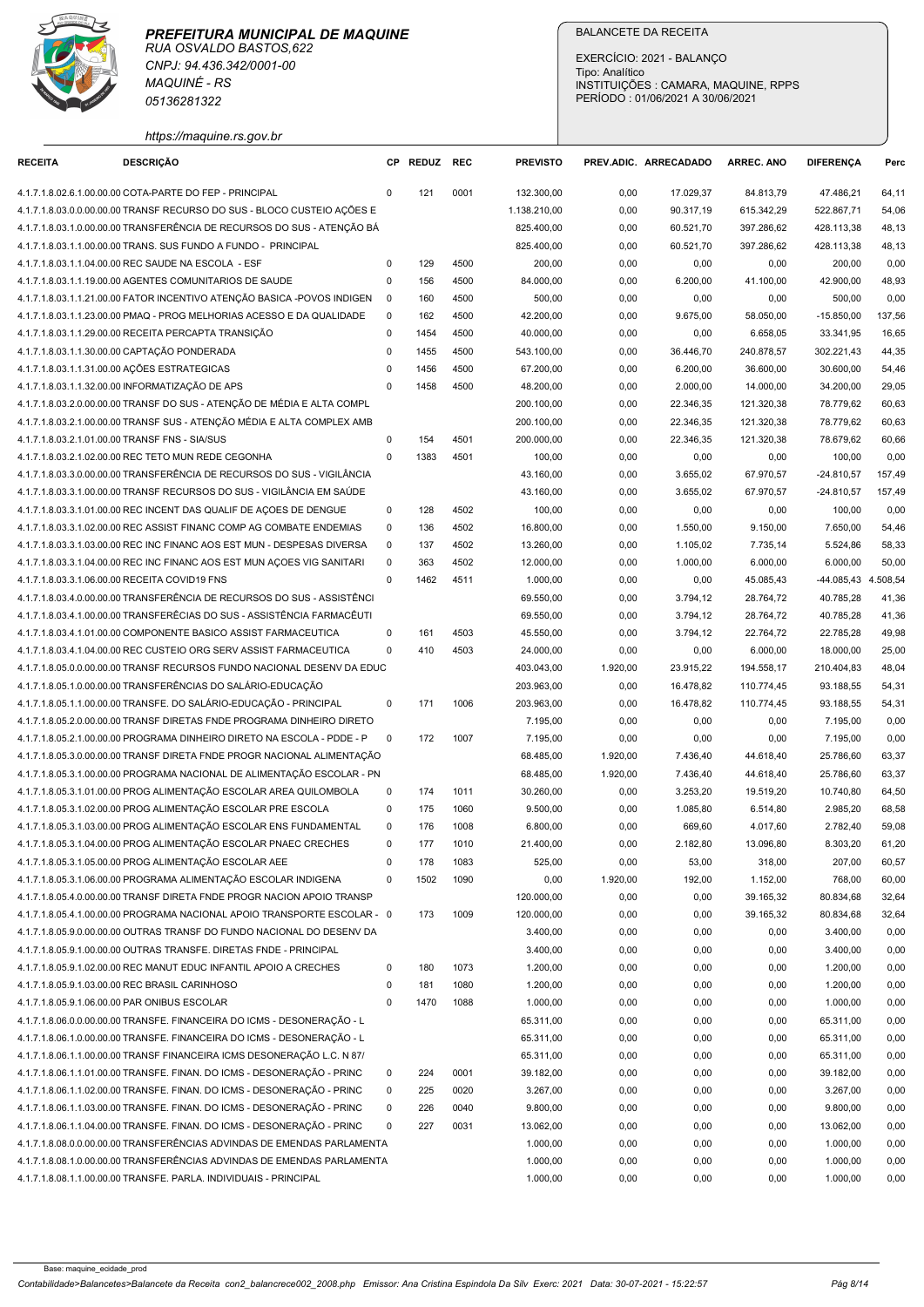

|                                                 | <b>MAQUINÉ - RS</b><br>05136281322                                                                                                               |                         |              |              |                          | EXERCÍCIO: 2021 - BALANÇO<br>Tipo: Analítico<br>PERÍODO: 01/06/2021 A 30/06/2021 |                        | INSTITUIÇÕES : CAMARA, MAQUINE, RPPS |                              |                |
|-------------------------------------------------|--------------------------------------------------------------------------------------------------------------------------------------------------|-------------------------|--------------|--------------|--------------------------|----------------------------------------------------------------------------------|------------------------|--------------------------------------|------------------------------|----------------|
| <b>RECEITA</b>                                  | https://maquine.rs.gov.br<br><b>DESCRIÇÃO</b>                                                                                                    |                         | CP REDUZ REC |              | <b>PREVISTO</b>          |                                                                                  | PREV.ADIC. ARRECADADO  | <b>ARREC, ANO</b>                    | <b>DIFERENCA</b>             | Perc           |
| 4.1.7.1.8.08.1.1.03.00.00 PAB INCREMENTO        |                                                                                                                                                  | $\Omega$                | 1385         | 4500         | 1.000,00                 | 0,00                                                                             | 0,00                   | 0,00                                 | 1.000,00                     | 0,00           |
|                                                 | 4.1.7.1.8.10.0.0.00.00.00 TRANSFERÊNCIAS DE CONVÊNIOS DA UNIÃO E DE SUA                                                                          |                         |              |              | 2.258,00                 | 238.750,00                                                                       | 0,00                   | 0,00                                 | 241.008,00                   | 0,00           |
|                                                 | 4.1.7.1.8.10.9.0.00.00.00 OUTRAS TRANSFERÊNCIAS DE CONVÊNIOS DA UNIÃO                                                                            |                         |              |              | 2.258,00                 | 238.750,00                                                                       | 0,00                   | 0,00                                 | 241.008,00                   | 0,00           |
|                                                 | 4.1.7.1.8.10.9.1.00.00.00 OUTRAS TRANS. CONVÊ. UNIÃO - PRINCIPAL                                                                                 |                         |              |              | 2.258,00                 | 238.750,00                                                                       | 0,00                   | 0,00                                 | 241.008,00                   | 0,00           |
|                                                 | 4.1.7.1.8.10.9.1.01.00.00 REC FUNASA AGUA MORRO ALTO<br>4.1.7.1.8.10.9.1.03.00.00 REC FUNDO MUN DEFESA CIVIL                                     | $\Omega$<br>$\Omega$    | 213<br>215   | 1066<br>1076 | 53,00<br>2.205,00        | 0,00<br>0,00                                                                     | 0,00<br>0,00           | 0,00<br>0,00                         | 53,00<br>2.205,00            | 0,00<br>0,00   |
|                                                 | 4.1.7.1.8.10.9.1.05.00.00 REC PAV TRAV DEWES VL GIRASSOL                                                                                         | $\Omega$                | 1523         | 1092         | 0,00                     | 238.750,00                                                                       | 0,00                   | 0,00                                 | 238.750,00                   | 0,00           |
|                                                 | 4.1.7.1.8.12.0.0.00.00.00 TRANSF RECURSOS FUNDO NACIONAL DE ASSISTÊNCIA                                                                          |                         |              |              | 187.214,00               | 0,00                                                                             | 10.967,03              | 33.399,22                            | 153.814,78                   | 17,84          |
|                                                 | 4.1.7.1.8.12.1.0.00.00.00 TRANSF RECURSOS FUNDO NACIONAL DE ASSISTÊNCIA                                                                          |                         |              |              | 187.214,00               | 0,00                                                                             | 10.967,03              | 33.399,22                            | 153.814,78                   | 17,84          |
|                                                 | 4.1.7.1.8.12.1.1.00.00.00 TRANSFERÊNCIAS DE RECURSOS DO FNAS - PRINCIPA                                                                          |                         |              |              | 187.214,00               | 0,00                                                                             | 10.967,03              | 33.399,22                            | 153.814,78                   | 17,84          |
| 4.1.7.1.8.12.1.1.02.00.00 PROGRAMA CRAS PAIF    | 4.1.7.1.8.12.1.1.01.00.00 PROGRAMA BOLSA FAMILIA                                                                                                 | 0<br>0                  | 167<br>168   | 1040<br>1005 | 18.060,00<br>72.000,00   | 0,00<br>0,00                                                                     | 0,00<br>4.890,89       | 7.150,00<br>12.230,13                | 10.910,00<br>59.769,87       | 39,59<br>16,99 |
| 4.1.7.1.8.12.1.1.03.00.00 PROGRAMA IGD SUAS     |                                                                                                                                                  | $\mathbf 0$             | 169          | 1070         | 1.654,00                 | 0,00                                                                             | 0,00                   | 0,00                                 | 1.654,00                     | 0,00           |
| 4.1.7.1.8.12.1.1.04.00.00 PROGRAMA FMAS SCFV    |                                                                                                                                                  | $\Omega$                | 170          | 1005         | 60.000,00                | 0,00                                                                             | 6.076,14               | 14.019,09                            | 45.980,91                    | 23,37          |
|                                                 | 4.1.7.1.8.12.1.1.05.00.00 REF DE APOIO FINANCEIRO AO BLOCO DA PROTEÇÃO                                                                           | - 0                     | 388          | 1005         | 10.500,00                | 0,00                                                                             | 0,00                   | 0,00                                 | 10.500,00                    | 0,00           |
|                                                 | 4.1.7.1.8.12.1.1.06.00.00 COVID 19 - REPASSE EMERGENCIAL AO SUAS                                                                                 | $\Omega$                | 1464         | 1103         | 5.000,00                 | 0,00                                                                             | 0,00                   | 0,00                                 | 5.000,00                     | 0,00           |
|                                                 | 4.1.7.1.8.12.1.1.07.00.00 INCR TEMPORARIO PSB COVID<br>4.1.7.1.8.99.0.0.00.00.00 OUTRAS TRANSFERÊNCIAS DA UNIÃO                                  | $\Omega$                | 1467         | 1005         | 20.000,00<br>150.000,00  | 0,00<br>0,00                                                                     | 0,00<br>4.851,42       | 0,00<br>29.108,52                    | 20.000,00<br>120.891,48      | 0,00<br>19,41  |
|                                                 | 4.1.7.1.8.99.1.0.00.00.00 OUTRAS TRANSFERÊNCIAS DA UNIÃO                                                                                         |                         |              |              | 150.000,00               | 0,00                                                                             | 4.851,42               | 29.108,52                            | 120.891,48                   | 19,41          |
|                                                 | 4.1.7.1.8.99.1.5.00.00.00 APOIO FINANC AOS MUNICIPIOS - AFM                                                                                      | $\Omega$                | 1459         | 0001         | 50.000,00                | 0,00                                                                             | 0,00                   | 0,00                                 | 50.000,00                    | 0,00           |
|                                                 | 4.1.7.1.8.99.1.6.00.00.00 AUXILIO FINANCEIRO COVID SUS SUAS I                                                                                    | $\Omega$                | 1468         | 1102         | 50.000,00                | 0,00                                                                             | 0,00                   | 0,00                                 | 50.000,00                    | 0,00           |
|                                                 | 4.1.7.1.8.99.1.7.00.00.00 AUXILIO FINANCEIRO COVID II                                                                                            | $\Omega$                | 1469         | 0001         | 50.000,00                | 0,00                                                                             | 0,00                   | 0,00                                 | 50.000,00                    | 0,00           |
|                                                 | 4.1.7.1.8.99.1.9.00.00.00 LEI COMPL. 176/2020 - LEI KANDIR<br>4.1.7.2.0.00.0.0.00.00.00 TRANSF DOS ESTADOS E DO DISTRITO FEDERAL E DE            | $\Omega$                | 1485         | 0001         | 0,00<br>8.500.775,00     | 0,00<br>0,00                                                                     | 4.851,42<br>734.692,76 | 29.108,52<br>4.403.427,78            | $-29.108,52$<br>4.097.347,22 | 0,00<br>51,80  |
|                                                 | 4.1.7.2.8.00.0.0.00.00.00 TRANSF DOS ESTADOS - ESPECÍFICAS DE ESTADOS.                                                                           |                         |              |              | 8.500.775,00             | 0,00                                                                             | 734.692,76             | 4.403.427,78                         | 4.097.347,22                 | 51,80          |
|                                                 | 4.1.7.2.8.01.0.0.00.00.00 PARTICIPAÇÃO NA RECEITA DOS ESTADOS                                                                                    |                         |              |              | 6.807.075.00             | 0,00                                                                             | 652.367,21             | 4.065.279,24                         | 2.741.795,76                 | 59,72          |
| 4.1.7.2.8.01.1.0.00.00.00 COTA-PARTE DO ICMS    |                                                                                                                                                  |                         |              |              | 6.000.000,00             | 0,00                                                                             | 594.233,98             | 3.329.083,79                         | 2.670.916,21                 | 55,48          |
|                                                 | 4.1.7.2.8.01.1.1.00.00.00 COTA-PARTE DO ICMS - PRINCIPAL                                                                                         |                         |              |              | 6.000.000,00             | 0,00                                                                             | 594.233,98             | 3.329.083,79                         | 2.670.916,21                 | 55,48          |
|                                                 | 4.1.7.2.8.01.1.1.01.00.00 COTA-PARTE DO ICMS - PRINCIPAL - PRÓPRIO<br>4.1.7.2.8.01.1.1.02.00.00 COTA-PARTE DO ICMS - PRINCIPAL - MDE             | $\mathbf 0$<br>$\Omega$ | 228<br>229   | 0001<br>0020 | 3.600.000,00             | 0,00                                                                             | 356.448,51             | 1.997.358,18<br>166.446,58           | 1.602.641,82<br>133.553,42   | 55,48<br>55,48 |
|                                                 | 4.1.7.2.8.01.1.1.03.00.00 COTA-PARTE DO ICMS - PRINCIPAL- ASPS                                                                                   | $\Omega$                | 230          | 0040         | 300.000,00<br>900.000,00 | 0,00<br>0,00                                                                     | 29.704,00<br>89.111,96 | 499.339,50                           | 400.660,50                   | 55,48          |
|                                                 | 4.1.7.2.8.01.1.1.04.00.00 COTA-PARTE DO ICMS - PRINCIPAL - FUNDEB                                                                                | $\Omega$                | 231          | 0031         | 1.200.000,00             | 0,00                                                                             | 118.969,51             | 665.939,53                           | 534.060,47                   | 55,49          |
| 4.1.7.2.8.01.2.0.00.00.00 COTA-PARTE DO IPVA    |                                                                                                                                                  |                         |              |              | 711.000,00               | 0,00                                                                             | 51.415,47              | 693.134,25                           | 17.865,75                    | 97,49          |
|                                                 | 4.1.7.2.8.01.2.1.00.00.00 COTA-PARTE DO IPVA - PRINCIPAL                                                                                         |                         |              |              | 711.000,00               | 0,00                                                                             | 51.415,47              | 693.134,25                           | 17.865,75                    | 97,49          |
|                                                 | 4.1.7.2.8.01.2.1.01.00.00 COTA-PARTE DO IPVA - PRINCIPAL - PRÓPRIO                                                                               | $\Omega$                | 232          | 0001         | 351.000,00               | 0,00                                                                             | 30.849,27              | 415.966,21                           | -64.966,21                   | 118,51         |
|                                                 | 4.1.7.2.8.01.2.1.02.00.00 COTA-PARTE DO IPVA - PRINCIPAL - MDE<br>4.1.7.2.8.01.2.1.03.00.00 COTA-PARTE DO IPVA - PRINCIPAL - ASPS                | $\mathbf 0$<br>$\Omega$ | 233<br>234   | 0020<br>0040 | 45.000,00<br>135.000,00  | 0,00<br>0,00                                                                     | 2.570,78<br>7.712,34   | 35.189,30<br>103.695,74              | 9.810,70<br>31.304,26        | 78,20<br>76,81 |
|                                                 | 4.1.7.2.8.01.2.1.04.00.00 COTA-PARTE DO IPVA - PRINCIPAL - FUNDEB                                                                                | 0                       | 235          | 0031         | 180.000,00               | 0,00                                                                             | 10.283,08              | 138.283,00                           | 41.717,00                    | 76,82          |
|                                                 | 4.1.7.2.8.01.3.0.00.00.00 COTA-PARTE DO IPI - MUNICÍPIOS                                                                                         |                         |              |              | 85.575,00                | 0,00                                                                             | 6.717,76               | 41.101,73                            | 44.473,27                    | 48,03          |
|                                                 | 4.1.7.2.8.01.3.1.00.00.00 COTA-PARTE DO IPI - MUNICÍPIOS - PRINCIPAL                                                                             |                         |              |              | 85.575,00                | 0,00                                                                             | 6.717,76               | 41.101,73                            | 44.473,27                    | 48,03          |
|                                                 | 4.1.7.2.8.01.3.1.01.00.00 COTA-PARTE DO IPI - MUNICÍPIOS - PRINCIPAL -                                                                           | $\mathbf 0$             | 236          | 0001         | 51.345,00                | 0,00                                                                             | 4.030,65               | 24.660,91                            | 26.684,09                    | 48,03          |
|                                                 | 4.1.7.2.8.01.3.1.02.00.00 COTA-PARTE DO IPI - MUNICÍPIOS - PRINCIPAL -<br>4.1.7.2.8.01.3.1.03.00.00 COTA-PARTE DO IPI - MUNICÍPIOS - PRINCIPAL - | $\Omega$<br>$^{\circ}$  | 237<br>238   | 0020<br>0040 | 4.279,00<br>12.836,00    | 0,00<br>0,00                                                                     | 335,89<br>1.007,66     | 2.055,14<br>6.165,29                 | 2.223,86<br>6.670,71         | 48,03<br>48,03 |
|                                                 | 4.1.7.2.8.01.3.1.04.00.00 COTA-PARTE DO IPI - MUNICÍPIOS - PRINCIPAL -                                                                           | $\Omega$                | 239          | 0031         | 17.115,00                | 0,00                                                                             | 1.343,56               | 8.220,39                             | 8.894,61                     | 48,03          |
|                                                 | 4.1.7.2.8.01.4.0.00.00.00 COTA-PARTE CONTRIBUICÃO DE INTERVENÇÃO NO DOM                                                                          |                         |              |              | 10.500,00                | 0,00                                                                             | 0,00                   | 1.959,47                             | 8.540,53                     | 18,66          |
|                                                 | 4.1.7.2.8.01.4.1.00.00.00 COTA-PARTE DA CIDE - PRINCIPAL                                                                                         | $^{\circ}$              | 240          | 1039         | 10.500,00                | 0,00                                                                             | 0,00                   | 1.959,47                             | 8.540,53                     | 18,66          |
|                                                 | 4.1.7.2.8.03.0.0.00.00.00 TRANSF REC DO ESTADO P/ PROGR SAÚDE - REPASSE                                                                          |                         |              |              | 391.600,00               | 0,00                                                                             | 32.950,48              | 230.653,36                           | 160.946,64                   | 58,90          |
|                                                 | 4.1.7.2.8.03.1.0.00.00.00 TRANSF REC DO ESTADO P/ PROGR SAÚDE - REPASSE                                                                          |                         |              |              | 391.600,00               | 0,00                                                                             | 32.950,48              | 230.653,36                           | 160.946,64                   | 58,90          |
|                                                 | 4.1.7.2.8.03.1.1.00.00.00 TRANSF REC ESTADO PROG SAÚDE - REP FUNDO A FU<br>4.1.7.2.8.03.1.1.01.00.00 REC FARMACIA BASICA ESTADUAL                | $\mathbf 0$             | 197          | 4050         | 391.600,00<br>12.600,00  | 0,00<br>0,00                                                                     | 32.950,48<br>1.504,89  | 230.653,36<br>10.534,23              | 160.946,64<br>2.065,77       | 58,90<br>83,61 |
| 4.1.7.2.8.03.1.1.03.00.00 REC PSF ESTADUAL      |                                                                                                                                                  | $\Omega$                | 199          | 4090         | 144.000,00               | 0,00                                                                             | 12.000,00              | 84.000,00                            | 60.000,00                    | 58,33          |
|                                                 | 4.1.7.2.8.03.1.1.04.00.00 REC OFICINAS TERAPEUTICAS PPV CRACK                                                                                    | $\mathbf 0$             | 200          | 4011         | 36.000,00                | 0,00                                                                             | 3.000,00               | 21.000,00                            | 15.000,00                    | 58,33          |
|                                                 | 4.1.7.2.8.03.1.1.05.00.00 REC PSF INDIGENA ESTADUAL                                                                                              | $\Omega$                | 201          | 4090         | 24.000,00                | 0,00                                                                             | 2.000,00               | 14.000,00                            | 10.000,00                    | 58,33          |
| 4.1.7.2.8.03.1.1.06.00.00 REC PACS ESF ESTADUAL |                                                                                                                                                  | $\Omega$                | 202          | 4090         | 1.000,00                 | 0,00                                                                             | 0,00                   | 0,00                                 | 1.000,00                     | 0,00           |
| 4.1.7.2.8.03.1.1.07.00.00 REC PSF QUILOMBOLA    | 4.1.7.2.8.03.1.1.08.00.00 REC INC ATENÇÃO BASICA PIES                                                                                            | $^{\circ}$              | 203<br>204   | 4090         | 24.000,00                | 0,00                                                                             | 2.000,00               | 14.000,00                            | 10.000,00                    | 58,33<br>58,08 |
|                                                 | 4.1.7.2.8.10.0.0.00.00.00 TRANSF DE CONVÊNIOS DOS ESTADOS E DO DF E DE                                                                           |                         |              | 4011         | 150.000,00               | 0,00                                                                             | 12.445,59              | 87.119,13<br>107.495,18              | 62.880,87                    | 8,26           |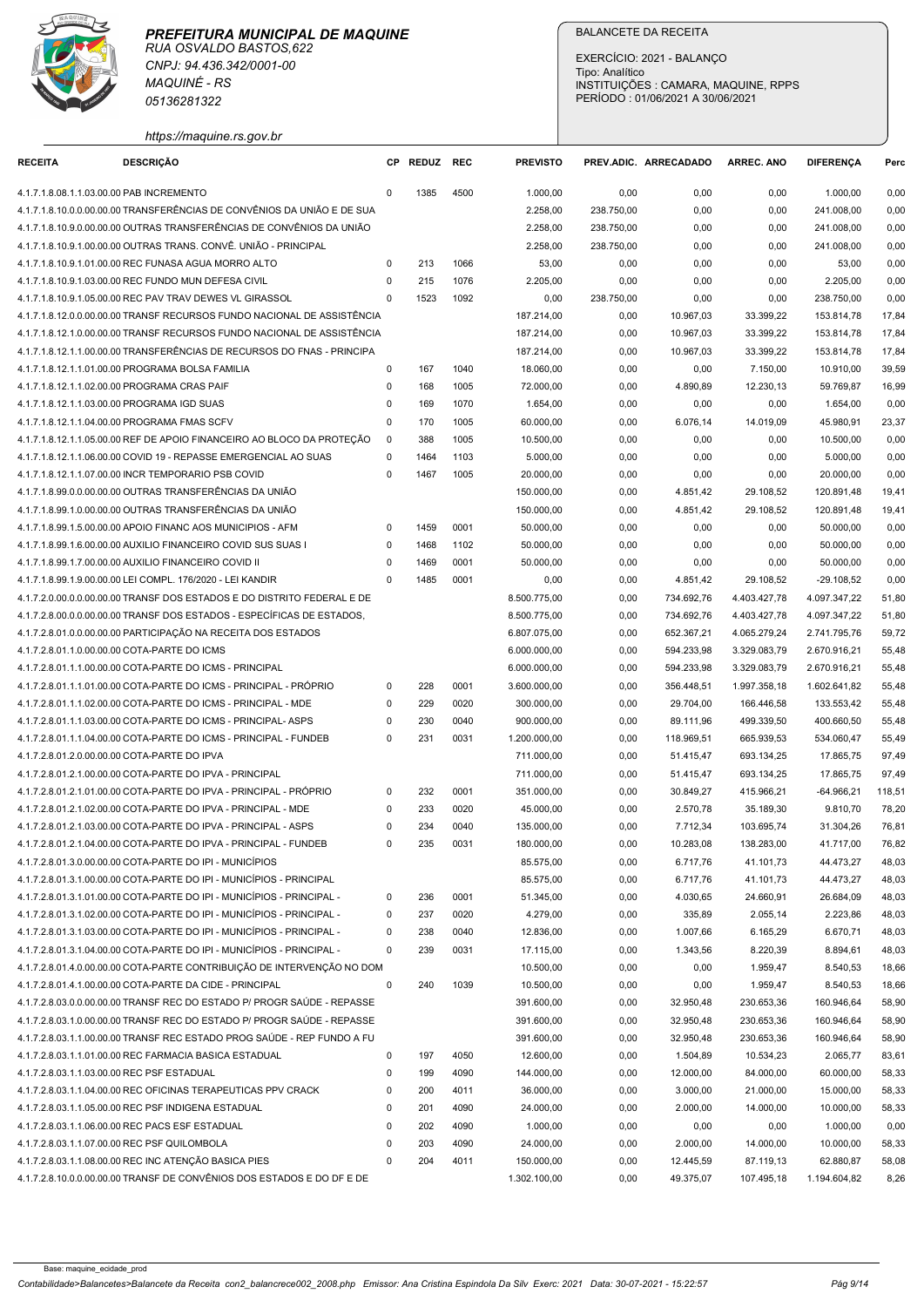

| <b>RECEITA</b>                                | https://maquine.rs.gov.br<br><b>DESCRIÇÃO</b>                                                                                                        |                         |              |              |                              | EXERCÍCIO: 2021 - BALANÇO<br>Tipo: Analítico<br>PERÍODO: 01/06/2021 A 30/06/2021 |                          | INSTITUIÇÕES : CAMARA, MAQUINE, RPPS |                              |                  |
|-----------------------------------------------|------------------------------------------------------------------------------------------------------------------------------------------------------|-------------------------|--------------|--------------|------------------------------|----------------------------------------------------------------------------------|--------------------------|--------------------------------------|------------------------------|------------------|
|                                               |                                                                                                                                                      |                         |              |              |                              |                                                                                  |                          |                                      |                              |                  |
|                                               |                                                                                                                                                      |                         | CP REDUZ REC |              | <b>PREVISTO</b>              | PREV.ADIC. ARRECADADO                                                            |                          | <b>ARREC. ANO</b>                    | <b>DIFERENCA</b>             | Perc             |
|                                               | 4.1.7.2.8.10.2.0.00.00.00 TRANSFE. DE CONVÊNIO DOS ESTADOS A PROGRAMAS<br>4.1.7.2.8.10.2.1.00.00.00 TRANSF CONVÊNIO ESTADOS P/ PROGRAMAS DE EDUCA    |                         |              |              | 1.300.000,00<br>1.300.000,00 | 0,00<br>0,00                                                                     | 49.375,07<br>49.375,07   | 98.750,14<br>98.750,14               | 1.201.249,86<br>1.201.249,86 | 7,60<br>7,60     |
|                                               | 4.1.7.2.8.10.2.1.01.00.00 TRANSFE. CONVÊNIOS PARA O TRANSPORTE ESCOLAR 0                                                                             |                         | 195          | 1023         | 1.300.000,00                 | 0,00                                                                             | 49.375,07                | 98.750,14                            | 1.201.249,86                 | 7,60             |
|                                               | 4.1.7.2.8.10.9.0.00.00.00 OUTRAS TRANSFERÊNCIAS DE CONVÊNIO DOS ESTADOS                                                                              |                         |              |              | 2.100,00                     | 0,00                                                                             | 0,00                     | 8.745,04                             | $-6.645,04$                  | 416,43           |
|                                               | 4.1.7.2.8.10.9.1.00.00.00 OUTRAS TRANS. CONVÊ. ESTADOS - PRINCIPAL                                                                                   |                         |              |              | 2.100,00                     | 0,00                                                                             | 0,00                     | 8.745,04                             | $-6.645.04$                  | 416,43           |
| 4.1.7.2.8.10.9.1.07.01.00 REC OASF ESTADUAL   | 4.1.7.2.8.10.9.1.07.00.00 PROGRAMA OASF - ORIENTA. E APOIO SÓCIO-FAMILI                                                                              | $\Omega$                | 205          | 1026         | 2.100,00<br>1.050,00         | 0,00<br>0,00                                                                     | 0,00<br>0,00             | 8.745,04<br>8.745,04                 | $-6.645.04$<br>$-7.695,04$   | 416,43<br>832,86 |
|                                               | 4.1.7.2.8.10.9.1.07.02.00 REC OASF QUILOMBOLA ESTADUAL                                                                                               | $\Omega$                | 206          | 1068         | 1.050,00                     | 0,00                                                                             | 0,00                     | 0,00                                 | 1.050,00                     | 0,00             |
|                                               | 4.1.7.5.0.00.0.0.00.00.00 TRANSFERÊNCIAS DE OUTRAS INSTITUIÇÕES PÚBLICA                                                                              |                         |              |              | 2.620.000,00                 | 0,00                                                                             | 292.821,94               | 1.886.510,70                         | 733.489,30                   | 72,00            |
|                                               | 4.1.7.5.8.00.0.0.00.00.00 TRANSF DE OUTRAS INSTIT PUBLICAS - ESPEC ESTA<br>4.1.7.5.8.01.0.0.00.00.00 TRANSFERÊNCIAS DE RECURSOS DO FUNDEB            |                         |              |              | 2.620.000,00<br>2.620.000,00 | 0,00<br>0,00                                                                     | 292.821,94<br>292.821,94 | 1.886.510,70<br>1.886.510,70         | 733.489,30<br>733.489,30     | 72,00<br>72,00   |
|                                               | 4.1.7.5.8.01.1.0.00.00.00 TRANSFERÊNCIAS DE RECURSOS DO FUNDEB                                                                                       |                         |              |              | 2.620.000.00                 | 0,00                                                                             | 292.821,94               | 1.886.510,70                         | 733.489,30                   | 72,00            |
|                                               | 4.1.7.5.8.01.1.1.00.00.00 TRANSFE. RECURSOS DO FUNDEB - PRINCIPAL                                                                                    | $\Omega$                | 194          | 0031         | 2.620.000,00                 | 0,00                                                                             | 292.821,94               | 1.886.510,70                         | 733.489,30                   | 72,00            |
|                                               | 4.1.9.0.0.00.0.0.00.00.00 OUTRAS RECEITAS CORRENTES                                                                                                  |                         |              |              | 270.449,00                   | 0,00                                                                             | 5.121,81                 | 31.781,62                            | 238.667,38                   | 11,75            |
|                                               | 4.1.9.1.0.00.0.0.00.00.00 MULTAS ADMINISTRATIVAS, CONTRATUAIS E JUDICIA<br>4.1.9.1.0.01.0.0.00.00.00 MULTAS PREVISTAS EM LEGISLAÇÃO ESPECÍFICA       |                         |              |              | 420,00<br>105,00             | 0,00<br>0,00                                                                     | 0,00<br>0,00             | 0,00<br>0,00                         | 420,00<br>105,00             | 0,00<br>0,00     |
|                                               | 4.1.9.1.0.01.1.0.00.00.00 MULTAS PREVISTAS EM LEGISLAÇÃO ESPECÍFICA                                                                                  |                         |              |              | 105,00                       | 0,00                                                                             | 0,00                     | 0,00                                 | 105,00                       | 0,00             |
|                                               | 4.1.9.1.0.01.1.1.00.00.00 MULTAS PREVIS. LEGIS. ESPECÍ. - PRINCIPAL                                                                                  |                         |              |              | 105,00                       | 0,00                                                                             | 0,00                     | 0,00                                 | 105,00                       | 0,00             |
|                                               | 4.1.9.1.0.01.1.1.01.00.00 AUTO INFRACAO DE OBRAS                                                                                                     | $\mathbf 0$             | 1379         | 0001         | 105,00                       | 0,00                                                                             | 0,00                     | 0,00                                 | 105,00                       | 0,00             |
|                                               | 4.1.9.1.0.06.0.0.00.00.00 MULTAS POR DANOS AMBIENTAIS<br>4.1.9.1.0.06.1.0.00.00.00 MULTAS ADMINISTRATIVAS POR DANOS AMBIENTAIS                       |                         |              |              | 315,00<br>315,00             | 0,00<br>0,00                                                                     | 0,00<br>0,00             | 0,00<br>0,00                         | 315,00<br>315,00             | 0,00<br>0,00     |
|                                               | 4.1.9.1.0.06.1.1.00.00.00 MULTAS ADMINISTRATIVAS POR DANOS AMBIENTAIS -                                                                              | $\mathbf 0$             | 217          | 1074         | 315,00                       | 0,00                                                                             | 0,00                     | 0,00                                 | 315,00                       | 0,00             |
|                                               | 4.1.9.2.0.00.0.0.00.00.00 INDENIZAÇÕES, RESTITUIÇÕES E RESSARCIMENTOS                                                                                |                         |              |              | 111.908,00                   | 0,00                                                                             | 5.121,81                 | 31.781,62                            | 80.126,38                    | 28,40            |
|                                               | 4.1.9.2.8.00.0.0.00.00.00 INDENIZAÇÕES, RESTITUIÇÕES E RESSARCIMENTOS -<br>4.1.9.2.8.01.0.0.00.00.00 INDENIZAÇÕES- ESPECÍFICAS PARA ESTADOS/DF/MUN   |                         |              |              | 111.908,00                   | 0,00                                                                             | 5.121,81                 | 31.781,62                            | 80.126,38                    | 28,40            |
|                                               | 4.1.9.2.8.01.1.0.00.00.00 INDENIZAÇÕES - ESPECÍFICAS PARA ESTADOS/DF/MU                                                                              |                         |              |              | 10.500,00<br>10.500,00       | 0,00<br>0,00                                                                     | 0,00<br>0,00             | 0,00<br>0,00                         | 10.500,00<br>10.500,00       | 0,00<br>0,00     |
|                                               | 4.1.9.2.8.01.1.1.00.00.00 INDENIZAÇÕES - PRINCIPAL                                                                                                   | $\mathbf 0$             | 218          | 0001         | 10.500,00                    | 0,00                                                                             | 0,00                     | 0,00                                 | 10.500,00                    | 0,00             |
|                                               | 4.1.9.2.8.02.0.0.00.00.00 RESTITUIÇÕES - ESPECÍFICAS PARA ESTADOS/DF/MU                                                                              |                         |              |              | 101.408,00                   | 0,00                                                                             | 4.182,67                 | 30.842,48                            | 70.565,52                    | 30,41            |
|                                               | 4.1.9.2.8.02.9.0.00.00.00 OUTRAS RESTITUIÇÕES - ESPECÍFICAS PARA ESTADO<br>4.1.9.2.8.02.9.1.00.00.00 OUTRAS RESTITUIÇÕES - PRINCIPAL                 |                         |              |              | 101.408,00<br>101.108,00     | 0,00<br>0,00                                                                     | 4.182,67<br>4.164,52     | 30.842,48<br>30.781,29               | 70.565,52<br>70.326,71       | 30,41<br>30,44   |
|                                               | 4.1.9.2.8.02.9.1.02.00.00 PROGRAMA TROCA TROCA                                                                                                       | $\mathbf 0$             | 219          | 1047         | 10.500,00                    | 0,00                                                                             | 3.225,60                 | 4.425,60                             | 6.074,40                     | 42,15            |
|                                               | 4.1.9.2.8.02.9.1.03.00.00 RESTITUIÇÃO PATRULHA AGRICOLA                                                                                              | $\mathbf 0$             | 223          | 1047         | 525,00                       | 0,00                                                                             | 0,00                     | 0,00                                 | 525,00                       | 0,00             |
|                                               | 4.1.9.2.8.02.9.1.04.00.00 RESTITUIÇÃO DIVERSAS PRINCIPAL                                                                                             | $\mathbf 0$             | 222          | 0001         | 20.618,00                    | 0,00                                                                             | 812,22                   | 3.302,25                             | 17.315,75                    | 16,02            |
|                                               | 4.1.9.2.8.02.9.1.05.00.00 RESTITUIÇÃO DO PROGRAMA CESTO BASICO AOS SERV 0<br>4.1.9.2.8.02.9.1.06.00.00 RESTITUIÇÃO DO PLANO DE ASSIST MEDICA DOS SER | $\overline{\mathbf{0}}$ | 368<br>359   | 0001<br>0001 | 221,00<br>54.500,00          | 0,00<br>0,00                                                                     | 126,70<br>0,00           | 393,44<br>0,00                       | $-172,44$<br>54.500,00       | 178,03<br>0,00   |
|                                               | 4.1.9.2.8.02.9.1.08.00.00 RESTITUIÇÃO DE DEPOSITOS JUDICIAIS                                                                                         | $\mathbf 0$             | 376          | 0001         | 221,00                       | 0,00                                                                             | 0,00                     | 0,00                                 | 221,00                       | 0,00             |
|                                               | 4.1.9.2.8.02.9.1.10.00.00 RESTITUIÇÃO DE ADINTAMENTO DE DESPESAS ASPS                                                                                | $\mathbf 0$             | 382          | 0001         | 221,00                       | 0,00                                                                             | 0,00                     | 0,00                                 | 221,00                       | 0,00             |
|                                               | 4.1.9.2.8.02.9.1.11.00.00 REST DE ADIANTAMENTO DE DESPESA MDE                                                                                        | $\mathbf 0$             | 383          | 0001         | 221,00                       | 0,00                                                                             | 0,00                     | 0,00                                 | 221,00                       | 0,00             |
|                                               | 4.1.9.2.8.02.9.1.12.00.00 RESTITUIÇÃO PAGAMENTO INDEVIDO RPPS<br>4.1.9.2.8.02.9.1.13.00.00 REST DE ADIANTAMENTO DE DESPESA RPPS                      | 0<br>$\mathbf 0$        | 267<br>268   | 0050<br>0050 | 2.100,00<br>5.250,00         | 0,00<br>0,00                                                                     | 0,00<br>0,00             | 0,00<br>0,00                         | 2.100,00<br>5.250,00         | 0,00<br>0,00     |
| 4.1.9.2.8.02.9.1.14.00.00 OUTRAS RESTITUIÇÕES |                                                                                                                                                      | $\mathbf 0$             | 361          | 0050         | 2.000,00                     | 0,00                                                                             | 0,00                     | 0,00                                 | 2.000,00                     | 0,00             |
|                                               | 4.1.9.2.8.02.9.1.15.00.00 OUTRAS RESTITUIÇÕES ASPS                                                                                                   | $^{\circ}$              | 1378         | 0001         | 100,00                       | 0,00                                                                             | 0,00                     | 0,00                                 | 100,00                       | 0,00             |
|                                               | 4.1.9.2.8.02.9.1.16.00.00 RESTITUIÇÃO PAGAMENTO INDEVIDO MDE                                                                                         | $^{\circ}$              | 220          | 0001         | 2.205,00                     | 0,00                                                                             | 0,00                     | 0,00                                 | 2.205,00                     | 0,00             |
|                                               | 4.1.9.2.8.02.9.1.17.00.00 RESTIRUIÇÃO PAGAMENTO INDEVIDO - ASPS<br>4.1.9.2.8.02.9.1.18.00.00 REST DE ADIANTAMENTO DE DESPESA                         | $\mathbf 0$<br>$\Omega$ | 221<br>381   | 0001<br>0001 | 2.205,00<br>221,00           | 0,00<br>0,00                                                                     | 0,00<br>0,00             | 0,00<br>0,00                         | 2.205,00<br>221,00           | 0,00<br>0,00     |
|                                               | 4.1.9.2.8.02.9.1.19.00.00 INDENIZAÇÕES RESTITUIÇÕES ASPS                                                                                             | $\mathbf 0$             | 1503         | 0001         | 0,00                         | 0,00                                                                             | 0,00                     | 22.660,00                            | $-22.660,00$                 | 0,00             |
|                                               | 4.1.9.2.8.02.9.2.00.00.00 OUTRAS RESTITUIÇÕES - MULTAS E JUROS DE MORA                                                                               |                         |              |              | 100,00                       | 0,00                                                                             | 18,15                    | 61,19                                | 38,81                        | 61,19            |
|                                               | 4.1.9.2.8.02.9.2.02.00.00 M J PROGRAMA TROCA TROCA                                                                                                   | $\mathbf 0$             | 1521         | 1047         | 0,00                         | 0,00                                                                             | 18,15                    | 21,18                                | $-21,18$                     | 0,00             |
|                                               | 4.1.9.2.8.02.9.2.04.00.00 RESTITUIÇÃO DIVERSAS MULTAS E JUROS                                                                                        | 0                       | 1380         | 0001         | 100,00                       | 0,00                                                                             | 0,00                     | 40,01                                | 59,99                        | 40,01            |
|                                               | 4.1.9.2.8.02.9.3.00.00.00 OUTRAS RESTITUIÇÕES - DÍVIDA ATIVA<br>4.1.9.2.8.02.9.3.04.00.00 RESTITUIÇÃO DIVERSAS DIVIDA ATIVA                          | $\mathbf 0$             | 1381         | 0001         | 100,00<br>100,00             | 0,00<br>0,00                                                                     | 0,00<br>0,00             | 0,00<br>0,00                         | 100,00<br>100,00             | 0,00<br>0,00     |
|                                               | 4.1.9.2.8.02.9.4.00.00.00 OUTRAS RESTITUIÇÕES - MULTAS E JUROS DE MORA                                                                               |                         |              |              | 100,00                       | 0,00                                                                             | 0,00                     | 0,00                                 | 100,00                       | 0,00             |
|                                               | 4.1.9.2.8.02.9.4.04.00.00 RESTITUIÇÃO DIVERSAS DIVIDA ATIVA MULTAS E JU                                                                              | $\mathbf 0$             | 1382         | 0001         | 100,00                       | 0,00                                                                             | 0,00                     | 0,00                                 | 100,00                       | 0,00             |
|                                               | 4.1.9.2.8.03.0.0.00.00.00 RESSARCIMENTOS - ESPECÍFICAS PARA ESTADOS/DF/                                                                              |                         |              |              | 0,00                         | 0,00                                                                             | 939,14                   | 939,14                               | $-939, 14$                   | 0,00             |
|                                               | 4.1.9.2.8.03.1.0.00.00.00 RESSARCIMENTO - ESPECÍFICAS PARA ESTADOS/DF/M                                                                              |                         |              |              | 0,00                         | 0,00                                                                             | 939,14                   | 939,14                               | $-939, 14$                   | 0,00             |
|                                               | 4.1.9.2.8.03.1.0.10.00.00 INFRAÇÃO DE TRANSITO - FOLHA<br>4.1.9.2.8.03.1.9.00.00.00 VALE TRANSPORTE - FOLHA                                          | $^{\circ}$              | 1530<br>1531 | 0001<br>0001 | 0,00<br>0,00                 | 0,00<br>0,00                                                                     | 264,58<br>674,56         | 264,58<br>674,56                     | $-264,58$<br>$-674,56$       | 0,00<br>0,00     |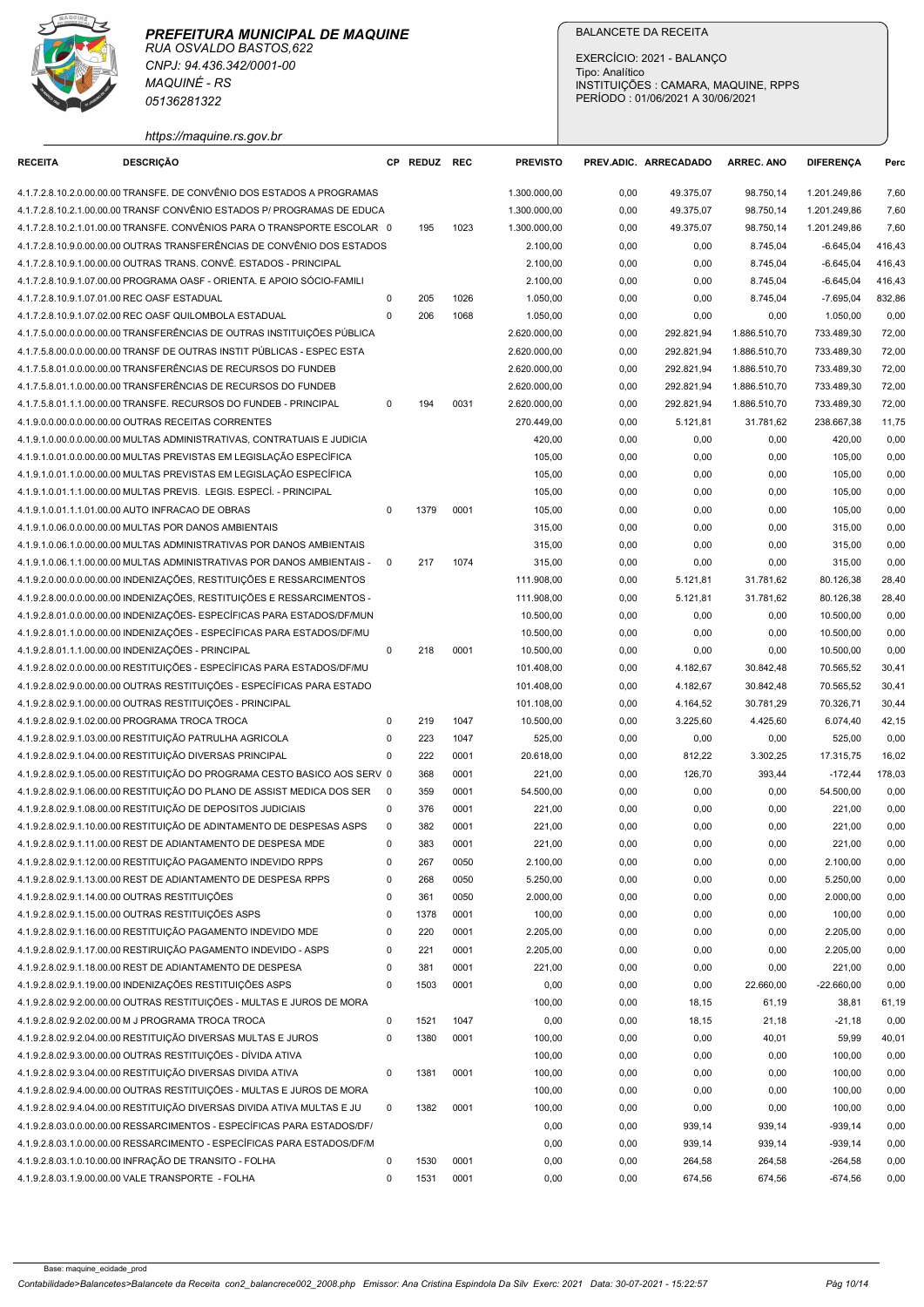# PREFEITURA MUNICIPAL DE MAQUINE



|                                                                                            | <b>MAQUINÉ - RS</b><br>05136281322                                                                                                                   |                          |              | Tipo: Analítico | EXERCÍCIO: 2021 - BALANÇO<br>PERÍODO: 01/06/2021 A 30/06/2021 | INSTITUIÇÕES : CAMARA, MAQUINE, RPPS |                          |                          |                                                |                 |
|--------------------------------------------------------------------------------------------|------------------------------------------------------------------------------------------------------------------------------------------------------|--------------------------|--------------|-----------------|---------------------------------------------------------------|--------------------------------------|--------------------------|--------------------------|------------------------------------------------|-----------------|
|                                                                                            | https://maquine.rs.gov.br                                                                                                                            |                          |              |                 |                                                               |                                      |                          |                          |                                                |                 |
| <b>RECEITA</b>                                                                             | <b>DESCRIÇÃO</b>                                                                                                                                     |                          | CP REDUZ REC |                 | <b>PREVISTO</b>                                               |                                      | PREV.ADIC. ARRECADADO    | <b>ARREC. ANO</b>        | <b>DIFERENCA</b>                               | Perc            |
| 4.1.9.9.0.99.0.0.00.00.00 OUTRAS RECEITAS                                                  | 4.1.9.9.0.00.0.0.00.00.00 DEMAIS RECEITAS CORRENTES                                                                                                  |                          |              |                 | 158.121,00<br>158.121,00                                      | 0,00<br>0,00                         | 0,00<br>0,00             | 0,00<br>0,00             | 158.121,00<br>158.121,00                       | 0,00<br>0,00    |
|                                                                                            | 4.1.9.9.0.99.1.0.00.00.00 OUTRAS RECEITAS - PRIMÁRIAS                                                                                                |                          |              |                 | 157.900,00                                                    | 0,00                                 | 0,00                     | 0,00                     | 157.900,00                                     | 0,00            |
|                                                                                            | 4.1.9.9.0.99.1.1.00.00.00 OUTRAS RECEITAS - PRIMÁRIAS - PRINCIPAL                                                                                    |                          |              |                 | 157.900,00                                                    | 0,00                                 | 0,00                     | 0,00                     | 157.900,00                                     | 0,00            |
|                                                                                            | 4.1.9.9.0.99.1.1.01.00.00 OUTRAS RECEITAS DIRETAMENTE ARRECADADAS RPPS 0                                                                             |                          | 269          | 0050            | 30.000,00                                                     | 0,00                                 | 0,00                     | 0,00                     | 30.000,00                                      | 0,00            |
|                                                                                            | 4.1.9.9.0.99.1.1.05.00.00 PARCELAMENTO DIVIDA RPPS EXECUTIVO                                                                                         | $\Omega$                 | 351          | 0050            | 123.400,00                                                    | 0,00                                 | 0,00                     | 0,00                     | 123.400,00                                     | 0,00            |
|                                                                                            | 4.1.9.9.0.99.1.1.99.00.00 OUTRAS RECEITAS DIVERSAS<br>4.1.9.9.0.99.2.0.00.00.00 OUTRAS RECEITAS - FINANCEIRAS                                        | $\Omega$                 | 284          | 0001            | 4.500,00<br>221,00                                            | 0,00<br>0,00                         | 0,00<br>0,00             | 0,00<br>0,00             | 4.500,00<br>221,00                             | 0,00<br>0,00    |
|                                                                                            | 4.1.9.9.0.99.2.1.00.00.00 OUTRAS RECEITAS - FINANCEIRAS - PRINCIPAL                                                                                  |                          |              |                 | 221,00                                                        | 0,00                                 | 0,00                     | 0,00                     | 221,00                                         | 0,00            |
|                                                                                            | 4.1.9.9.0.99.2.1.01.00.00 REC CAUÇAO CT COMODATO 102/17                                                                                              | $\Omega$                 | 358          | 0001            | 221,00                                                        | 0,00                                 | 0,00                     | 0,00                     | 221,00                                         | 0,00            |
| 4.2.0.0.0.00.0.0.00.00.00 RECEITAS DE CAPITAL                                              |                                                                                                                                                      |                          |              |                 | 44.017,00                                                     | 4.635.487,71                         | 1.294.530,65             | 1.679.218,36             | 3.000.286,35                                   | 35,88           |
| 4.2.2.0.0.00.0.0.00.00.00 ALIENAÇÃO DE BENS                                                |                                                                                                                                                      |                          |              |                 | 33.075,00                                                     | 0,00                                 | 0,00                     | 0,00                     | 33.075,00                                      | 0,00            |
|                                                                                            | 4.2.2.1.0.00.0.0.00.00.00 ALIENAÇÃO DE BENS MÓVEIS                                                                                                   |                          |              |                 | 33.075,00                                                     | 0,00                                 | 0,00                     | 0,00                     | 33.075,00                                      | 0,00            |
|                                                                                            | 4.2.2.1.3.00.0.0.00.00.00 ALIENAÇÃO DE BENS MÓVEIS E SEMOVENTES<br>4.2.2.1.3.00.1.0.00.00.00 ALIENAÇÃO DE BENS MÓVEIS E SEMOVENTES                   |                          |              |                 | 33.075,00<br>33.075,00                                        | 0,00<br>0,00                         | 0,00<br>0,00             | 0,00<br>0,00             | 33.075,00<br>33.075,00                         | 0,00<br>0,00    |
|                                                                                            | 4.2.2.1.3.00.1.1.00.00.00 ALIENA. BENS MÓVEIS E SEMOVE.- PRINCIPAL                                                                                   |                          |              |                 | 33.075,00                                                     | 0,00                                 | 0,00                     | 0,00                     | 33.075,00                                      | 0,00            |
|                                                                                            | 4.2.2.1.3.00.1.1.02.00.00 ALIENAÇÃO BENS MÓVEIS E SEMOVENTES - PRINCIPA                                                                              | $\overline{\phantom{0}}$ | 254          | 0001            | 33.075,00                                                     | 0,00                                 | 0,00                     | 0,00                     | 33.075,00                                      | 0,00            |
|                                                                                            | 4.2.4.0.0.00.0.0.00.00.00 TRANSFERÊNCIAS DE CAPITAL                                                                                                  |                          |              |                 | 442,00                                                        | 4.635.487,71                         | 1.294.530,65             | 1.679.218,36             | 2.956.711,35                                   | 36,22           |
|                                                                                            | 4.2.4.1.0.00.0.0.00.00.00 TRANSFERÊNCIAS DA UNIÃO E DE SUAS ENTIDADES                                                                                |                          |              |                 | 221,00                                                        | 0,00                                 | 449.928,00               | 689.828,00               | -689.607,00312.139,37                          |                 |
|                                                                                            | 4.2.4.1.8.00.0.0.00.00.00 TRANSFERÊNCIAS DA UNIÃO - ESTADOS, DF E MUNI<br>4.2.4.1.8.04.0.0.00.00.00 TRANSF RECURSO DO SUS - BLOCO INVEST REDE DE     |                          |              |                 | 221,00<br>221,00                                              | 0,00<br>0,00                         | 449.928,00<br>449.928,00 | 689.828,00<br>499.928,00 | -689.607,00312.139,37<br>-499.707,00226.211,76 |                 |
|                                                                                            | 4.2.4.1.8.04.1.0.00.00.00 TRANSFERÊNCIA DE RECURSOS DO SUS - ATENÇÃO BÁ                                                                              |                          |              |                 | 221,00                                                        | 0,00                                 | 449.928,00               | 499.928,00               | -499.707,00226.211,76                          |                 |
|                                                                                            | 4.2.4.1.8.04.1.1.00.00.00 TRANSFERÊNCIA DE RECURSO DO SUS - ATENÇÃO BÁS                                                                              |                          |              |                 | 221,00                                                        | 0,00                                 | 449.928,00               | 499.928,00               | -499.707,00226.211,76                          |                 |
|                                                                                            | 4.2.4.1.8.04.1.1.01.00.00 REC REEQUALIF DE UBS - CONSTRUÇÃO                                                                                          | $\mathbf 0$              | 133          | 4505            | 221,00                                                        | 0,00                                 | 0,00                     | 0,00                     | 221,00                                         | 0,00            |
|                                                                                            | 4.2.4.1.8.04.1.1.02.00.00 REC AQUISIÇÃO VEICULO EMENDA 36660008                                                                                      | $\Omega$                 | 1486         | 4505            | 0,00                                                          | 0,00                                 | 0,00                     | 50.000,00                | $-50.000,00$                                   | 0,00            |
|                                                                                            | 4.2.4.1.8.04.1.1.04.00.00 REC AQUISIÇÃO EQUIP UBS                                                                                                    | $\Omega$<br>$\Omega$     | 1536         | 4505            | 0,00                                                          | 0,00                                 | 149.928,00               | 149.928,00               | -149.928,00                                    | 0,00            |
|                                                                                            | 4.2.4.1.8.04.1.1.05.00.00 REC AQUISIÇAO VEICULO SANITARIO<br>4.2.4.1.8.05.0.0.00.00.00 TRANSFE. DE RECURSOS DESTINADOS A PROGRAMAS D                 |                          | 1537         | 4505            | 0,00<br>0,00                                                  | 0,00<br>0,00                         | 300.000,00<br>0,00       | 300.000,00<br>189.900,00 | $-300.000,00$<br>$-189.900,00$                 | 0,00<br>0,00    |
|                                                                                            | 4.2.4.1.8.05.3.0.00.00.00 TRANSFERÊNCIAS DE RECURSOS DESTINADOS A PROGR                                                                              |                          |              |                 | 0,00                                                          | 0,00                                 | 0,00                     | 189.900,00               | $-189.900,00$                                  | 0,00            |
| 4.2.4.1.8.05.3.1.00.00.00 FNDE PAR ESCOLAR                                                 |                                                                                                                                                      | $\mathbf 0$              | 1524         | 1088            | 0,00                                                          | 0,00                                 | 0,00                     | 189.900,00               | $-189.900,00$                                  | 0,00            |
|                                                                                            | 4.2.4.2.0.00.0.0.00.00.00 TRANSF DOS ESTADOS E DO DISTRITO FEDERAL E DE                                                                              |                          |              |                 | 221,00                                                        | 4.635.487,71                         | 844.602,65               | 980.090,36               | 3.655.618,35                                   | 21,14           |
|                                                                                            | 4.2.4.2.0.00.1.0.00.00.00 TRANSFERÊNCIAS DOS ESTADOS E DF E DE SUAS ENT                                                                              |                          |              |                 | 221,00                                                        | 0,00                                 | 0,00                     | 0,00                     | 221,00                                         | 0,00            |
|                                                                                            | 4.2.4.2.0.00.1.1.00.00.00 TRANS. ESTADOS/DF E SUAS ENTI.-PRINCIPAL                                                                                   | $\mathbf 0$              | 353          | 1084            | 221,00                                                        | 0,00                                 | 0,00                     | 0,00                     | 221,00                                         | 0,00            |
|                                                                                            | 4.2.4.2.0.00.2.0.00.00.00 REC PAV ASFALTICA ERS 484<br>4.2.4.2.0.00.3.0.00.00.00 REC PERFURAÇÃO POÇOS                                                | $\mathbf 0$<br>$\Omega$  | 1500<br>1504 | 1104<br>1089    | 0,00<br>0,00                                                  | 4.500.000,00<br>70.000,00            | 844.602,65<br>0,00       | 844.602,65<br>70.000,00  | 3.655.397,35<br>0,00                           | 18,77<br>100,00 |
|                                                                                            | 4.2.4.2.0.00.4.0.00.00.00 REC APOIO DES EC QUILOMBOLAS                                                                                               | $\Omega$                 | 1507         | 1091            | 0,00                                                          | 65.487,71                            | 0,00                     | 65.487,71                | 0,00                                           | 100,00          |
|                                                                                            | 4.2.4.5.0.00.0.00.00.00.00 TRANSFERÊNCIAS DE OUTRAS INSTITUIÇÕES PÚBLICA                                                                             |                          |              |                 | 0,00                                                          | 0,00                                 | 0,00                     | 9.300,00                 | $-9.300,00$                                    | 0,00            |
|                                                                                            | 4.2.4.5.8.00.0.0.00.00.00 TRANSFE. OUTRAS INSTI. PÚBLICAS - ESTADOS, DF                                                                              |                          |              |                 | 0,00                                                          | 0,00                                 | 0,00                     | 9.300,00                 | $-9.300,00$                                    | 0,00            |
|                                                                                            | 4.2.4.5.8.01.0.0.00.00.00 TRANSFERÊNCIAS DE OUTRAS INSTITUIÇÕES PÚBLICA                                                                              |                          |              |                 | 0,00                                                          | 0,00                                 | 0,00                     | 9.300,00                 | $-9.300,00$                                    | 0,00            |
|                                                                                            | 4.2.4.5.8.01.1.0.00.00.00 TRANSFERÊNCIAS DE OUTRAS INSTITUIÇÕES PÚBLICA<br>4.2.4.5.8.01.1.5.00.00.00 TRANSFERENCIA DE OUTRAS INST PUBLICAS PATROCI 0 |                          | 1501         | 0001            | 0,00<br>0,00                                                  | 0,00<br>0,00                         | 0,00<br>0,00             | 9.300,00<br>9.300,00     | $-9.300,00$<br>$-9.300,00$                     | 0,00<br>0,00    |
|                                                                                            | 4.2.9.0.0.00.0.0.00.00.00 OUTRAS RECEITAS DE CAPITAL                                                                                                 |                          |              |                 | 10.500,00                                                     | 0,00                                 | 0,00                     | 0,00                     | 10.500,00                                      | 0,00            |
|                                                                                            | 4.2.9.9.0.00.0.0.00.00.00 DEMAIS RECEITAS DE CAPITAL                                                                                                 |                          |              |                 | 10.500,00                                                     | 0,00                                 | 0,00                     | 0,00                     | 10.500,00                                      | 0,00            |
|                                                                                            | 4.2.9.9.0.00.1.0.00.00.00 DEMAIS RECEITAS DE CAPITAL                                                                                                 |                          |              |                 | 10.500,00                                                     | 0,00                                 | 0,00                     | 0,00                     | 10.500,00                                      | 0,00            |
|                                                                                            | 4.2.9.9.0.00.1.1.00.00.00 DEMAIS RECEITAS DE CAPITAL - PRINCIPAL                                                                                     |                          |              |                 | 10.500,00                                                     | 0,00                                 | 0,00                     | 0,00                     | 10.500,00                                      | 0,00            |
|                                                                                            | 4.2.9.9.0.00.1.1.01.00.00 OUTRAS RECEITAS DIRETAMENTE ARRECADA. PELO RP 0                                                                            |                          | 270          | 0050            | 10.500,00                                                     | 0,00                                 | 0,00                     | 0,00                     | 10.500,00                                      | 0,00            |
|                                                                                            | 4.7.0.0.0.00.0.0.00.00.00 RECEITAS CORRENTES INTRAORÇAMENTÁRIAS                                                                                      |                          |              |                 | 1.750.000,00                                                  | 0,00                                 | 186.892,98               | 1.033.433,48             | 716.566,52                                     | 59,05           |
| 4.7.2.0.0.00.0.0.00.00.00 CONTRIBUIÇÕES<br>4.7.2.1.0.00.0.0.00.00.00 CONTRIBUIÇÕES SOCIAIS |                                                                                                                                                      |                          |              |                 | 1.750.000,00<br>1.750.000,00                                  | 0,00<br>0,00                         | 186.892,98<br>186.892,98 | 957.138,03<br>957.138,03 | 792.861,97<br>792.861,97                       | 54,69<br>54,69  |
|                                                                                            | 4.7.2.1.8.00.0.0.00.00.00 CONTRIBUIÇÕES SOCIAIS ESPECÍFICAS DE ESTADOS,                                                                              |                          |              |                 | 1.750.000,00                                                  | 0,00                                 | 186.892,98               | 957.138,03               | 792.861,97                                     | 54,69           |
|                                                                                            | 4.7.2.1.8.01.0.0.00.00.00 CONTRIB SERVIDOR CIVIL P/ PLANO DE SEGURIDADE                                                                              |                          |              |                 | 400.000,00                                                    | 0,00                                 | 0,00                     | 0,00                     | 400.000,00                                     | 0,00            |
|                                                                                            | 4.7.2.1.8.01.1.0.00.00.00 CONTRI. PREVIDENCIÁRIA PARA AMORTIZAÇÃO DO DÉ                                                                              |                          |              |                 | 400.000,00                                                    | 0,00                                 | 0,00                     | 0,00                     | 400.000,00                                     | 0,00            |
|                                                                                            | 4.7.2.1.8.01.1.1.00.00.00 AMORTI. DÉFICIT ATUARIAL - PRINCIPAL                                                                                       | 0                        | 281          | 0050            | 400.000,00                                                    | 0,00                                 | 0,00                     | 0,00                     | 400.000,00                                     | 0,00            |
|                                                                                            | 4.7.2.1.8.03.0.0.00.00.00 CPSSS PATRONAL - SERVIDOR CIVIL - ESPECÍFICO                                                                               |                          |              |                 | 1.350.000,00                                                  | 0,00                                 | 186.892,98               | 957.138,03               | 392.861,97                                     | 70,90<br>70,90  |
|                                                                                            | 4.7.2.1.8.03.1.0.00.00.00 CPSSS PATRONAL - SERVIDOR CIVIL ATIVO<br>4.7.2.1.8.03.1.1.00.00.00 CPSSS PATRONAL - SERVIDOR CIVIL ATIVO - PRINC           | -0                       | 283          | 0050            | 1.350.000,00<br>1.100.000,00                                  | 0,00<br>0,00                         | 186.892,98<br>87.985,95  | 957.138,03<br>451.103,83 | 392.861,97<br>648.896,17                       | 41,01           |
|                                                                                            | 4.7.2.1.8.03.1.2.00.00.00 CPSSS PATRONAL - SERVIDOR CIVIL ATIVO - MULTA                                                                              |                          |              |                 |                                                               |                                      |                          |                          |                                                |                 |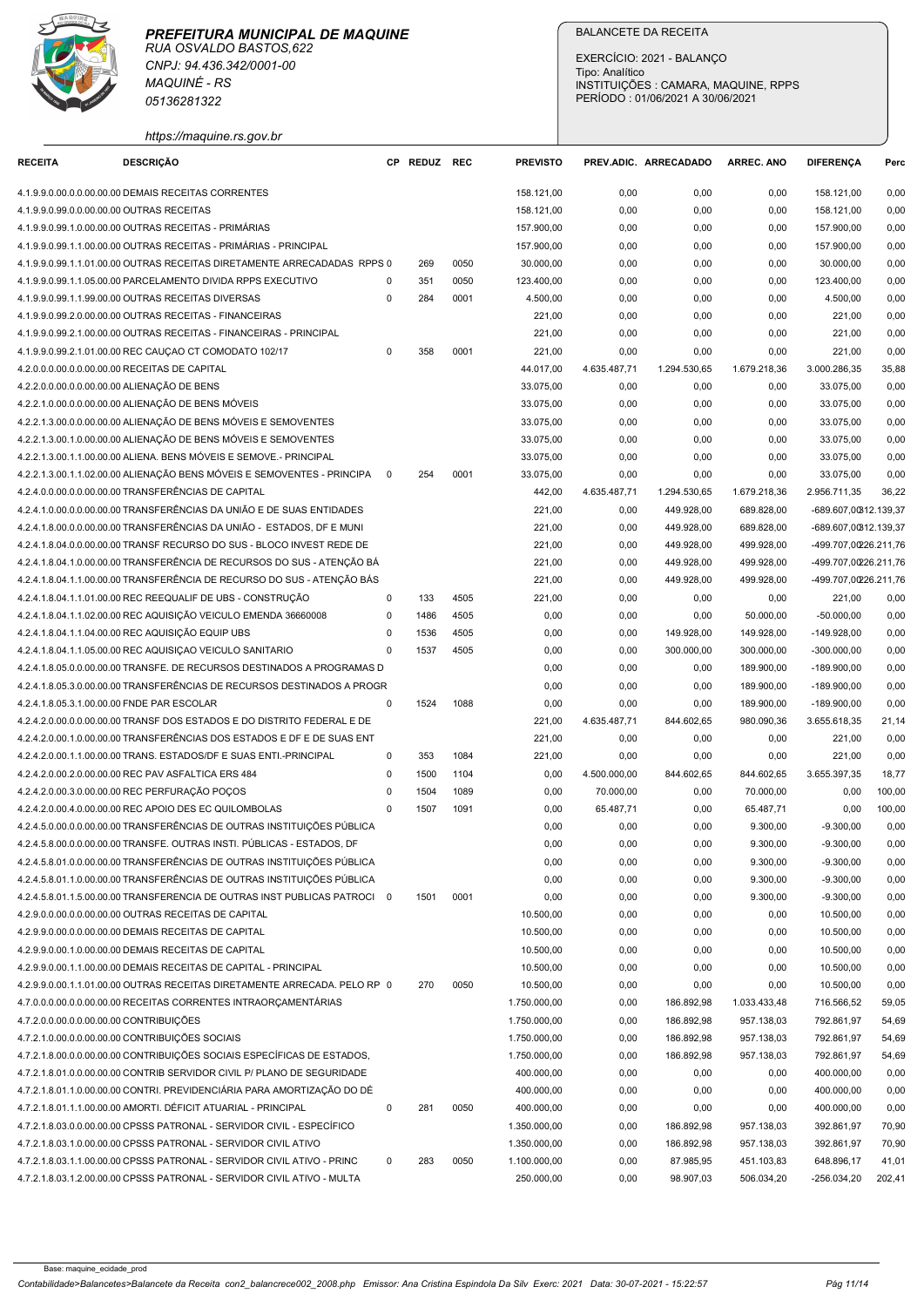| https://maquine.rs.gov.br |  |  |  |
|---------------------------|--|--|--|
|                           |  |  |  |

| https://maquine.rs.gov.br<br><b>RECEITA</b><br><b>DESCRIÇÃO</b><br>CP REDUZ REC<br><b>PREVISTO</b><br><b>DIFERENCA</b><br>PREV.ADIC. ARRECADADO<br><b>ARREC. ANO</b><br>Perc<br>4.7.2.1.8.03.1.2.01.00.00 RECEITA PATRONAL ALÍQUOTA P/ SUPLEM. DO DEFIC<br>0050<br>250.000,00<br>98.907,03<br>506.034,20<br>$-256.034,20$<br>202,41<br>409<br>0,00<br>$^{\circ}$<br>4.7.9.0.0.00.0.0.00.00.00 OUTRAS RECEITAS CORRENTES<br>0,00<br>0,00<br>76.295,45<br>$-76.295,45$<br>0,00<br>0,00<br>0,00<br>4.7.9.9.0.00.0.0.00.00.00 DEMAIS RECEITAS CORRENTES<br>0,00<br>0,00<br>0,00<br>76.295,45<br>-76.295,45<br>76.295,45<br>$-76.295,45$<br>0,00<br>4.7.9.9.0.99.0.0.00.00.00 OUTRAS RECEITAS<br>0,00<br>0,00<br>0,00<br>4.7.9.9.0.99.1.0.00.00.00 OUTRAS RECEITAS - PRIMÁRIAS<br>0,00<br>0,00<br>0,00<br>76.295,45<br>-76.295,45<br>0,00<br>4.7.9.9.0.99.1.1.00.00.00 OUTRAS RECEITAS - PRIMÁRIAS - PRINCIPAL<br>0,00<br>76.295,45<br>$-76.295,45$<br>0,00<br>0,00<br>0,00<br>4.7.9.9.0.99.1.1.05.00.00 PARCELAMENTO DIVIDA RPPS EXECUTIVO<br>0050<br>0,00<br>0,00<br>76.295,45<br>$-76.295,45$<br>0,00<br>$\Omega$<br>1480<br>0,00<br>9.0.0.0.0.00.0.0.00.00.00 DEDUÇOES DA RECEITA<br>$-3.367.754,00$<br>-293.398,50<br>$-1.994.125.64$<br>-1.373.628,36<br>59,21<br>0,00<br>9.1.0.0.0.00.0.00.00.00 (-) DEDUCAO DA RECEITA CORRENTE<br>-293.398,50<br>$-1.994.125,64$<br>$-1.373.628,36$<br>59,21<br>$-3.367.754,00$<br>0,00<br>9.1.1.0.0.00.0.0.00.00.00 (-) DEDUÇÃO DE IMPOSTOS, TAXAS E CONTRIBUI<br>$-16.477,98$<br>$-152.016,00$<br>0,00<br>$-2.455,52$<br>-135.538,02<br>89,16<br>9.1.1.1.0.00.0.0.00.00.00 (-) DEDUÇÃO DA RECEITA DE IMPOSTOS<br>$-80.683,00$<br>0,00<br>$-2.217,77$<br>$-81.594,67$<br>101,13<br>911,67<br>9.1.1.1.3.00.0.0.00.00.00 (-) DEDUCAO IMPOSTOS SOBRE A RENDA E PROVENTO<br>$-1.000,00$<br>0,00<br>0,00<br>0,00<br>$-1.000,00$<br>0,00<br>$-1.000,00$<br>0,00<br>9.1.1.1.3.03.0.0.00.00.00 (-) DED.IMPOSTO SOBRE A RENDA-RETIDO NA FON<br>$-1.000,00$<br>0,00<br>0,00<br>0,00<br>0,00<br>9.1.1.1.3.03.1.0.00.00.00 (-) DED.IMPOSTO SOBRE A RENDA-RET<br>$-1.000,00$<br>0,00<br>0,00<br>0,00<br>$-1.000,00$<br>9.1.1.1.3.03.1.1.00.00.00 (-) DED.IMPOSTO SOBRE A RENDA-RET<br>0,00<br>$-1.000,00$<br>0,00<br>$-1.000,00$<br>0,00<br>0,00<br>9.1.1.1.3.03.1.1.01.00.00 (-) DED.IRRF SOBRE REND.TRABA<br>$-1.000,00$<br>0,00<br>0,00<br>0,00<br>-1.000,00<br>0,00<br>0001<br>$-600,00$<br>9.1.1.1.3.03.1.1.01.01.00 (-) DEDUCAO - IRRF - PROPRIO<br>1351<br>0,00<br>0,00<br>0,00<br>$-600,00$<br>0,00<br>108<br>9.1.1.1.3.03.1.1.01.02.00 (-) DEDUCAO - IRRF - MDE<br>1005<br>0020<br>$-250,00$<br>0,00<br>0,00<br>0,00<br>$-250,00$<br>0,00<br>105<br>$-150,00$<br>9.1.1.1.3.03.1.1.01.03.00 (-) DEDUCAO - IRRF - ASPS<br>105<br>1006<br>0040<br>0,00<br>0,00<br>0,00<br>$-150,00$<br>0,00<br>9.1.1.1.8.00.0.0.00.00.00 (-) IMPOSTOS ESPECÍFICOS DE ESTADOS, DF E MUN<br>-79.683,00<br>0,00<br>$-2.217,77$<br>$-81.594,67$<br>102,40<br>1.911,67<br>9.1.1.1.8.01.0.0.00.00.00 (-) IMPOSTOS SOBRE O PATRIMÔNIO PARA ESTADOS,<br>$-77.811,00$<br>0,00<br>$-2.217,77$<br>$-81.594,67$<br>3.783,67<br>104,86<br>9.1.1.1.8.01.1.0.00.00.00 (-) IMPOSTO SOBRE A PROPRIEDADE PREDIAL E TER<br>$-2.217,77$<br>-77.686,00<br>0,00<br>$-81.594,67$<br>3.908,67<br>105,03<br>9.1.1.1.8.01.1.1.00.00.00 (-) MPOSTO SOBRE A PROPRI. PREDIAL E TERRITO.<br>$-72.900,00$<br>0,00<br>$-1.631,49$<br>$-81.008,39$<br>8.108,39<br>111,12<br>9.1.1.1.8.01.1.1.01.00.00 (-) DEDUCAO - IPTU - PRINCIPAL - PRÓPRIO<br>1001<br>0001<br>-43.740,00<br>103<br>0,00<br>$-1.631,49$<br>$-81.008,39$<br>37.268,39<br>185,20<br>1002<br>0020<br>$-18.225,00$<br>9.1.1.1.8.01.1.1.02.00.00 (-) DEDUCAO - IPTU - MDE<br>103<br>$-18.225,00$<br>0,00<br>0,00<br>0,00<br>0,00<br>9.1.1.1.8.01.1.1.03.00.00 (-) DEDUCAO - IPTU - ASPS<br>$-10.935,00$<br>103<br>1003<br>0040<br>0,00<br>0,00<br>0,00<br>$-10.935,00$<br>0,00<br>9.1.1.1.8.01.1.2.00.00.00 (-) DEDUCAO IMPOSTO PROPRI. PREDIAL E TERRITO<br>$-25,00$<br>0,00<br>0,00<br>0,00<br>$-25,00$<br>0,00<br>9.1.1.1.8.01.1.2.01.00.00 (-) DEDUCAO - IPTU - MULTAS E JUROS - PRÓPRIO<br>103<br>1182<br>0001<br>$-15,00$<br>0,00<br>0,00<br>0,00<br>$-15,00$<br>0,00<br>0020<br>0,00<br>0,00<br>9.1.1.1.8.01.1.2.02.00.00 (-) DEDUCAO - IPTU - MDE<br>103<br>1183<br>$-6,00$<br>0,00<br>$-6,00$<br>0,00<br>9.1.1.1.8.01.1.2.03.00.00 (-) DEDUCAO - IPTU - ASPS<br>0040<br>$-4,00$<br>0,00<br>0,00<br>103<br>1184<br>0,00<br>0,00<br>-4,00<br>9.1.1.1.8.01.1.3.00.00.00 (-) DEDUCAO IMPOSTO PROPRI. PREDIAL E TERRITO<br>$-75,00$<br>0,00<br>$-75,00$<br>0,00<br>0,00<br>0,00<br>9.1.1.1.8.01.1.3.01.00.00 (-) DEDUCAO - IPTU - DÍVIDA ATIVA - PRÓPRIO<br>1241<br>0001<br>$-45,00$<br>0,00<br>$-45,00$<br>0,00<br>103<br>0,00<br>0,00<br>9.1.1.1.8.01.1.3.02.00.00 (-) DEDUCAO - IPTU - DÍVIDA ATIVA - MDE<br>0020<br>0,00<br>0,00<br>103<br>1242<br>$-19,00$<br>0,00<br>0,00<br>$-19,00$<br>9.1.1.1.8.01.1.3.03.00.00 (-) DEDUCAO - IPTU - ASPS<br>1243<br>0040<br>$-11,00$<br>0,00<br>103<br>$-11,00$<br>0,00<br>0,00<br>0,00<br>9.1.1.1.8.01.1.4.00.00.00 (-) DEDUCAO IMPOS. PREDI. TERRI. URBA.- DÍVID<br>$-4.686,00$<br>0,00<br>$-586,28$<br>-586,28<br>-4.099,72<br>12,51<br>9.1.1.1.8.01.1.4.01.00.00 (-) DEDUCAO - IPTU - DÍVIDA ATIVA - MULTAS E<br>1207<br>0001<br>$-3.923,00$<br>0,00<br>$-586,28$<br>$-586,28$<br>$-3.336,72$<br>103<br>14,94<br>9.1.1.1.8.01.1.4.02.00.00 (-) DEDUCAO - IPTU - DÍVIDA ATIVA - MULTAS E<br>103<br>1208<br>0020<br>$-330,00$<br>0,00<br>0,00<br>0,00<br>$-330,00$<br>0,00<br>9.1.1.1.8.01.1.4.03.00.00 (-) DEDUCAO - IPTU - ASPS<br>1209<br>0040<br>0,00<br>$-433,00$<br>103<br>-433,00<br>0,00<br>0,00<br>0,00<br>9.1.1.1.8.01.4.0.00.00.00 (-) DEDUCAO - IMP S/ TRANSM "INTER VIVOS" BEN<br>$-125,00$<br>0,00<br>$-125,00$<br>0,00<br>0,00<br>0,00<br>9.1.1.1.8.01.4.1.00.00.00 (-) DEDUCAO - ITBI - DIREITOS REAIS SOBRE IMÓ<br>$-125,00$<br>0,00<br>$-125,00$<br>0,00<br>0,00<br>0,00<br>9.1.1.1.8.01.4.1.01.00.00 (-) DEDUCAO - ITBI - PRINCIPAL - PRÓPRIO<br>1367<br>0001<br>$-75,00$<br>0,00<br>0,00<br>102<br>0,00<br>0,00<br>$-75,00$<br>9.1.1.1.8.01.4.1.02.00.00 (-) DEDUCAO - ITBI - MDE<br>102<br>1368<br>0020<br>$-31,00$<br>0,00<br>0,00<br>0,00<br>-31,00<br>0,00<br>102 1369<br>0040<br>$-19,00$<br>0,00<br>$-19,00$<br>9.1.1.1.8.01.4.1.03.00.00 (-) DEDUCAO - ITBI - ASPS<br>0,00<br>0,00<br>0,00<br>$-1.872,00$<br>9.1.1.1.8.02.0.0.00.00.00 (-) DEDUCAO - IMPOSTOS PRODUÇÃO, CIRCULAÇÃO D<br>$-1.872,00$<br>0,00<br>0,00<br>0,00<br>0,00<br>9.1.1.1.8.02.3.0.00.00.00 (-) DEDUCAO - IMPOSTO SOBRE SERVIÇOS DE QUALQ<br>$-1.872,00$<br>0,00<br>0,00<br>$-1.872,00$<br>0,00<br>0,00<br>9.1.1.1.8.02.3.1.00.00.00 (-) DEDUCAO - IMPOSTO SOBRE SERVIÇOS DE QUALQ<br>$-972,00$<br>0,00<br>0,00<br>0,00<br>$-972,00$<br>0,00<br>9.1.1.1.8.02.3.1.01.00.00 (-) DEDUCAO - ISS - PRINCIPAL - PRÓPRIO<br>0001<br>103<br>1017<br>-583,00<br>0,00<br>0,00<br>0,00<br>$-583,00$<br>0,00<br>$-243,00$<br>0,00<br>9.1.1.1.8.02.3.1.02.00.00 (-) DEDUCAO - ISS - MDE<br>103<br>1018<br>0020<br>0,00<br>0,00<br>$-243,00$<br>0,00<br>0,00<br>9.1.1.1.8.02.3.1.03.00.00 (-) DEDUCAO - ISS - ASPS<br>103<br>0040<br>$-146,00$<br>0,00<br>0,00<br>0,00<br>$-146,00$<br>1019<br>9.1.1.1.8.02.3.2.00.00.00 (-) DEDUCAO - IMPOSTO SOBRE SERVIÇOS DE QUALQ<br>$-300,00$<br>0,00<br>0,00<br>$-300,00$<br>0,00<br>0,00<br>9.1.1.1.8.02.3.2.01.00.00 (-) DEDUCAO - ISS - MULTAS E JUROS - PRÓPRIO<br>0001<br>103<br>1188<br>$-180,00$<br>0,00<br>0,00<br>0,00<br>$-180,00$<br>0,00<br>9.1.1.1.8.02.3.2.02.00.00 (-) DEDUCAO - ISS - MDE<br>1189<br>0020<br>$-75,00$<br>0,00<br>0,00<br>103<br>0,00<br>0,00<br>$-75,00$<br>9.1.1.1.8.02.3.2.03.00.00 (-) DEDUCAO - ISS - ASPS<br>0040<br>103 1190<br>$-45,00$<br>0,00<br>0,00<br>0,00<br>$-45,00$<br>0,00<br>9.1.1.1.8.02.3.3.00.00.00 (-) DEDUCAO - IMPOSTO SOBRE SERVIÇOS DE QUALQ<br>$-300,00$<br>0,00<br>0,00<br>0,00<br>$-300,00$<br>0,00<br>9.1.1.1.8.02.3.3.01.00.00 (-) DEDUCAO - ISS - DÍVIDA ATIVA - PRÓPRIO<br>0001<br>$-180,00$<br>0,00<br>0,00<br>$-180,00$<br>0,00<br>103<br>1244<br>0,00<br>9.1.1.1.8.02.3.3.02.00.00 (-) DEDUCAO - ISS - DÍVIDA ATIVA - MDE<br>$-75,00$<br>0,00<br>0,00<br>$-75,00$<br>0,00<br>1245<br>0020<br>0,00<br>105<br>9.1.1.1.8.02.3.3.03.00.00 (-) DEDUCAO - ISS - ASPS<br>$-45,00$<br>0,00<br>0,00<br>0,00<br>$-45,00$<br>0,00<br>105<br>1246<br>0040 | PREFEITURA MUNICIPAL DE MAQUINE<br>RUA OSVALDO BASTOS, 622<br>CNPJ: 94.436.342/0001-00<br><b>MAQUINÉ - RS</b><br>05136281322 |  |  | <b>BALANCETE DA RECEITA</b><br>EXERCÍCIO: 2021 - BALANÇO<br>Tipo: Analítico<br>INSTITUIÇÕES : CAMARA, MAQUINE, RPPS<br>PERÍODO: 01/06/2021 A 30/06/2021 |  |  |  |  |  |
|--------------------------------------------------------------------------------------------------------------------------------------------------------------------------------------------------------------------------------------------------------------------------------------------------------------------------------------------------------------------------------------------------------------------------------------------------------------------------------------------------------------------------------------------------------------------------------------------------------------------------------------------------------------------------------------------------------------------------------------------------------------------------------------------------------------------------------------------------------------------------------------------------------------------------------------------------------------------------------------------------------------------------------------------------------------------------------------------------------------------------------------------------------------------------------------------------------------------------------------------------------------------------------------------------------------------------------------------------------------------------------------------------------------------------------------------------------------------------------------------------------------------------------------------------------------------------------------------------------------------------------------------------------------------------------------------------------------------------------------------------------------------------------------------------------------------------------------------------------------------------------------------------------------------------------------------------------------------------------------------------------------------------------------------------------------------------------------------------------------------------------------------------------------------------------------------------------------------------------------------------------------------------------------------------------------------------------------------------------------------------------------------------------------------------------------------------------------------------------------------------------------------------------------------------------------------------------------------------------------------------------------------------------------------------------------------------------------------------------------------------------------------------------------------------------------------------------------------------------------------------------------------------------------------------------------------------------------------------------------------------------------------------------------------------------------------------------------------------------------------------------------------------------------------------------------------------------------------------------------------------------------------------------------------------------------------------------------------------------------------------------------------------------------------------------------------------------------------------------------------------------------------------------------------------------------------------------------------------------------------------------------------------------------------------------------------------------------------------------------------------------------------------------------------------------------------------------------------------------------------------------------------------------------------------------------------------------------------------------------------------------------------------------------------------------------------------------------------------------------------------------------------------------------------------------------------------------------------------------------------------------------------------------------------------------------------------------------------------------------------------------------------------------------------------------------------------------------------------------------------------------------------------------------------------------------------------------------------------------------------------------------------------------------------------------------------------------------------------------------------------------------------------------------------------------------------------------------------------------------------------------------------------------------------------------------------------------------------------------------------------------------------------------------------------------------------------------------------------------------------------------------------------------------------------------------------------------------------------------------------------------------------------------------------------------------------------------------------------------------------------------------------------------------------------------------------------------------------------------------------------------------------------------------------------------------------------------------------------------------------------------------------------------------------------------------------------------------------------------------------------------------------------------------------------------------------------------------------------------------------------------------------------------------------------------------------------------------------------------------------------------------------------------------------------------------------------------------------------------------------------------------------------------------------------------------------------------------------------------------------------------------------------------------------------------------------------------------------------------------------------------------------------------------------------------------------------------------------------------------------------------------------------------------------------------------------------------------------------------------------------------------------------------------------------------------------------------------------------------------------------------------------------------------------------------------------------------------------------------------------------------------------------------------------------------------------------------------------------------------------------------------------------------------------------------------------------------------------------------------------------------------------------------------------------------------------------------------------------------------------------------------------------------------------------------------------------------------------------------------------------------------------------------------------------------------------------------------------------------------------------------------------------------------------------------------------------------------------------------------------------------------------------------------------------------------------------------------------------------------------------------------------------------------------------------------------------------------------------------------------------------------------------------------------------------------------------------------------------------------------------------------------------------------------------------------------------------------------------------------------------------------------------------------------------------------------------------------------------------------------------------------------------------------------------------------------------------------------------------------------------------------------------------------------------------------|------------------------------------------------------------------------------------------------------------------------------|--|--|---------------------------------------------------------------------------------------------------------------------------------------------------------|--|--|--|--|--|
|                                                                                                                                                                                                                                                                                                                                                                                                                                                                                                                                                                                                                                                                                                                                                                                                                                                                                                                                                                                                                                                                                                                                                                                                                                                                                                                                                                                                                                                                                                                                                                                                                                                                                                                                                                                                                                                                                                                                                                                                                                                                                                                                                                                                                                                                                                                                                                                                                                                                                                                                                                                                                                                                                                                                                                                                                                                                                                                                                                                                                                                                                                                                                                                                                                                                                                                                                                                                                                                                                                                                                                                                                                                                                                                                                                                                                                                                                                                                                                                                                                                                                                                                                                                                                                                                                                                                                                                                                                                                                                                                                                                                                                                                                                                                                                                                                                                                                                                                                                                                                                                                                                                                                                                                                                                                                                                                                                                                                                                                                                                                                                                                                                                                                                                                                                                                                                                                                                                                                                                                                                                                                                                                                                                                                                                                                                                                                                                                                                                                                                                                                                                                                                                                                                                                                                                                                                                                                                                                                                                                                                                                                                                                                                                                                                                                                                                                                                                                                                                                                                                                                                                                                                                                                                                                                                                                                                                                                                                                                                                                                                                                                                                                                                                                                                                                                                                                                                                                                                      |                                                                                                                              |  |  |                                                                                                                                                         |  |  |  |  |  |
|                                                                                                                                                                                                                                                                                                                                                                                                                                                                                                                                                                                                                                                                                                                                                                                                                                                                                                                                                                                                                                                                                                                                                                                                                                                                                                                                                                                                                                                                                                                                                                                                                                                                                                                                                                                                                                                                                                                                                                                                                                                                                                                                                                                                                                                                                                                                                                                                                                                                                                                                                                                                                                                                                                                                                                                                                                                                                                                                                                                                                                                                                                                                                                                                                                                                                                                                                                                                                                                                                                                                                                                                                                                                                                                                                                                                                                                                                                                                                                                                                                                                                                                                                                                                                                                                                                                                                                                                                                                                                                                                                                                                                                                                                                                                                                                                                                                                                                                                                                                                                                                                                                                                                                                                                                                                                                                                                                                                                                                                                                                                                                                                                                                                                                                                                                                                                                                                                                                                                                                                                                                                                                                                                                                                                                                                                                                                                                                                                                                                                                                                                                                                                                                                                                                                                                                                                                                                                                                                                                                                                                                                                                                                                                                                                                                                                                                                                                                                                                                                                                                                                                                                                                                                                                                                                                                                                                                                                                                                                                                                                                                                                                                                                                                                                                                                                                                                                                                                                                      |                                                                                                                              |  |  |                                                                                                                                                         |  |  |  |  |  |
|                                                                                                                                                                                                                                                                                                                                                                                                                                                                                                                                                                                                                                                                                                                                                                                                                                                                                                                                                                                                                                                                                                                                                                                                                                                                                                                                                                                                                                                                                                                                                                                                                                                                                                                                                                                                                                                                                                                                                                                                                                                                                                                                                                                                                                                                                                                                                                                                                                                                                                                                                                                                                                                                                                                                                                                                                                                                                                                                                                                                                                                                                                                                                                                                                                                                                                                                                                                                                                                                                                                                                                                                                                                                                                                                                                                                                                                                                                                                                                                                                                                                                                                                                                                                                                                                                                                                                                                                                                                                                                                                                                                                                                                                                                                                                                                                                                                                                                                                                                                                                                                                                                                                                                                                                                                                                                                                                                                                                                                                                                                                                                                                                                                                                                                                                                                                                                                                                                                                                                                                                                                                                                                                                                                                                                                                                                                                                                                                                                                                                                                                                                                                                                                                                                                                                                                                                                                                                                                                                                                                                                                                                                                                                                                                                                                                                                                                                                                                                                                                                                                                                                                                                                                                                                                                                                                                                                                                                                                                                                                                                                                                                                                                                                                                                                                                                                                                                                                                                                      |                                                                                                                              |  |  |                                                                                                                                                         |  |  |  |  |  |
|                                                                                                                                                                                                                                                                                                                                                                                                                                                                                                                                                                                                                                                                                                                                                                                                                                                                                                                                                                                                                                                                                                                                                                                                                                                                                                                                                                                                                                                                                                                                                                                                                                                                                                                                                                                                                                                                                                                                                                                                                                                                                                                                                                                                                                                                                                                                                                                                                                                                                                                                                                                                                                                                                                                                                                                                                                                                                                                                                                                                                                                                                                                                                                                                                                                                                                                                                                                                                                                                                                                                                                                                                                                                                                                                                                                                                                                                                                                                                                                                                                                                                                                                                                                                                                                                                                                                                                                                                                                                                                                                                                                                                                                                                                                                                                                                                                                                                                                                                                                                                                                                                                                                                                                                                                                                                                                                                                                                                                                                                                                                                                                                                                                                                                                                                                                                                                                                                                                                                                                                                                                                                                                                                                                                                                                                                                                                                                                                                                                                                                                                                                                                                                                                                                                                                                                                                                                                                                                                                                                                                                                                                                                                                                                                                                                                                                                                                                                                                                                                                                                                                                                                                                                                                                                                                                                                                                                                                                                                                                                                                                                                                                                                                                                                                                                                                                                                                                                                                                      |                                                                                                                              |  |  |                                                                                                                                                         |  |  |  |  |  |
|                                                                                                                                                                                                                                                                                                                                                                                                                                                                                                                                                                                                                                                                                                                                                                                                                                                                                                                                                                                                                                                                                                                                                                                                                                                                                                                                                                                                                                                                                                                                                                                                                                                                                                                                                                                                                                                                                                                                                                                                                                                                                                                                                                                                                                                                                                                                                                                                                                                                                                                                                                                                                                                                                                                                                                                                                                                                                                                                                                                                                                                                                                                                                                                                                                                                                                                                                                                                                                                                                                                                                                                                                                                                                                                                                                                                                                                                                                                                                                                                                                                                                                                                                                                                                                                                                                                                                                                                                                                                                                                                                                                                                                                                                                                                                                                                                                                                                                                                                                                                                                                                                                                                                                                                                                                                                                                                                                                                                                                                                                                                                                                                                                                                                                                                                                                                                                                                                                                                                                                                                                                                                                                                                                                                                                                                                                                                                                                                                                                                                                                                                                                                                                                                                                                                                                                                                                                                                                                                                                                                                                                                                                                                                                                                                                                                                                                                                                                                                                                                                                                                                                                                                                                                                                                                                                                                                                                                                                                                                                                                                                                                                                                                                                                                                                                                                                                                                                                                                                      |                                                                                                                              |  |  |                                                                                                                                                         |  |  |  |  |  |
|                                                                                                                                                                                                                                                                                                                                                                                                                                                                                                                                                                                                                                                                                                                                                                                                                                                                                                                                                                                                                                                                                                                                                                                                                                                                                                                                                                                                                                                                                                                                                                                                                                                                                                                                                                                                                                                                                                                                                                                                                                                                                                                                                                                                                                                                                                                                                                                                                                                                                                                                                                                                                                                                                                                                                                                                                                                                                                                                                                                                                                                                                                                                                                                                                                                                                                                                                                                                                                                                                                                                                                                                                                                                                                                                                                                                                                                                                                                                                                                                                                                                                                                                                                                                                                                                                                                                                                                                                                                                                                                                                                                                                                                                                                                                                                                                                                                                                                                                                                                                                                                                                                                                                                                                                                                                                                                                                                                                                                                                                                                                                                                                                                                                                                                                                                                                                                                                                                                                                                                                                                                                                                                                                                                                                                                                                                                                                                                                                                                                                                                                                                                                                                                                                                                                                                                                                                                                                                                                                                                                                                                                                                                                                                                                                                                                                                                                                                                                                                                                                                                                                                                                                                                                                                                                                                                                                                                                                                                                                                                                                                                                                                                                                                                                                                                                                                                                                                                                                                      |                                                                                                                              |  |  |                                                                                                                                                         |  |  |  |  |  |
|                                                                                                                                                                                                                                                                                                                                                                                                                                                                                                                                                                                                                                                                                                                                                                                                                                                                                                                                                                                                                                                                                                                                                                                                                                                                                                                                                                                                                                                                                                                                                                                                                                                                                                                                                                                                                                                                                                                                                                                                                                                                                                                                                                                                                                                                                                                                                                                                                                                                                                                                                                                                                                                                                                                                                                                                                                                                                                                                                                                                                                                                                                                                                                                                                                                                                                                                                                                                                                                                                                                                                                                                                                                                                                                                                                                                                                                                                                                                                                                                                                                                                                                                                                                                                                                                                                                                                                                                                                                                                                                                                                                                                                                                                                                                                                                                                                                                                                                                                                                                                                                                                                                                                                                                                                                                                                                                                                                                                                                                                                                                                                                                                                                                                                                                                                                                                                                                                                                                                                                                                                                                                                                                                                                                                                                                                                                                                                                                                                                                                                                                                                                                                                                                                                                                                                                                                                                                                                                                                                                                                                                                                                                                                                                                                                                                                                                                                                                                                                                                                                                                                                                                                                                                                                                                                                                                                                                                                                                                                                                                                                                                                                                                                                                                                                                                                                                                                                                                                                      |                                                                                                                              |  |  |                                                                                                                                                         |  |  |  |  |  |
|                                                                                                                                                                                                                                                                                                                                                                                                                                                                                                                                                                                                                                                                                                                                                                                                                                                                                                                                                                                                                                                                                                                                                                                                                                                                                                                                                                                                                                                                                                                                                                                                                                                                                                                                                                                                                                                                                                                                                                                                                                                                                                                                                                                                                                                                                                                                                                                                                                                                                                                                                                                                                                                                                                                                                                                                                                                                                                                                                                                                                                                                                                                                                                                                                                                                                                                                                                                                                                                                                                                                                                                                                                                                                                                                                                                                                                                                                                                                                                                                                                                                                                                                                                                                                                                                                                                                                                                                                                                                                                                                                                                                                                                                                                                                                                                                                                                                                                                                                                                                                                                                                                                                                                                                                                                                                                                                                                                                                                                                                                                                                                                                                                                                                                                                                                                                                                                                                                                                                                                                                                                                                                                                                                                                                                                                                                                                                                                                                                                                                                                                                                                                                                                                                                                                                                                                                                                                                                                                                                                                                                                                                                                                                                                                                                                                                                                                                                                                                                                                                                                                                                                                                                                                                                                                                                                                                                                                                                                                                                                                                                                                                                                                                                                                                                                                                                                                                                                                                                      |                                                                                                                              |  |  |                                                                                                                                                         |  |  |  |  |  |
|                                                                                                                                                                                                                                                                                                                                                                                                                                                                                                                                                                                                                                                                                                                                                                                                                                                                                                                                                                                                                                                                                                                                                                                                                                                                                                                                                                                                                                                                                                                                                                                                                                                                                                                                                                                                                                                                                                                                                                                                                                                                                                                                                                                                                                                                                                                                                                                                                                                                                                                                                                                                                                                                                                                                                                                                                                                                                                                                                                                                                                                                                                                                                                                                                                                                                                                                                                                                                                                                                                                                                                                                                                                                                                                                                                                                                                                                                                                                                                                                                                                                                                                                                                                                                                                                                                                                                                                                                                                                                                                                                                                                                                                                                                                                                                                                                                                                                                                                                                                                                                                                                                                                                                                                                                                                                                                                                                                                                                                                                                                                                                                                                                                                                                                                                                                                                                                                                                                                                                                                                                                                                                                                                                                                                                                                                                                                                                                                                                                                                                                                                                                                                                                                                                                                                                                                                                                                                                                                                                                                                                                                                                                                                                                                                                                                                                                                                                                                                                                                                                                                                                                                                                                                                                                                                                                                                                                                                                                                                                                                                                                                                                                                                                                                                                                                                                                                                                                                                                      |                                                                                                                              |  |  |                                                                                                                                                         |  |  |  |  |  |
|                                                                                                                                                                                                                                                                                                                                                                                                                                                                                                                                                                                                                                                                                                                                                                                                                                                                                                                                                                                                                                                                                                                                                                                                                                                                                                                                                                                                                                                                                                                                                                                                                                                                                                                                                                                                                                                                                                                                                                                                                                                                                                                                                                                                                                                                                                                                                                                                                                                                                                                                                                                                                                                                                                                                                                                                                                                                                                                                                                                                                                                                                                                                                                                                                                                                                                                                                                                                                                                                                                                                                                                                                                                                                                                                                                                                                                                                                                                                                                                                                                                                                                                                                                                                                                                                                                                                                                                                                                                                                                                                                                                                                                                                                                                                                                                                                                                                                                                                                                                                                                                                                                                                                                                                                                                                                                                                                                                                                                                                                                                                                                                                                                                                                                                                                                                                                                                                                                                                                                                                                                                                                                                                                                                                                                                                                                                                                                                                                                                                                                                                                                                                                                                                                                                                                                                                                                                                                                                                                                                                                                                                                                                                                                                                                                                                                                                                                                                                                                                                                                                                                                                                                                                                                                                                                                                                                                                                                                                                                                                                                                                                                                                                                                                                                                                                                                                                                                                                                                      |                                                                                                                              |  |  |                                                                                                                                                         |  |  |  |  |  |
|                                                                                                                                                                                                                                                                                                                                                                                                                                                                                                                                                                                                                                                                                                                                                                                                                                                                                                                                                                                                                                                                                                                                                                                                                                                                                                                                                                                                                                                                                                                                                                                                                                                                                                                                                                                                                                                                                                                                                                                                                                                                                                                                                                                                                                                                                                                                                                                                                                                                                                                                                                                                                                                                                                                                                                                                                                                                                                                                                                                                                                                                                                                                                                                                                                                                                                                                                                                                                                                                                                                                                                                                                                                                                                                                                                                                                                                                                                                                                                                                                                                                                                                                                                                                                                                                                                                                                                                                                                                                                                                                                                                                                                                                                                                                                                                                                                                                                                                                                                                                                                                                                                                                                                                                                                                                                                                                                                                                                                                                                                                                                                                                                                                                                                                                                                                                                                                                                                                                                                                                                                                                                                                                                                                                                                                                                                                                                                                                                                                                                                                                                                                                                                                                                                                                                                                                                                                                                                                                                                                                                                                                                                                                                                                                                                                                                                                                                                                                                                                                                                                                                                                                                                                                                                                                                                                                                                                                                                                                                                                                                                                                                                                                                                                                                                                                                                                                                                                                                                      |                                                                                                                              |  |  |                                                                                                                                                         |  |  |  |  |  |
|                                                                                                                                                                                                                                                                                                                                                                                                                                                                                                                                                                                                                                                                                                                                                                                                                                                                                                                                                                                                                                                                                                                                                                                                                                                                                                                                                                                                                                                                                                                                                                                                                                                                                                                                                                                                                                                                                                                                                                                                                                                                                                                                                                                                                                                                                                                                                                                                                                                                                                                                                                                                                                                                                                                                                                                                                                                                                                                                                                                                                                                                                                                                                                                                                                                                                                                                                                                                                                                                                                                                                                                                                                                                                                                                                                                                                                                                                                                                                                                                                                                                                                                                                                                                                                                                                                                                                                                                                                                                                                                                                                                                                                                                                                                                                                                                                                                                                                                                                                                                                                                                                                                                                                                                                                                                                                                                                                                                                                                                                                                                                                                                                                                                                                                                                                                                                                                                                                                                                                                                                                                                                                                                                                                                                                                                                                                                                                                                                                                                                                                                                                                                                                                                                                                                                                                                                                                                                                                                                                                                                                                                                                                                                                                                                                                                                                                                                                                                                                                                                                                                                                                                                                                                                                                                                                                                                                                                                                                                                                                                                                                                                                                                                                                                                                                                                                                                                                                                                                      |                                                                                                                              |  |  |                                                                                                                                                         |  |  |  |  |  |
|                                                                                                                                                                                                                                                                                                                                                                                                                                                                                                                                                                                                                                                                                                                                                                                                                                                                                                                                                                                                                                                                                                                                                                                                                                                                                                                                                                                                                                                                                                                                                                                                                                                                                                                                                                                                                                                                                                                                                                                                                                                                                                                                                                                                                                                                                                                                                                                                                                                                                                                                                                                                                                                                                                                                                                                                                                                                                                                                                                                                                                                                                                                                                                                                                                                                                                                                                                                                                                                                                                                                                                                                                                                                                                                                                                                                                                                                                                                                                                                                                                                                                                                                                                                                                                                                                                                                                                                                                                                                                                                                                                                                                                                                                                                                                                                                                                                                                                                                                                                                                                                                                                                                                                                                                                                                                                                                                                                                                                                                                                                                                                                                                                                                                                                                                                                                                                                                                                                                                                                                                                                                                                                                                                                                                                                                                                                                                                                                                                                                                                                                                                                                                                                                                                                                                                                                                                                                                                                                                                                                                                                                                                                                                                                                                                                                                                                                                                                                                                                                                                                                                                                                                                                                                                                                                                                                                                                                                                                                                                                                                                                                                                                                                                                                                                                                                                                                                                                                                                      |                                                                                                                              |  |  |                                                                                                                                                         |  |  |  |  |  |
|                                                                                                                                                                                                                                                                                                                                                                                                                                                                                                                                                                                                                                                                                                                                                                                                                                                                                                                                                                                                                                                                                                                                                                                                                                                                                                                                                                                                                                                                                                                                                                                                                                                                                                                                                                                                                                                                                                                                                                                                                                                                                                                                                                                                                                                                                                                                                                                                                                                                                                                                                                                                                                                                                                                                                                                                                                                                                                                                                                                                                                                                                                                                                                                                                                                                                                                                                                                                                                                                                                                                                                                                                                                                                                                                                                                                                                                                                                                                                                                                                                                                                                                                                                                                                                                                                                                                                                                                                                                                                                                                                                                                                                                                                                                                                                                                                                                                                                                                                                                                                                                                                                                                                                                                                                                                                                                                                                                                                                                                                                                                                                                                                                                                                                                                                                                                                                                                                                                                                                                                                                                                                                                                                                                                                                                                                                                                                                                                                                                                                                                                                                                                                                                                                                                                                                                                                                                                                                                                                                                                                                                                                                                                                                                                                                                                                                                                                                                                                                                                                                                                                                                                                                                                                                                                                                                                                                                                                                                                                                                                                                                                                                                                                                                                                                                                                                                                                                                                                                      |                                                                                                                              |  |  |                                                                                                                                                         |  |  |  |  |  |
|                                                                                                                                                                                                                                                                                                                                                                                                                                                                                                                                                                                                                                                                                                                                                                                                                                                                                                                                                                                                                                                                                                                                                                                                                                                                                                                                                                                                                                                                                                                                                                                                                                                                                                                                                                                                                                                                                                                                                                                                                                                                                                                                                                                                                                                                                                                                                                                                                                                                                                                                                                                                                                                                                                                                                                                                                                                                                                                                                                                                                                                                                                                                                                                                                                                                                                                                                                                                                                                                                                                                                                                                                                                                                                                                                                                                                                                                                                                                                                                                                                                                                                                                                                                                                                                                                                                                                                                                                                                                                                                                                                                                                                                                                                                                                                                                                                                                                                                                                                                                                                                                                                                                                                                                                                                                                                                                                                                                                                                                                                                                                                                                                                                                                                                                                                                                                                                                                                                                                                                                                                                                                                                                                                                                                                                                                                                                                                                                                                                                                                                                                                                                                                                                                                                                                                                                                                                                                                                                                                                                                                                                                                                                                                                                                                                                                                                                                                                                                                                                                                                                                                                                                                                                                                                                                                                                                                                                                                                                                                                                                                                                                                                                                                                                                                                                                                                                                                                                                                      |                                                                                                                              |  |  |                                                                                                                                                         |  |  |  |  |  |
|                                                                                                                                                                                                                                                                                                                                                                                                                                                                                                                                                                                                                                                                                                                                                                                                                                                                                                                                                                                                                                                                                                                                                                                                                                                                                                                                                                                                                                                                                                                                                                                                                                                                                                                                                                                                                                                                                                                                                                                                                                                                                                                                                                                                                                                                                                                                                                                                                                                                                                                                                                                                                                                                                                                                                                                                                                                                                                                                                                                                                                                                                                                                                                                                                                                                                                                                                                                                                                                                                                                                                                                                                                                                                                                                                                                                                                                                                                                                                                                                                                                                                                                                                                                                                                                                                                                                                                                                                                                                                                                                                                                                                                                                                                                                                                                                                                                                                                                                                                                                                                                                                                                                                                                                                                                                                                                                                                                                                                                                                                                                                                                                                                                                                                                                                                                                                                                                                                                                                                                                                                                                                                                                                                                                                                                                                                                                                                                                                                                                                                                                                                                                                                                                                                                                                                                                                                                                                                                                                                                                                                                                                                                                                                                                                                                                                                                                                                                                                                                                                                                                                                                                                                                                                                                                                                                                                                                                                                                                                                                                                                                                                                                                                                                                                                                                                                                                                                                                                                      |                                                                                                                              |  |  |                                                                                                                                                         |  |  |  |  |  |
|                                                                                                                                                                                                                                                                                                                                                                                                                                                                                                                                                                                                                                                                                                                                                                                                                                                                                                                                                                                                                                                                                                                                                                                                                                                                                                                                                                                                                                                                                                                                                                                                                                                                                                                                                                                                                                                                                                                                                                                                                                                                                                                                                                                                                                                                                                                                                                                                                                                                                                                                                                                                                                                                                                                                                                                                                                                                                                                                                                                                                                                                                                                                                                                                                                                                                                                                                                                                                                                                                                                                                                                                                                                                                                                                                                                                                                                                                                                                                                                                                                                                                                                                                                                                                                                                                                                                                                                                                                                                                                                                                                                                                                                                                                                                                                                                                                                                                                                                                                                                                                                                                                                                                                                                                                                                                                                                                                                                                                                                                                                                                                                                                                                                                                                                                                                                                                                                                                                                                                                                                                                                                                                                                                                                                                                                                                                                                                                                                                                                                                                                                                                                                                                                                                                                                                                                                                                                                                                                                                                                                                                                                                                                                                                                                                                                                                                                                                                                                                                                                                                                                                                                                                                                                                                                                                                                                                                                                                                                                                                                                                                                                                                                                                                                                                                                                                                                                                                                                                      |                                                                                                                              |  |  |                                                                                                                                                         |  |  |  |  |  |
|                                                                                                                                                                                                                                                                                                                                                                                                                                                                                                                                                                                                                                                                                                                                                                                                                                                                                                                                                                                                                                                                                                                                                                                                                                                                                                                                                                                                                                                                                                                                                                                                                                                                                                                                                                                                                                                                                                                                                                                                                                                                                                                                                                                                                                                                                                                                                                                                                                                                                                                                                                                                                                                                                                                                                                                                                                                                                                                                                                                                                                                                                                                                                                                                                                                                                                                                                                                                                                                                                                                                                                                                                                                                                                                                                                                                                                                                                                                                                                                                                                                                                                                                                                                                                                                                                                                                                                                                                                                                                                                                                                                                                                                                                                                                                                                                                                                                                                                                                                                                                                                                                                                                                                                                                                                                                                                                                                                                                                                                                                                                                                                                                                                                                                                                                                                                                                                                                                                                                                                                                                                                                                                                                                                                                                                                                                                                                                                                                                                                                                                                                                                                                                                                                                                                                                                                                                                                                                                                                                                                                                                                                                                                                                                                                                                                                                                                                                                                                                                                                                                                                                                                                                                                                                                                                                                                                                                                                                                                                                                                                                                                                                                                                                                                                                                                                                                                                                                                                                      |                                                                                                                              |  |  |                                                                                                                                                         |  |  |  |  |  |
|                                                                                                                                                                                                                                                                                                                                                                                                                                                                                                                                                                                                                                                                                                                                                                                                                                                                                                                                                                                                                                                                                                                                                                                                                                                                                                                                                                                                                                                                                                                                                                                                                                                                                                                                                                                                                                                                                                                                                                                                                                                                                                                                                                                                                                                                                                                                                                                                                                                                                                                                                                                                                                                                                                                                                                                                                                                                                                                                                                                                                                                                                                                                                                                                                                                                                                                                                                                                                                                                                                                                                                                                                                                                                                                                                                                                                                                                                                                                                                                                                                                                                                                                                                                                                                                                                                                                                                                                                                                                                                                                                                                                                                                                                                                                                                                                                                                                                                                                                                                                                                                                                                                                                                                                                                                                                                                                                                                                                                                                                                                                                                                                                                                                                                                                                                                                                                                                                                                                                                                                                                                                                                                                                                                                                                                                                                                                                                                                                                                                                                                                                                                                                                                                                                                                                                                                                                                                                                                                                                                                                                                                                                                                                                                                                                                                                                                                                                                                                                                                                                                                                                                                                                                                                                                                                                                                                                                                                                                                                                                                                                                                                                                                                                                                                                                                                                                                                                                                                                      |                                                                                                                              |  |  |                                                                                                                                                         |  |  |  |  |  |
|                                                                                                                                                                                                                                                                                                                                                                                                                                                                                                                                                                                                                                                                                                                                                                                                                                                                                                                                                                                                                                                                                                                                                                                                                                                                                                                                                                                                                                                                                                                                                                                                                                                                                                                                                                                                                                                                                                                                                                                                                                                                                                                                                                                                                                                                                                                                                                                                                                                                                                                                                                                                                                                                                                                                                                                                                                                                                                                                                                                                                                                                                                                                                                                                                                                                                                                                                                                                                                                                                                                                                                                                                                                                                                                                                                                                                                                                                                                                                                                                                                                                                                                                                                                                                                                                                                                                                                                                                                                                                                                                                                                                                                                                                                                                                                                                                                                                                                                                                                                                                                                                                                                                                                                                                                                                                                                                                                                                                                                                                                                                                                                                                                                                                                                                                                                                                                                                                                                                                                                                                                                                                                                                                                                                                                                                                                                                                                                                                                                                                                                                                                                                                                                                                                                                                                                                                                                                                                                                                                                                                                                                                                                                                                                                                                                                                                                                                                                                                                                                                                                                                                                                                                                                                                                                                                                                                                                                                                                                                                                                                                                                                                                                                                                                                                                                                                                                                                                                                                      |                                                                                                                              |  |  |                                                                                                                                                         |  |  |  |  |  |
|                                                                                                                                                                                                                                                                                                                                                                                                                                                                                                                                                                                                                                                                                                                                                                                                                                                                                                                                                                                                                                                                                                                                                                                                                                                                                                                                                                                                                                                                                                                                                                                                                                                                                                                                                                                                                                                                                                                                                                                                                                                                                                                                                                                                                                                                                                                                                                                                                                                                                                                                                                                                                                                                                                                                                                                                                                                                                                                                                                                                                                                                                                                                                                                                                                                                                                                                                                                                                                                                                                                                                                                                                                                                                                                                                                                                                                                                                                                                                                                                                                                                                                                                                                                                                                                                                                                                                                                                                                                                                                                                                                                                                                                                                                                                                                                                                                                                                                                                                                                                                                                                                                                                                                                                                                                                                                                                                                                                                                                                                                                                                                                                                                                                                                                                                                                                                                                                                                                                                                                                                                                                                                                                                                                                                                                                                                                                                                                                                                                                                                                                                                                                                                                                                                                                                                                                                                                                                                                                                                                                                                                                                                                                                                                                                                                                                                                                                                                                                                                                                                                                                                                                                                                                                                                                                                                                                                                                                                                                                                                                                                                                                                                                                                                                                                                                                                                                                                                                                                      |                                                                                                                              |  |  |                                                                                                                                                         |  |  |  |  |  |
|                                                                                                                                                                                                                                                                                                                                                                                                                                                                                                                                                                                                                                                                                                                                                                                                                                                                                                                                                                                                                                                                                                                                                                                                                                                                                                                                                                                                                                                                                                                                                                                                                                                                                                                                                                                                                                                                                                                                                                                                                                                                                                                                                                                                                                                                                                                                                                                                                                                                                                                                                                                                                                                                                                                                                                                                                                                                                                                                                                                                                                                                                                                                                                                                                                                                                                                                                                                                                                                                                                                                                                                                                                                                                                                                                                                                                                                                                                                                                                                                                                                                                                                                                                                                                                                                                                                                                                                                                                                                                                                                                                                                                                                                                                                                                                                                                                                                                                                                                                                                                                                                                                                                                                                                                                                                                                                                                                                                                                                                                                                                                                                                                                                                                                                                                                                                                                                                                                                                                                                                                                                                                                                                                                                                                                                                                                                                                                                                                                                                                                                                                                                                                                                                                                                                                                                                                                                                                                                                                                                                                                                                                                                                                                                                                                                                                                                                                                                                                                                                                                                                                                                                                                                                                                                                                                                                                                                                                                                                                                                                                                                                                                                                                                                                                                                                                                                                                                                                                                      |                                                                                                                              |  |  |                                                                                                                                                         |  |  |  |  |  |
|                                                                                                                                                                                                                                                                                                                                                                                                                                                                                                                                                                                                                                                                                                                                                                                                                                                                                                                                                                                                                                                                                                                                                                                                                                                                                                                                                                                                                                                                                                                                                                                                                                                                                                                                                                                                                                                                                                                                                                                                                                                                                                                                                                                                                                                                                                                                                                                                                                                                                                                                                                                                                                                                                                                                                                                                                                                                                                                                                                                                                                                                                                                                                                                                                                                                                                                                                                                                                                                                                                                                                                                                                                                                                                                                                                                                                                                                                                                                                                                                                                                                                                                                                                                                                                                                                                                                                                                                                                                                                                                                                                                                                                                                                                                                                                                                                                                                                                                                                                                                                                                                                                                                                                                                                                                                                                                                                                                                                                                                                                                                                                                                                                                                                                                                                                                                                                                                                                                                                                                                                                                                                                                                                                                                                                                                                                                                                                                                                                                                                                                                                                                                                                                                                                                                                                                                                                                                                                                                                                                                                                                                                                                                                                                                                                                                                                                                                                                                                                                                                                                                                                                                                                                                                                                                                                                                                                                                                                                                                                                                                                                                                                                                                                                                                                                                                                                                                                                                                                      |                                                                                                                              |  |  |                                                                                                                                                         |  |  |  |  |  |
|                                                                                                                                                                                                                                                                                                                                                                                                                                                                                                                                                                                                                                                                                                                                                                                                                                                                                                                                                                                                                                                                                                                                                                                                                                                                                                                                                                                                                                                                                                                                                                                                                                                                                                                                                                                                                                                                                                                                                                                                                                                                                                                                                                                                                                                                                                                                                                                                                                                                                                                                                                                                                                                                                                                                                                                                                                                                                                                                                                                                                                                                                                                                                                                                                                                                                                                                                                                                                                                                                                                                                                                                                                                                                                                                                                                                                                                                                                                                                                                                                                                                                                                                                                                                                                                                                                                                                                                                                                                                                                                                                                                                                                                                                                                                                                                                                                                                                                                                                                                                                                                                                                                                                                                                                                                                                                                                                                                                                                                                                                                                                                                                                                                                                                                                                                                                                                                                                                                                                                                                                                                                                                                                                                                                                                                                                                                                                                                                                                                                                                                                                                                                                                                                                                                                                                                                                                                                                                                                                                                                                                                                                                                                                                                                                                                                                                                                                                                                                                                                                                                                                                                                                                                                                                                                                                                                                                                                                                                                                                                                                                                                                                                                                                                                                                                                                                                                                                                                                                      |                                                                                                                              |  |  |                                                                                                                                                         |  |  |  |  |  |
|                                                                                                                                                                                                                                                                                                                                                                                                                                                                                                                                                                                                                                                                                                                                                                                                                                                                                                                                                                                                                                                                                                                                                                                                                                                                                                                                                                                                                                                                                                                                                                                                                                                                                                                                                                                                                                                                                                                                                                                                                                                                                                                                                                                                                                                                                                                                                                                                                                                                                                                                                                                                                                                                                                                                                                                                                                                                                                                                                                                                                                                                                                                                                                                                                                                                                                                                                                                                                                                                                                                                                                                                                                                                                                                                                                                                                                                                                                                                                                                                                                                                                                                                                                                                                                                                                                                                                                                                                                                                                                                                                                                                                                                                                                                                                                                                                                                                                                                                                                                                                                                                                                                                                                                                                                                                                                                                                                                                                                                                                                                                                                                                                                                                                                                                                                                                                                                                                                                                                                                                                                                                                                                                                                                                                                                                                                                                                                                                                                                                                                                                                                                                                                                                                                                                                                                                                                                                                                                                                                                                                                                                                                                                                                                                                                                                                                                                                                                                                                                                                                                                                                                                                                                                                                                                                                                                                                                                                                                                                                                                                                                                                                                                                                                                                                                                                                                                                                                                                                      |                                                                                                                              |  |  |                                                                                                                                                         |  |  |  |  |  |
|                                                                                                                                                                                                                                                                                                                                                                                                                                                                                                                                                                                                                                                                                                                                                                                                                                                                                                                                                                                                                                                                                                                                                                                                                                                                                                                                                                                                                                                                                                                                                                                                                                                                                                                                                                                                                                                                                                                                                                                                                                                                                                                                                                                                                                                                                                                                                                                                                                                                                                                                                                                                                                                                                                                                                                                                                                                                                                                                                                                                                                                                                                                                                                                                                                                                                                                                                                                                                                                                                                                                                                                                                                                                                                                                                                                                                                                                                                                                                                                                                                                                                                                                                                                                                                                                                                                                                                                                                                                                                                                                                                                                                                                                                                                                                                                                                                                                                                                                                                                                                                                                                                                                                                                                                                                                                                                                                                                                                                                                                                                                                                                                                                                                                                                                                                                                                                                                                                                                                                                                                                                                                                                                                                                                                                                                                                                                                                                                                                                                                                                                                                                                                                                                                                                                                                                                                                                                                                                                                                                                                                                                                                                                                                                                                                                                                                                                                                                                                                                                                                                                                                                                                                                                                                                                                                                                                                                                                                                                                                                                                                                                                                                                                                                                                                                                                                                                                                                                                                      |                                                                                                                              |  |  |                                                                                                                                                         |  |  |  |  |  |
|                                                                                                                                                                                                                                                                                                                                                                                                                                                                                                                                                                                                                                                                                                                                                                                                                                                                                                                                                                                                                                                                                                                                                                                                                                                                                                                                                                                                                                                                                                                                                                                                                                                                                                                                                                                                                                                                                                                                                                                                                                                                                                                                                                                                                                                                                                                                                                                                                                                                                                                                                                                                                                                                                                                                                                                                                                                                                                                                                                                                                                                                                                                                                                                                                                                                                                                                                                                                                                                                                                                                                                                                                                                                                                                                                                                                                                                                                                                                                                                                                                                                                                                                                                                                                                                                                                                                                                                                                                                                                                                                                                                                                                                                                                                                                                                                                                                                                                                                                                                                                                                                                                                                                                                                                                                                                                                                                                                                                                                                                                                                                                                                                                                                                                                                                                                                                                                                                                                                                                                                                                                                                                                                                                                                                                                                                                                                                                                                                                                                                                                                                                                                                                                                                                                                                                                                                                                                                                                                                                                                                                                                                                                                                                                                                                                                                                                                                                                                                                                                                                                                                                                                                                                                                                                                                                                                                                                                                                                                                                                                                                                                                                                                                                                                                                                                                                                                                                                                                                      |                                                                                                                              |  |  |                                                                                                                                                         |  |  |  |  |  |
|                                                                                                                                                                                                                                                                                                                                                                                                                                                                                                                                                                                                                                                                                                                                                                                                                                                                                                                                                                                                                                                                                                                                                                                                                                                                                                                                                                                                                                                                                                                                                                                                                                                                                                                                                                                                                                                                                                                                                                                                                                                                                                                                                                                                                                                                                                                                                                                                                                                                                                                                                                                                                                                                                                                                                                                                                                                                                                                                                                                                                                                                                                                                                                                                                                                                                                                                                                                                                                                                                                                                                                                                                                                                                                                                                                                                                                                                                                                                                                                                                                                                                                                                                                                                                                                                                                                                                                                                                                                                                                                                                                                                                                                                                                                                                                                                                                                                                                                                                                                                                                                                                                                                                                                                                                                                                                                                                                                                                                                                                                                                                                                                                                                                                                                                                                                                                                                                                                                                                                                                                                                                                                                                                                                                                                                                                                                                                                                                                                                                                                                                                                                                                                                                                                                                                                                                                                                                                                                                                                                                                                                                                                                                                                                                                                                                                                                                                                                                                                                                                                                                                                                                                                                                                                                                                                                                                                                                                                                                                                                                                                                                                                                                                                                                                                                                                                                                                                                                                                      |                                                                                                                              |  |  |                                                                                                                                                         |  |  |  |  |  |
|                                                                                                                                                                                                                                                                                                                                                                                                                                                                                                                                                                                                                                                                                                                                                                                                                                                                                                                                                                                                                                                                                                                                                                                                                                                                                                                                                                                                                                                                                                                                                                                                                                                                                                                                                                                                                                                                                                                                                                                                                                                                                                                                                                                                                                                                                                                                                                                                                                                                                                                                                                                                                                                                                                                                                                                                                                                                                                                                                                                                                                                                                                                                                                                                                                                                                                                                                                                                                                                                                                                                                                                                                                                                                                                                                                                                                                                                                                                                                                                                                                                                                                                                                                                                                                                                                                                                                                                                                                                                                                                                                                                                                                                                                                                                                                                                                                                                                                                                                                                                                                                                                                                                                                                                                                                                                                                                                                                                                                                                                                                                                                                                                                                                                                                                                                                                                                                                                                                                                                                                                                                                                                                                                                                                                                                                                                                                                                                                                                                                                                                                                                                                                                                                                                                                                                                                                                                                                                                                                                                                                                                                                                                                                                                                                                                                                                                                                                                                                                                                                                                                                                                                                                                                                                                                                                                                                                                                                                                                                                                                                                                                                                                                                                                                                                                                                                                                                                                                                                      |                                                                                                                              |  |  |                                                                                                                                                         |  |  |  |  |  |
|                                                                                                                                                                                                                                                                                                                                                                                                                                                                                                                                                                                                                                                                                                                                                                                                                                                                                                                                                                                                                                                                                                                                                                                                                                                                                                                                                                                                                                                                                                                                                                                                                                                                                                                                                                                                                                                                                                                                                                                                                                                                                                                                                                                                                                                                                                                                                                                                                                                                                                                                                                                                                                                                                                                                                                                                                                                                                                                                                                                                                                                                                                                                                                                                                                                                                                                                                                                                                                                                                                                                                                                                                                                                                                                                                                                                                                                                                                                                                                                                                                                                                                                                                                                                                                                                                                                                                                                                                                                                                                                                                                                                                                                                                                                                                                                                                                                                                                                                                                                                                                                                                                                                                                                                                                                                                                                                                                                                                                                                                                                                                                                                                                                                                                                                                                                                                                                                                                                                                                                                                                                                                                                                                                                                                                                                                                                                                                                                                                                                                                                                                                                                                                                                                                                                                                                                                                                                                                                                                                                                                                                                                                                                                                                                                                                                                                                                                                                                                                                                                                                                                                                                                                                                                                                                                                                                                                                                                                                                                                                                                                                                                                                                                                                                                                                                                                                                                                                                                                      |                                                                                                                              |  |  |                                                                                                                                                         |  |  |  |  |  |
|                                                                                                                                                                                                                                                                                                                                                                                                                                                                                                                                                                                                                                                                                                                                                                                                                                                                                                                                                                                                                                                                                                                                                                                                                                                                                                                                                                                                                                                                                                                                                                                                                                                                                                                                                                                                                                                                                                                                                                                                                                                                                                                                                                                                                                                                                                                                                                                                                                                                                                                                                                                                                                                                                                                                                                                                                                                                                                                                                                                                                                                                                                                                                                                                                                                                                                                                                                                                                                                                                                                                                                                                                                                                                                                                                                                                                                                                                                                                                                                                                                                                                                                                                                                                                                                                                                                                                                                                                                                                                                                                                                                                                                                                                                                                                                                                                                                                                                                                                                                                                                                                                                                                                                                                                                                                                                                                                                                                                                                                                                                                                                                                                                                                                                                                                                                                                                                                                                                                                                                                                                                                                                                                                                                                                                                                                                                                                                                                                                                                                                                                                                                                                                                                                                                                                                                                                                                                                                                                                                                                                                                                                                                                                                                                                                                                                                                                                                                                                                                                                                                                                                                                                                                                                                                                                                                                                                                                                                                                                                                                                                                                                                                                                                                                                                                                                                                                                                                                                                      |                                                                                                                              |  |  |                                                                                                                                                         |  |  |  |  |  |
|                                                                                                                                                                                                                                                                                                                                                                                                                                                                                                                                                                                                                                                                                                                                                                                                                                                                                                                                                                                                                                                                                                                                                                                                                                                                                                                                                                                                                                                                                                                                                                                                                                                                                                                                                                                                                                                                                                                                                                                                                                                                                                                                                                                                                                                                                                                                                                                                                                                                                                                                                                                                                                                                                                                                                                                                                                                                                                                                                                                                                                                                                                                                                                                                                                                                                                                                                                                                                                                                                                                                                                                                                                                                                                                                                                                                                                                                                                                                                                                                                                                                                                                                                                                                                                                                                                                                                                                                                                                                                                                                                                                                                                                                                                                                                                                                                                                                                                                                                                                                                                                                                                                                                                                                                                                                                                                                                                                                                                                                                                                                                                                                                                                                                                                                                                                                                                                                                                                                                                                                                                                                                                                                                                                                                                                                                                                                                                                                                                                                                                                                                                                                                                                                                                                                                                                                                                                                                                                                                                                                                                                                                                                                                                                                                                                                                                                                                                                                                                                                                                                                                                                                                                                                                                                                                                                                                                                                                                                                                                                                                                                                                                                                                                                                                                                                                                                                                                                                                                      |                                                                                                                              |  |  |                                                                                                                                                         |  |  |  |  |  |
|                                                                                                                                                                                                                                                                                                                                                                                                                                                                                                                                                                                                                                                                                                                                                                                                                                                                                                                                                                                                                                                                                                                                                                                                                                                                                                                                                                                                                                                                                                                                                                                                                                                                                                                                                                                                                                                                                                                                                                                                                                                                                                                                                                                                                                                                                                                                                                                                                                                                                                                                                                                                                                                                                                                                                                                                                                                                                                                                                                                                                                                                                                                                                                                                                                                                                                                                                                                                                                                                                                                                                                                                                                                                                                                                                                                                                                                                                                                                                                                                                                                                                                                                                                                                                                                                                                                                                                                                                                                                                                                                                                                                                                                                                                                                                                                                                                                                                                                                                                                                                                                                                                                                                                                                                                                                                                                                                                                                                                                                                                                                                                                                                                                                                                                                                                                                                                                                                                                                                                                                                                                                                                                                                                                                                                                                                                                                                                                                                                                                                                                                                                                                                                                                                                                                                                                                                                                                                                                                                                                                                                                                                                                                                                                                                                                                                                                                                                                                                                                                                                                                                                                                                                                                                                                                                                                                                                                                                                                                                                                                                                                                                                                                                                                                                                                                                                                                                                                                                                      |                                                                                                                              |  |  |                                                                                                                                                         |  |  |  |  |  |
|                                                                                                                                                                                                                                                                                                                                                                                                                                                                                                                                                                                                                                                                                                                                                                                                                                                                                                                                                                                                                                                                                                                                                                                                                                                                                                                                                                                                                                                                                                                                                                                                                                                                                                                                                                                                                                                                                                                                                                                                                                                                                                                                                                                                                                                                                                                                                                                                                                                                                                                                                                                                                                                                                                                                                                                                                                                                                                                                                                                                                                                                                                                                                                                                                                                                                                                                                                                                                                                                                                                                                                                                                                                                                                                                                                                                                                                                                                                                                                                                                                                                                                                                                                                                                                                                                                                                                                                                                                                                                                                                                                                                                                                                                                                                                                                                                                                                                                                                                                                                                                                                                                                                                                                                                                                                                                                                                                                                                                                                                                                                                                                                                                                                                                                                                                                                                                                                                                                                                                                                                                                                                                                                                                                                                                                                                                                                                                                                                                                                                                                                                                                                                                                                                                                                                                                                                                                                                                                                                                                                                                                                                                                                                                                                                                                                                                                                                                                                                                                                                                                                                                                                                                                                                                                                                                                                                                                                                                                                                                                                                                                                                                                                                                                                                                                                                                                                                                                                                                      |                                                                                                                              |  |  |                                                                                                                                                         |  |  |  |  |  |
|                                                                                                                                                                                                                                                                                                                                                                                                                                                                                                                                                                                                                                                                                                                                                                                                                                                                                                                                                                                                                                                                                                                                                                                                                                                                                                                                                                                                                                                                                                                                                                                                                                                                                                                                                                                                                                                                                                                                                                                                                                                                                                                                                                                                                                                                                                                                                                                                                                                                                                                                                                                                                                                                                                                                                                                                                                                                                                                                                                                                                                                                                                                                                                                                                                                                                                                                                                                                                                                                                                                                                                                                                                                                                                                                                                                                                                                                                                                                                                                                                                                                                                                                                                                                                                                                                                                                                                                                                                                                                                                                                                                                                                                                                                                                                                                                                                                                                                                                                                                                                                                                                                                                                                                                                                                                                                                                                                                                                                                                                                                                                                                                                                                                                                                                                                                                                                                                                                                                                                                                                                                                                                                                                                                                                                                                                                                                                                                                                                                                                                                                                                                                                                                                                                                                                                                                                                                                                                                                                                                                                                                                                                                                                                                                                                                                                                                                                                                                                                                                                                                                                                                                                                                                                                                                                                                                                                                                                                                                                                                                                                                                                                                                                                                                                                                                                                                                                                                                                                      |                                                                                                                              |  |  |                                                                                                                                                         |  |  |  |  |  |
|                                                                                                                                                                                                                                                                                                                                                                                                                                                                                                                                                                                                                                                                                                                                                                                                                                                                                                                                                                                                                                                                                                                                                                                                                                                                                                                                                                                                                                                                                                                                                                                                                                                                                                                                                                                                                                                                                                                                                                                                                                                                                                                                                                                                                                                                                                                                                                                                                                                                                                                                                                                                                                                                                                                                                                                                                                                                                                                                                                                                                                                                                                                                                                                                                                                                                                                                                                                                                                                                                                                                                                                                                                                                                                                                                                                                                                                                                                                                                                                                                                                                                                                                                                                                                                                                                                                                                                                                                                                                                                                                                                                                                                                                                                                                                                                                                                                                                                                                                                                                                                                                                                                                                                                                                                                                                                                                                                                                                                                                                                                                                                                                                                                                                                                                                                                                                                                                                                                                                                                                                                                                                                                                                                                                                                                                                                                                                                                                                                                                                                                                                                                                                                                                                                                                                                                                                                                                                                                                                                                                                                                                                                                                                                                                                                                                                                                                                                                                                                                                                                                                                                                                                                                                                                                                                                                                                                                                                                                                                                                                                                                                                                                                                                                                                                                                                                                                                                                                                                      |                                                                                                                              |  |  |                                                                                                                                                         |  |  |  |  |  |
|                                                                                                                                                                                                                                                                                                                                                                                                                                                                                                                                                                                                                                                                                                                                                                                                                                                                                                                                                                                                                                                                                                                                                                                                                                                                                                                                                                                                                                                                                                                                                                                                                                                                                                                                                                                                                                                                                                                                                                                                                                                                                                                                                                                                                                                                                                                                                                                                                                                                                                                                                                                                                                                                                                                                                                                                                                                                                                                                                                                                                                                                                                                                                                                                                                                                                                                                                                                                                                                                                                                                                                                                                                                                                                                                                                                                                                                                                                                                                                                                                                                                                                                                                                                                                                                                                                                                                                                                                                                                                                                                                                                                                                                                                                                                                                                                                                                                                                                                                                                                                                                                                                                                                                                                                                                                                                                                                                                                                                                                                                                                                                                                                                                                                                                                                                                                                                                                                                                                                                                                                                                                                                                                                                                                                                                                                                                                                                                                                                                                                                                                                                                                                                                                                                                                                                                                                                                                                                                                                                                                                                                                                                                                                                                                                                                                                                                                                                                                                                                                                                                                                                                                                                                                                                                                                                                                                                                                                                                                                                                                                                                                                                                                                                                                                                                                                                                                                                                                                                      |                                                                                                                              |  |  |                                                                                                                                                         |  |  |  |  |  |
|                                                                                                                                                                                                                                                                                                                                                                                                                                                                                                                                                                                                                                                                                                                                                                                                                                                                                                                                                                                                                                                                                                                                                                                                                                                                                                                                                                                                                                                                                                                                                                                                                                                                                                                                                                                                                                                                                                                                                                                                                                                                                                                                                                                                                                                                                                                                                                                                                                                                                                                                                                                                                                                                                                                                                                                                                                                                                                                                                                                                                                                                                                                                                                                                                                                                                                                                                                                                                                                                                                                                                                                                                                                                                                                                                                                                                                                                                                                                                                                                                                                                                                                                                                                                                                                                                                                                                                                                                                                                                                                                                                                                                                                                                                                                                                                                                                                                                                                                                                                                                                                                                                                                                                                                                                                                                                                                                                                                                                                                                                                                                                                                                                                                                                                                                                                                                                                                                                                                                                                                                                                                                                                                                                                                                                                                                                                                                                                                                                                                                                                                                                                                                                                                                                                                                                                                                                                                                                                                                                                                                                                                                                                                                                                                                                                                                                                                                                                                                                                                                                                                                                                                                                                                                                                                                                                                                                                                                                                                                                                                                                                                                                                                                                                                                                                                                                                                                                                                                                      |                                                                                                                              |  |  |                                                                                                                                                         |  |  |  |  |  |
|                                                                                                                                                                                                                                                                                                                                                                                                                                                                                                                                                                                                                                                                                                                                                                                                                                                                                                                                                                                                                                                                                                                                                                                                                                                                                                                                                                                                                                                                                                                                                                                                                                                                                                                                                                                                                                                                                                                                                                                                                                                                                                                                                                                                                                                                                                                                                                                                                                                                                                                                                                                                                                                                                                                                                                                                                                                                                                                                                                                                                                                                                                                                                                                                                                                                                                                                                                                                                                                                                                                                                                                                                                                                                                                                                                                                                                                                                                                                                                                                                                                                                                                                                                                                                                                                                                                                                                                                                                                                                                                                                                                                                                                                                                                                                                                                                                                                                                                                                                                                                                                                                                                                                                                                                                                                                                                                                                                                                                                                                                                                                                                                                                                                                                                                                                                                                                                                                                                                                                                                                                                                                                                                                                                                                                                                                                                                                                                                                                                                                                                                                                                                                                                                                                                                                                                                                                                                                                                                                                                                                                                                                                                                                                                                                                                                                                                                                                                                                                                                                                                                                                                                                                                                                                                                                                                                                                                                                                                                                                                                                                                                                                                                                                                                                                                                                                                                                                                                                                      |                                                                                                                              |  |  |                                                                                                                                                         |  |  |  |  |  |
|                                                                                                                                                                                                                                                                                                                                                                                                                                                                                                                                                                                                                                                                                                                                                                                                                                                                                                                                                                                                                                                                                                                                                                                                                                                                                                                                                                                                                                                                                                                                                                                                                                                                                                                                                                                                                                                                                                                                                                                                                                                                                                                                                                                                                                                                                                                                                                                                                                                                                                                                                                                                                                                                                                                                                                                                                                                                                                                                                                                                                                                                                                                                                                                                                                                                                                                                                                                                                                                                                                                                                                                                                                                                                                                                                                                                                                                                                                                                                                                                                                                                                                                                                                                                                                                                                                                                                                                                                                                                                                                                                                                                                                                                                                                                                                                                                                                                                                                                                                                                                                                                                                                                                                                                                                                                                                                                                                                                                                                                                                                                                                                                                                                                                                                                                                                                                                                                                                                                                                                                                                                                                                                                                                                                                                                                                                                                                                                                                                                                                                                                                                                                                                                                                                                                                                                                                                                                                                                                                                                                                                                                                                                                                                                                                                                                                                                                                                                                                                                                                                                                                                                                                                                                                                                                                                                                                                                                                                                                                                                                                                                                                                                                                                                                                                                                                                                                                                                                                                      |                                                                                                                              |  |  |                                                                                                                                                         |  |  |  |  |  |
|                                                                                                                                                                                                                                                                                                                                                                                                                                                                                                                                                                                                                                                                                                                                                                                                                                                                                                                                                                                                                                                                                                                                                                                                                                                                                                                                                                                                                                                                                                                                                                                                                                                                                                                                                                                                                                                                                                                                                                                                                                                                                                                                                                                                                                                                                                                                                                                                                                                                                                                                                                                                                                                                                                                                                                                                                                                                                                                                                                                                                                                                                                                                                                                                                                                                                                                                                                                                                                                                                                                                                                                                                                                                                                                                                                                                                                                                                                                                                                                                                                                                                                                                                                                                                                                                                                                                                                                                                                                                                                                                                                                                                                                                                                                                                                                                                                                                                                                                                                                                                                                                                                                                                                                                                                                                                                                                                                                                                                                                                                                                                                                                                                                                                                                                                                                                                                                                                                                                                                                                                                                                                                                                                                                                                                                                                                                                                                                                                                                                                                                                                                                                                                                                                                                                                                                                                                                                                                                                                                                                                                                                                                                                                                                                                                                                                                                                                                                                                                                                                                                                                                                                                                                                                                                                                                                                                                                                                                                                                                                                                                                                                                                                                                                                                                                                                                                                                                                                                                      |                                                                                                                              |  |  |                                                                                                                                                         |  |  |  |  |  |
|                                                                                                                                                                                                                                                                                                                                                                                                                                                                                                                                                                                                                                                                                                                                                                                                                                                                                                                                                                                                                                                                                                                                                                                                                                                                                                                                                                                                                                                                                                                                                                                                                                                                                                                                                                                                                                                                                                                                                                                                                                                                                                                                                                                                                                                                                                                                                                                                                                                                                                                                                                                                                                                                                                                                                                                                                                                                                                                                                                                                                                                                                                                                                                                                                                                                                                                                                                                                                                                                                                                                                                                                                                                                                                                                                                                                                                                                                                                                                                                                                                                                                                                                                                                                                                                                                                                                                                                                                                                                                                                                                                                                                                                                                                                                                                                                                                                                                                                                                                                                                                                                                                                                                                                                                                                                                                                                                                                                                                                                                                                                                                                                                                                                                                                                                                                                                                                                                                                                                                                                                                                                                                                                                                                                                                                                                                                                                                                                                                                                                                                                                                                                                                                                                                                                                                                                                                                                                                                                                                                                                                                                                                                                                                                                                                                                                                                                                                                                                                                                                                                                                                                                                                                                                                                                                                                                                                                                                                                                                                                                                                                                                                                                                                                                                                                                                                                                                                                                                                      |                                                                                                                              |  |  |                                                                                                                                                         |  |  |  |  |  |
|                                                                                                                                                                                                                                                                                                                                                                                                                                                                                                                                                                                                                                                                                                                                                                                                                                                                                                                                                                                                                                                                                                                                                                                                                                                                                                                                                                                                                                                                                                                                                                                                                                                                                                                                                                                                                                                                                                                                                                                                                                                                                                                                                                                                                                                                                                                                                                                                                                                                                                                                                                                                                                                                                                                                                                                                                                                                                                                                                                                                                                                                                                                                                                                                                                                                                                                                                                                                                                                                                                                                                                                                                                                                                                                                                                                                                                                                                                                                                                                                                                                                                                                                                                                                                                                                                                                                                                                                                                                                                                                                                                                                                                                                                                                                                                                                                                                                                                                                                                                                                                                                                                                                                                                                                                                                                                                                                                                                                                                                                                                                                                                                                                                                                                                                                                                                                                                                                                                                                                                                                                                                                                                                                                                                                                                                                                                                                                                                                                                                                                                                                                                                                                                                                                                                                                                                                                                                                                                                                                                                                                                                                                                                                                                                                                                                                                                                                                                                                                                                                                                                                                                                                                                                                                                                                                                                                                                                                                                                                                                                                                                                                                                                                                                                                                                                                                                                                                                                                                      |                                                                                                                              |  |  |                                                                                                                                                         |  |  |  |  |  |
|                                                                                                                                                                                                                                                                                                                                                                                                                                                                                                                                                                                                                                                                                                                                                                                                                                                                                                                                                                                                                                                                                                                                                                                                                                                                                                                                                                                                                                                                                                                                                                                                                                                                                                                                                                                                                                                                                                                                                                                                                                                                                                                                                                                                                                                                                                                                                                                                                                                                                                                                                                                                                                                                                                                                                                                                                                                                                                                                                                                                                                                                                                                                                                                                                                                                                                                                                                                                                                                                                                                                                                                                                                                                                                                                                                                                                                                                                                                                                                                                                                                                                                                                                                                                                                                                                                                                                                                                                                                                                                                                                                                                                                                                                                                                                                                                                                                                                                                                                                                                                                                                                                                                                                                                                                                                                                                                                                                                                                                                                                                                                                                                                                                                                                                                                                                                                                                                                                                                                                                                                                                                                                                                                                                                                                                                                                                                                                                                                                                                                                                                                                                                                                                                                                                                                                                                                                                                                                                                                                                                                                                                                                                                                                                                                                                                                                                                                                                                                                                                                                                                                                                                                                                                                                                                                                                                                                                                                                                                                                                                                                                                                                                                                                                                                                                                                                                                                                                                                                      |                                                                                                                              |  |  |                                                                                                                                                         |  |  |  |  |  |
|                                                                                                                                                                                                                                                                                                                                                                                                                                                                                                                                                                                                                                                                                                                                                                                                                                                                                                                                                                                                                                                                                                                                                                                                                                                                                                                                                                                                                                                                                                                                                                                                                                                                                                                                                                                                                                                                                                                                                                                                                                                                                                                                                                                                                                                                                                                                                                                                                                                                                                                                                                                                                                                                                                                                                                                                                                                                                                                                                                                                                                                                                                                                                                                                                                                                                                                                                                                                                                                                                                                                                                                                                                                                                                                                                                                                                                                                                                                                                                                                                                                                                                                                                                                                                                                                                                                                                                                                                                                                                                                                                                                                                                                                                                                                                                                                                                                                                                                                                                                                                                                                                                                                                                                                                                                                                                                                                                                                                                                                                                                                                                                                                                                                                                                                                                                                                                                                                                                                                                                                                                                                                                                                                                                                                                                                                                                                                                                                                                                                                                                                                                                                                                                                                                                                                                                                                                                                                                                                                                                                                                                                                                                                                                                                                                                                                                                                                                                                                                                                                                                                                                                                                                                                                                                                                                                                                                                                                                                                                                                                                                                                                                                                                                                                                                                                                                                                                                                                                                      |                                                                                                                              |  |  |                                                                                                                                                         |  |  |  |  |  |
|                                                                                                                                                                                                                                                                                                                                                                                                                                                                                                                                                                                                                                                                                                                                                                                                                                                                                                                                                                                                                                                                                                                                                                                                                                                                                                                                                                                                                                                                                                                                                                                                                                                                                                                                                                                                                                                                                                                                                                                                                                                                                                                                                                                                                                                                                                                                                                                                                                                                                                                                                                                                                                                                                                                                                                                                                                                                                                                                                                                                                                                                                                                                                                                                                                                                                                                                                                                                                                                                                                                                                                                                                                                                                                                                                                                                                                                                                                                                                                                                                                                                                                                                                                                                                                                                                                                                                                                                                                                                                                                                                                                                                                                                                                                                                                                                                                                                                                                                                                                                                                                                                                                                                                                                                                                                                                                                                                                                                                                                                                                                                                                                                                                                                                                                                                                                                                                                                                                                                                                                                                                                                                                                                                                                                                                                                                                                                                                                                                                                                                                                                                                                                                                                                                                                                                                                                                                                                                                                                                                                                                                                                                                                                                                                                                                                                                                                                                                                                                                                                                                                                                                                                                                                                                                                                                                                                                                                                                                                                                                                                                                                                                                                                                                                                                                                                                                                                                                                                                      |                                                                                                                              |  |  |                                                                                                                                                         |  |  |  |  |  |
|                                                                                                                                                                                                                                                                                                                                                                                                                                                                                                                                                                                                                                                                                                                                                                                                                                                                                                                                                                                                                                                                                                                                                                                                                                                                                                                                                                                                                                                                                                                                                                                                                                                                                                                                                                                                                                                                                                                                                                                                                                                                                                                                                                                                                                                                                                                                                                                                                                                                                                                                                                                                                                                                                                                                                                                                                                                                                                                                                                                                                                                                                                                                                                                                                                                                                                                                                                                                                                                                                                                                                                                                                                                                                                                                                                                                                                                                                                                                                                                                                                                                                                                                                                                                                                                                                                                                                                                                                                                                                                                                                                                                                                                                                                                                                                                                                                                                                                                                                                                                                                                                                                                                                                                                                                                                                                                                                                                                                                                                                                                                                                                                                                                                                                                                                                                                                                                                                                                                                                                                                                                                                                                                                                                                                                                                                                                                                                                                                                                                                                                                                                                                                                                                                                                                                                                                                                                                                                                                                                                                                                                                                                                                                                                                                                                                                                                                                                                                                                                                                                                                                                                                                                                                                                                                                                                                                                                                                                                                                                                                                                                                                                                                                                                                                                                                                                                                                                                                                                      |                                                                                                                              |  |  |                                                                                                                                                         |  |  |  |  |  |
|                                                                                                                                                                                                                                                                                                                                                                                                                                                                                                                                                                                                                                                                                                                                                                                                                                                                                                                                                                                                                                                                                                                                                                                                                                                                                                                                                                                                                                                                                                                                                                                                                                                                                                                                                                                                                                                                                                                                                                                                                                                                                                                                                                                                                                                                                                                                                                                                                                                                                                                                                                                                                                                                                                                                                                                                                                                                                                                                                                                                                                                                                                                                                                                                                                                                                                                                                                                                                                                                                                                                                                                                                                                                                                                                                                                                                                                                                                                                                                                                                                                                                                                                                                                                                                                                                                                                                                                                                                                                                                                                                                                                                                                                                                                                                                                                                                                                                                                                                                                                                                                                                                                                                                                                                                                                                                                                                                                                                                                                                                                                                                                                                                                                                                                                                                                                                                                                                                                                                                                                                                                                                                                                                                                                                                                                                                                                                                                                                                                                                                                                                                                                                                                                                                                                                                                                                                                                                                                                                                                                                                                                                                                                                                                                                                                                                                                                                                                                                                                                                                                                                                                                                                                                                                                                                                                                                                                                                                                                                                                                                                                                                                                                                                                                                                                                                                                                                                                                                                      |                                                                                                                              |  |  |                                                                                                                                                         |  |  |  |  |  |
|                                                                                                                                                                                                                                                                                                                                                                                                                                                                                                                                                                                                                                                                                                                                                                                                                                                                                                                                                                                                                                                                                                                                                                                                                                                                                                                                                                                                                                                                                                                                                                                                                                                                                                                                                                                                                                                                                                                                                                                                                                                                                                                                                                                                                                                                                                                                                                                                                                                                                                                                                                                                                                                                                                                                                                                                                                                                                                                                                                                                                                                                                                                                                                                                                                                                                                                                                                                                                                                                                                                                                                                                                                                                                                                                                                                                                                                                                                                                                                                                                                                                                                                                                                                                                                                                                                                                                                                                                                                                                                                                                                                                                                                                                                                                                                                                                                                                                                                                                                                                                                                                                                                                                                                                                                                                                                                                                                                                                                                                                                                                                                                                                                                                                                                                                                                                                                                                                                                                                                                                                                                                                                                                                                                                                                                                                                                                                                                                                                                                                                                                                                                                                                                                                                                                                                                                                                                                                                                                                                                                                                                                                                                                                                                                                                                                                                                                                                                                                                                                                                                                                                                                                                                                                                                                                                                                                                                                                                                                                                                                                                                                                                                                                                                                                                                                                                                                                                                                                                      |                                                                                                                              |  |  |                                                                                                                                                         |  |  |  |  |  |
|                                                                                                                                                                                                                                                                                                                                                                                                                                                                                                                                                                                                                                                                                                                                                                                                                                                                                                                                                                                                                                                                                                                                                                                                                                                                                                                                                                                                                                                                                                                                                                                                                                                                                                                                                                                                                                                                                                                                                                                                                                                                                                                                                                                                                                                                                                                                                                                                                                                                                                                                                                                                                                                                                                                                                                                                                                                                                                                                                                                                                                                                                                                                                                                                                                                                                                                                                                                                                                                                                                                                                                                                                                                                                                                                                                                                                                                                                                                                                                                                                                                                                                                                                                                                                                                                                                                                                                                                                                                                                                                                                                                                                                                                                                                                                                                                                                                                                                                                                                                                                                                                                                                                                                                                                                                                                                                                                                                                                                                                                                                                                                                                                                                                                                                                                                                                                                                                                                                                                                                                                                                                                                                                                                                                                                                                                                                                                                                                                                                                                                                                                                                                                                                                                                                                                                                                                                                                                                                                                                                                                                                                                                                                                                                                                                                                                                                                                                                                                                                                                                                                                                                                                                                                                                                                                                                                                                                                                                                                                                                                                                                                                                                                                                                                                                                                                                                                                                                                                                      |                                                                                                                              |  |  |                                                                                                                                                         |  |  |  |  |  |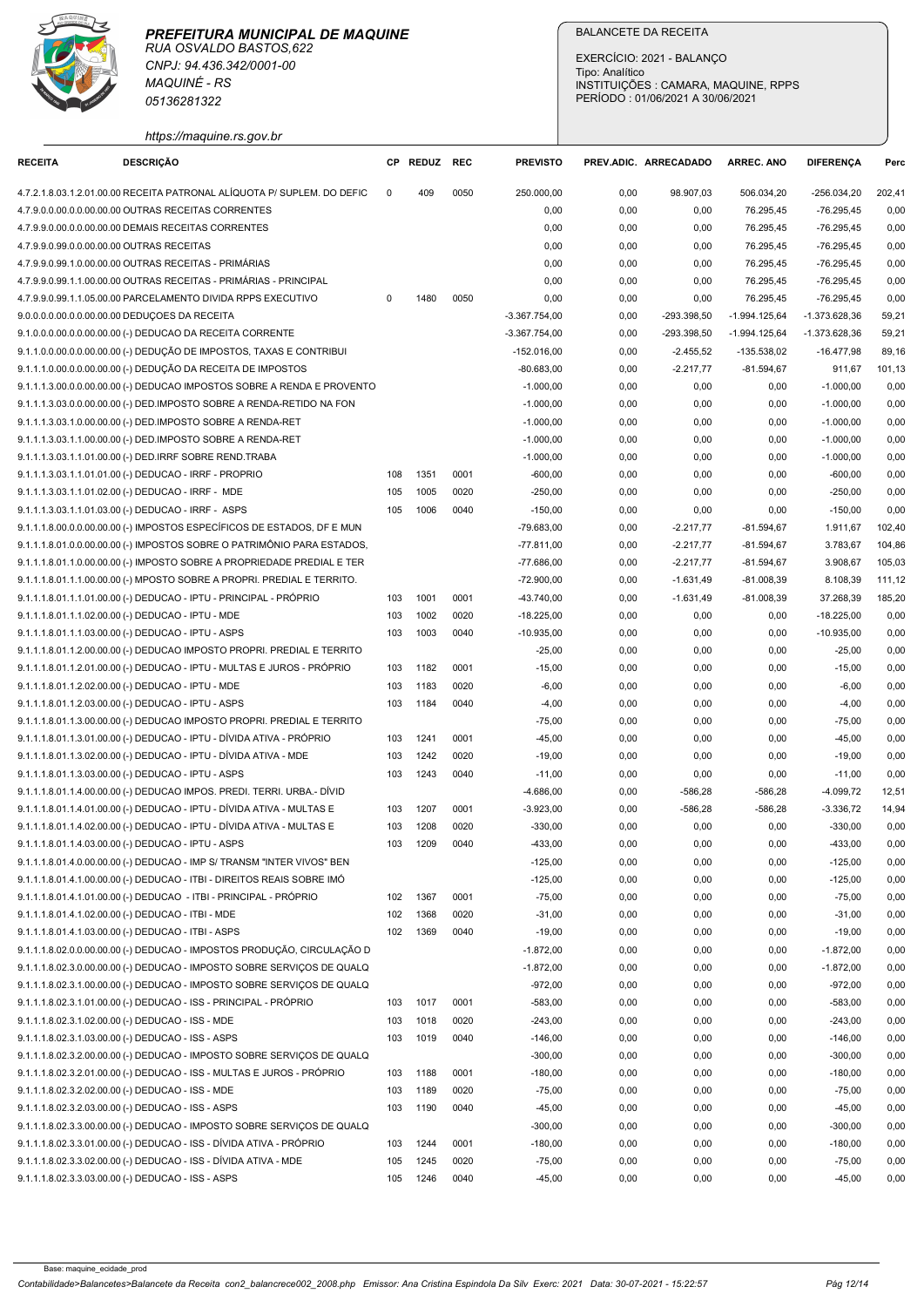|                                                    | <b>MAQUINÉ - RS</b><br>05136281322                                                                                                                 |            |              |              |                              | <b>BALANCETE DA RECEITA</b><br>EXERCÍCIO: 2021 - BALANCO<br>Tipo: Analítico<br>INSTITUIÇÕES : CAMARA, MAQUINE, RPPS<br>PERÍODO: 01/06/2021 A 30/06/2021 |                        |                              |                              |                  |  |  |
|----------------------------------------------------|----------------------------------------------------------------------------------------------------------------------------------------------------|------------|--------------|--------------|------------------------------|---------------------------------------------------------------------------------------------------------------------------------------------------------|------------------------|------------------------------|------------------------------|------------------|--|--|
|                                                    | https://maquine.rs.gov.br                                                                                                                          |            |              |              |                              |                                                                                                                                                         |                        |                              |                              |                  |  |  |
| <b>RECEITA</b>                                     | <b>DESCRIÇÃO</b>                                                                                                                                   |            | CP REDUZ REC |              | <b>PREVISTO</b>              | PREV.ADIC. ARRECADADO                                                                                                                                   |                        | <b>ARREC. ANO</b>            | <b>DIFERENCA</b>             | Perc             |  |  |
|                                                    | 9.1.1.1.8.02.3.4.00.00.00 (-) DEDUCAO - IMPOSTO SERVI. QUAL. NATU. - DÍ<br>9.1.1.1.8.02.3.4.01.00.00 (-) DEDUCAO - ISS - DÍVIDA ATIVA -MULTAS E JU | 103        | 1210         | 0001         | $-300,00$<br>$-180,00$       | 0,00<br>0,00                                                                                                                                            | 0,00<br>0,00           | 0,00<br>0,00                 | $-300,00$<br>$-180,00$       | 0,00<br>0,00     |  |  |
|                                                    | 9.1.1.1.8.02.3.4.02.00.00 (-) DEDUCAO - ISS - DÍVIDA ATIVA -MULTAS E JU                                                                            | 103        | 1211         | 0020         | $-75,00$                     | 0,00                                                                                                                                                    | 0,00                   | 0,00                         | $-75,00$                     | 0,00             |  |  |
| 9.1.1.1.8.02.3.4.03.00.00 (-) DEDUCAO - ISS - ASPS |                                                                                                                                                    | 103        | 1212         | 0040         | $-45,00$                     | 0,00                                                                                                                                                    | 0,00                   | 0,00                         | $-45,00$                     | 0,00             |  |  |
| 9.1.1.2.0.00.0.0.00.00.00 (-) DEDUCAO - TAXAS      |                                                                                                                                                    |            |              |              | $-71.333,00$                 | 0,00                                                                                                                                                    | $-237,75$              | $-53.943,35$                 | $-17.389,65$                 | 75,62            |  |  |
|                                                    | 9.1.1.2.2.00.0.0.00.00.00 (-) DEDUCAO - TAXAS PELA PRESTAÇÃO DE SERVIÇO<br>9.1.1.2.2.01.0.0.00.00.00 (-) DEDUCAO - TAXAS PELA PRESTAÇÃO DE SERVIÇO |            |              |              | $-41.060,00$<br>$-41.060,00$ | 0,00<br>0,00                                                                                                                                            | 0,00<br>0,00           | 0,00<br>0,00                 | $-41.060,00$<br>$-41.060,00$ | 0,00<br>0,00     |  |  |
|                                                    | 9.1.1.2.2.01.1.0.00.00.00 (-) DEDUCAO - TAXAS PELA PRESTAÇÃO DE SERVIÇO                                                                            |            |              |              | $-41.060,00$                 | 0,00                                                                                                                                                    | 0,00                   | 0,00                         | $-41.060,00$                 | 0,00             |  |  |
|                                                    | 9.1.1.2.2.01.1.1.00.00.00 (-) DEDUCAO - TAXAS PELA PRESTAÇÃO DE SERVIÇO                                                                            |            |              |              | $-40.000,00$                 | 0,00                                                                                                                                                    | 0,00                   | 0,00                         | $-40.000,00$                 | 0,00             |  |  |
|                                                    | 9.1.1.2.2.01.1.1.01.00.00 (-) DEDUCAO - TAXA DE LIMPEZA PUBLICA                                                                                    | 103        | 1033         | 0001         | -40.000,00                   | 0,00                                                                                                                                                    | 0,00                   | 0,00                         | $-40.000,00$                 | 0,00             |  |  |
|                                                    | 9.1.1.2.2.01.1.2.00.00.00 (-) DEDUCAO - TAXAS PELA PRESTAÇÃO DE SERVIÇO<br>9.1.1.2.2.01.1.2.01.00.00 (-) DEDUCAO - TAXA DE LIMPEZA PUBLICA         | 105        | 1296         | 0001         | $-60,00$<br>$-30,00$         | 0,00<br>0,00                                                                                                                                            | 0,00<br>0,00           | 0,00<br>0,00                 | $-60,00$<br>$-30,00$         | 0,00<br>0,00     |  |  |
|                                                    | 9.1.1.2.2.01.1.2.03.00.00 (-) DEDUCAO - TAXA DE EXPEDIENTE                                                                                         | 105        | 1292         | 0001         | $-30,00$                     | 0,00                                                                                                                                                    | 0,00                   | 0,00                         | $-30,00$                     | 0,00             |  |  |
|                                                    | 9.1.1.2.2.01.1.4.00.00.00 (-) DEDUCAO - TAXAS PELA PRESTA. SERVIÇOS - D                                                                            |            |              |              | $-1.000,00$                  | 0,00                                                                                                                                                    | 0,00                   | 0,00                         | $-1.000,00$                  | 0,00             |  |  |
|                                                    | 9.1.1.2.2.01.1.4.01.00.00 (-) DEDUCAO - TAXA DE LIMPEZA PUBLICA                                                                                    | 105        | 1352         | 0001         | $-800,00$                    | 0,00                                                                                                                                                    | 0,00                   | 0,00                         | $-800,00$                    | 0,00             |  |  |
|                                                    | 9.1.1.2.2.01.1.4.03.00.00 (-) DEDUCAO - TAXA DE EXPEDIENTE                                                                                         | 103        | 1294         | 0001         | $-200,00$                    | 0,00                                                                                                                                                    | 0,00                   | 0,00                         | $-200,00$                    | 0,00             |  |  |
|                                                    | 9.1.1.2.8.00.0.0.00.00.00 (-) DEDUCAO - TAXAS ESPECÍFICAS DE ESTADOS, D<br>9.1.1.2.8.01.0.0.00.00.00 (-) DEDUCAO - TAXAS DE INSPEÇÃO, CONTROLE E F |            |              |              | $-30.273,00$<br>$-273,00$    | 0,00<br>0,00                                                                                                                                            | $-237,75$<br>0,00      | $-53.943,35$<br>0,00         | 23.670,35<br>$-273,00$       | 178,19<br>0,00   |  |  |
|                                                    | 9.1.1.2.8.01.1.0.00.00.00 (-) DEDUCAO - TAXA DE FISCALIZAÇÃO DE VIGILÂN                                                                            |            |              |              | $-60,00$                     | 0,00                                                                                                                                                    | 0,00                   | 0,00                         | $-60,00$                     | 0,00             |  |  |
|                                                    | 9.1.1.2.8.01.1.2.00.00.00 (-) DEDUCAO - TAXA DE FISCALIZAÇÃO DE VIGILÂN                                                                            |            |              |              | $-30,00$                     | 0,00                                                                                                                                                    | 0,00                   | 0,00                         | $-30,00$                     | 0,00             |  |  |
|                                                    | 9.1.1.2.8.01.1.2.01.00.00 (-) DEDUCAO - TAXAS DE FISCALIZAÇÃO E VIGILAN                                                                            | 105        | 1295         | 4001         | $-30,00$                     | 0,00                                                                                                                                                    | 0,00                   | 0,00                         | $-30,00$                     | 0,00             |  |  |
|                                                    | 9.1.1.2.8.01.1.4.00.00.00 (-) DEDUCAO - TAXA DE FISCALIZAÇÃO DE VIGILÂN                                                                            |            |              |              | $-30,00$                     | 0,00                                                                                                                                                    | 0,00                   | 0,00                         | $-30,00$                     | 0,00             |  |  |
|                                                    | 9.1.1.2.8.01.1.4.01.00.00 (-) DEDUCAO - TAXAS DE FISCALIZAÇÃO E VIGILAN<br>9.1.1.2.8.01.9.0.00.00.00 (-) DEDUCAO - TAXAS DE INSPEÇÃO, CONTROLE E F | 105        | 1318         | 4001         | $-30,00$<br>$-213,00$        | 0,00<br>0,00                                                                                                                                            | 0,00<br>0,00           | 0,00<br>0,00                 | $-30,00$<br>$-213,00$        | 0,00<br>0,00     |  |  |
|                                                    | 9.1.1.2.8.01.9.1.00.00.00 (-) DEDUCAO - TAXA INSPEÇÃO, CONTROLE E FISCA                                                                            |            |              |              | $-50,00$                     | 0,00                                                                                                                                                    | 0,00                   | 0,00                         | $-50,00$                     | 0,00             |  |  |
|                                                    | 9.1.1.2.8.01.9.1.01.00.00 (-) DEDUCAO - TAXA DE EST. COMERCIAL, INSDUS                                                                             |            | 102 1374     | 0001         | $-50,00$                     | 0,00                                                                                                                                                    | 0,00                   | 0,00                         | $-50,00$                     | 0,00             |  |  |
|                                                    | 9.1.1.2.8.01.9.2.00.00.00 (-) DEDUCAO - TAXA INSPEÇÃO, CONTROLE E FISCA                                                                            |            |              |              | $-60,00$                     | 0,00                                                                                                                                                    | 0,00                   | 0,00                         | $-60,00$                     | 0,00             |  |  |
|                                                    | 9.1.1.2.8.01.9.2.01.00.00 (-) DEDUCAO - TAXA DE EST. COMERCIAL, INSDUST                                                                            |            |              |              | $-60,00$                     | 0,00                                                                                                                                                    | 0,00                   | 0,00                         | $-60,00$                     | 0,00             |  |  |
|                                                    | 9.1.1.2.8.01.9.2.01.01.00 (-) DEDUCAO - TAXA DE LICENÇA FUNC. DE ESTAB<br>9.1.1.2.8.01.9.2.01.01.00 (-) DEDUCAO - TAXA DE LICENÇA FUNC. DE ESTAB   | 103<br>105 | 1484<br>1335 | 0001<br>0001 | $-30,00$<br>$-30,00$         | 0,00<br>0,00                                                                                                                                            | 0,00<br>0,00           | 0,00<br>0,00                 | $-30,00$<br>$-30,00$         | 0,00<br>0,00     |  |  |
|                                                    | 9.1.1.2.8.01.9.4.00.00.00 (-) DEDUCAO - TAXA INSPEÇÃO, CONTROLE E FISCA                                                                            |            |              |              | $-103,00$                    | 0,00                                                                                                                                                    | 0,00                   | 0,00                         | $-103,00$                    | 0,00             |  |  |
|                                                    | 9.1.1.2.8.01.9.4.01.00.00 (-) DEDUCAO - TAXA DE EST. COMERCIAL, INSDUST                                                                            |            |              |              | $-103,00$                    | 0,00                                                                                                                                                    | 0,00                   | 0,00                         | $-103,00$                    | 0,00             |  |  |
|                                                    | 9.1.1.2.8.01.9.4.01.01.00 (-) DEDUCAO - TAXA DE LICENÇA P FUNC DE ESTAB                                                                            | 103        | 1319         | 0001         | $-78,00$                     | 0,00                                                                                                                                                    | 0,00                   | 0,00                         | $-78,00$                     | 0,00             |  |  |
|                                                    | 9.1.1.2.8.01.9.4.01.01.00 (-) DEDUCAO - TAXA DE LICENÇA P FUNC DE ESTAB                                                                            | 105        | 1357         | 0001         | $-25,00$                     | 0,00                                                                                                                                                    | 0,00                   | 0,00                         | $-25,00$                     | 0,00             |  |  |
| 9.1.1.2.8.02.9.0.00.00.00 (-) DEDUÇÃO DE TAXA      | 9.1.1.2.8.02.0.0.00.00.00 (-) DEDUÇÃO TAXA DE LIMPEZA PUBLICA                                                                                      |            |              |              | $-30.000,00$<br>$-30.000,00$ | 0,00<br>0,00                                                                                                                                            | $-237,75$<br>$-237,75$ | $-53.943,35$<br>$-53.943,35$ | 23.943,35<br>23.943,35       | 179,81<br>179,81 |  |  |
|                                                    | 9.1.1.2.8.02.9.1.00.00.00 (-) DEDUÇÃO TAXA DE LIMPEZA PUBLICA                                                                                      |            |              |              | $-30.000,00$                 | 0,00                                                                                                                                                    | 0,00                   | -53.705,60                   | 23.705,60                    | 179,02           |  |  |
|                                                    | 9.1.1.2.8.02.9.1.03.00.00 (-) DEDUÇÃO TAXA DE LIMPEZA PUBLICA                                                                                      | 103        | 1460         | 0001         | $-30.000,00$                 | 0,00                                                                                                                                                    | 0,00                   | $-53.705,60$                 | 23.705,60                    | 179,02           |  |  |
|                                                    | 9.1.1.2.8.02.9.4.00.00.00 DEDUÇÃO TAXA DE LIMPEZA PÚBLICA                                                                                          |            |              |              | 0,00                         | 0,00                                                                                                                                                    | $-237,75$              | $-237,75$                    | 237,75                       | 0,00             |  |  |
|                                                    | 9.1.1.2.8.02.9.4.02.00.00 DED TAXA DE EXPEDIENTE                                                                                                   | 103        | 1535         | 0001         | 0,00                         | 0,00                                                                                                                                                    | $-0,03$                | $-0,03$                      | 0,03                         | 0,00             |  |  |
|                                                    | 9.1.1.2.8.02.9.4.03.00.00 (-) DEDUÇÃO TAXA DE LIMPEZA PUBLICA M.J.DV AT                                                                            | 103        | 1528         | 0001         | 0,00                         | 0,00                                                                                                                                                    | $-237,72$              | $-237,72$                    | 237,72                       | 0,00             |  |  |
|                                                    | 9.1.2.0.0.00.0.0.00.00.00 DED CONTRIB P/ CUSTEIO SERVIÇO<br>9.1.2.4.0.00.0.0.00.00.00 DED CONTRIB P/ CUSTEIO SERVIÇO                               |            |              |              | $-20,00$<br>$-20,00$         | 0,00<br>0,00                                                                                                                                            | 0,00<br>0,00           | 0,00<br>0,00                 | $-20,00$<br>$-20,00$         | 0,00<br>0,00     |  |  |
|                                                    | 9.1.2.4.0.00.1.0.00.00.00 DED CONTRIB P/ CUSTEIO SERVIÇO                                                                                           |            |              |              | $-20,00$                     | 0,00                                                                                                                                                    | 0,00                   | 0,00                         | $-20,00$                     | 0,00             |  |  |
|                                                    | 9.1.2.4.0.00.1.1.00.00.00 (-) DEDUCAO - CONTRIB P/ CUSTEIO SERVIÇO                                                                                 | 109        | 1362         | 0001         | $-20,00$                     | 0,00                                                                                                                                                    | 0,00                   | 0,00                         | $-20,00$                     | 0,00             |  |  |
|                                                    | 9.1.3.0.0.00.0.0.00.00.00 DED REMU. DEPÓSITOS BANCÁ                                                                                                |            |              |              | $-50,00$                     | 0,00                                                                                                                                                    | 0,00                   | 0,00                         | $-50,00$                     | 0,00             |  |  |
|                                                    | 9.1.3.2.0.00.0.0.00.00.00 DED REMU. DEPÓSITOS BANCÁ                                                                                                |            |              |              | $-50,00$                     | 0,00                                                                                                                                                    | 0,00                   | 0,00                         | $-50,00$                     | 0,00             |  |  |
|                                                    | 9.1.3.2.1.00.0.0.00.00.00 DED REMU. DEPÓSITOS BANCÁ<br>9.1.3.2.1.00.1.0.00.00.00 DED REMU. DEPÓSITOS BANCÁ                                         |            |              |              | $-50,00$<br>$-50,00$         | 0,00<br>0,00                                                                                                                                            | 0,00<br>0,00           | 0,00<br>0,00                 | $-50,00$<br>$-50,00$         | 0,00<br>0,00     |  |  |
|                                                    | 9.1.3.2.1.00.1.1.00.00.00 DED REMU. DEPÓSITOS BANCÁ                                                                                                |            |              |              | $-50,00$                     | 0,00                                                                                                                                                    | 0,00                   | 0,00                         | $-50,00$                     | 0,00             |  |  |
|                                                    | 9.1.3.2.1.00.1.1.01.00.00 DED REMU. DEPÓSITOS BANCÁ                                                                                                |            |              |              | $-50,00$                     | 0,00                                                                                                                                                    | 0,00                   | 0,00                         | $-50,00$                     | 0,00             |  |  |
|                                                    | 9.1.3.2.1.00.1.1.01.04.00 (-) DEDUCAO - REMU. DEPÓSITOS BANCÁ                                                                                      | 109        | 1363         | 0001         | $-50,00$                     | 0,00                                                                                                                                                    | 0,00                   | 0,00                         | $-50,00$                     | 0,00             |  |  |
|                                                    | 9.1.6.0.0.00.0.00.00.00 (-) DEDUCAO - RECEITA DE SERVIÇOS                                                                                          |            |              |              | $-4.280,00$                  | 0,00                                                                                                                                                    | $-255,80$              | $-255,80$                    | $-4.024,20$                  | 5,98             |  |  |
|                                                    | 9.1.6.1.0.00.0.0.00.00.00 (-) DEDUCAO - SERVIÇOS ADMINISTRATIVOS E COME                                                                            |            |              |              | $-4.280,00$                  | 0,00                                                                                                                                                    | $-255,80$              | $-255,80$                    | $-4.024,20$                  | 5,98             |  |  |
|                                                    | 9.1.6.1.0.01.0.0.00.00.00 (-) DEDUCAO - SERVIÇOS ADMINISTRATIVOS E COME<br>9.1.6.1.0.01.1.0.00.00.00 (-) DEDUCAO - SERVIÇOS ADMINISTRATIVOS E COME |            |              |              | $-4.280,00$<br>-4.280,00     | 0,00<br>0,00                                                                                                                                            | $-255,80$<br>$-255,80$ | $-255,80$<br>$-255,80$       | $-4.024,20$<br>$-4.024,20$   | 5,98<br>5,98     |  |  |
|                                                    |                                                                                                                                                    |            |              |              |                              |                                                                                                                                                         |                        |                              |                              |                  |  |  |